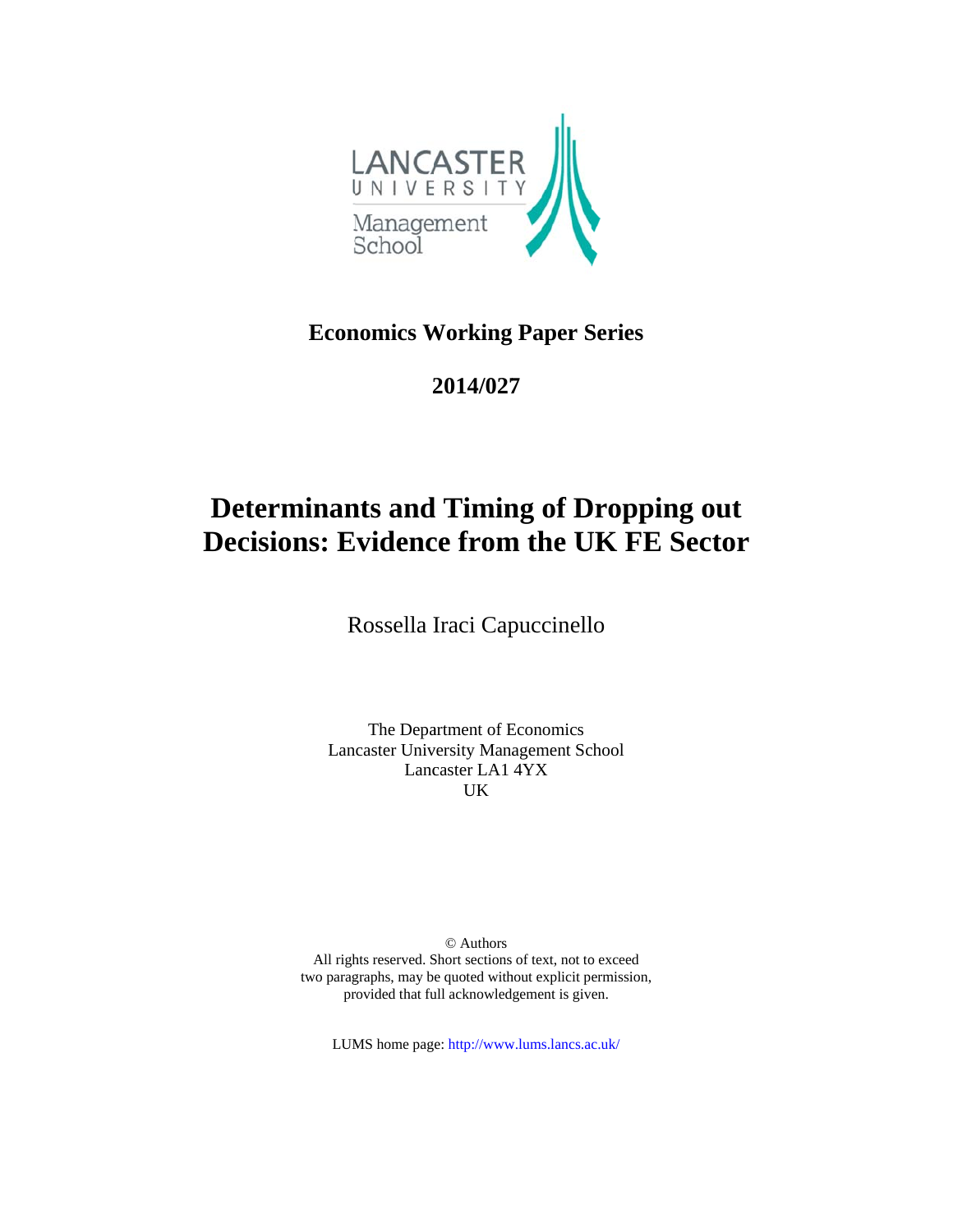# Determinants and Timing of Dropping out Decisions: Evidence from the UK FE Sector <sup>∗</sup>

Rossella Iraci Capuccinello †

19 December 2014

#### Abstract

This paper investigates whether the hazard of dropping out for both male and female students changes over the duration of study. Using duration modelling techniques we find a certain degree of non-monotonic duration dependence for both males and females. However this pattern for female students aiming at high level qualifications is sensitive to attempts to control for unobserved heterogeneity. For these students the extended models show a flattened hazard function, suggesting that the hazard is basically constant over time. For males introducing controls for unobserved heterogeneity does not change the pattern of the duration dependence, suggesting that they might be at higher risk of dropping out during the first semester of their studies.

In addition, we examine variations in drop out hazard patterns for students enrolled on courses which confer different qualification levels. We provide evidence of distinct hazard patterns between students pursuing 'high level' and 'low level' qualifications.

Keywords: Dropout, duration analysis, dropout timing. JEL Classification: I20, I21, I28.

# 1 Introduction

The decision to drop out from education can have important consequences for the individual and the society. From an individual point of view dropouts have a higher risk of being unemployed, of living in poverty (Oreopoulos, 2006) and

<sup>∗</sup>The author would like to thank Colin Green, Steve Bradley and Giuseppe Migali for their helpful comments and suggestions. The author is also grateful for comments received from the participants to the  $3^{rd}$  International Workshop in Applied Economics of Education and to the Lancaster University departmental seminar.

<sup>†</sup> r.iracicapuccinello@lancaster.ac.uk, Department of Economics, Lancaster University Management School, Bailrigg Lancaster LA1 4YX, UK.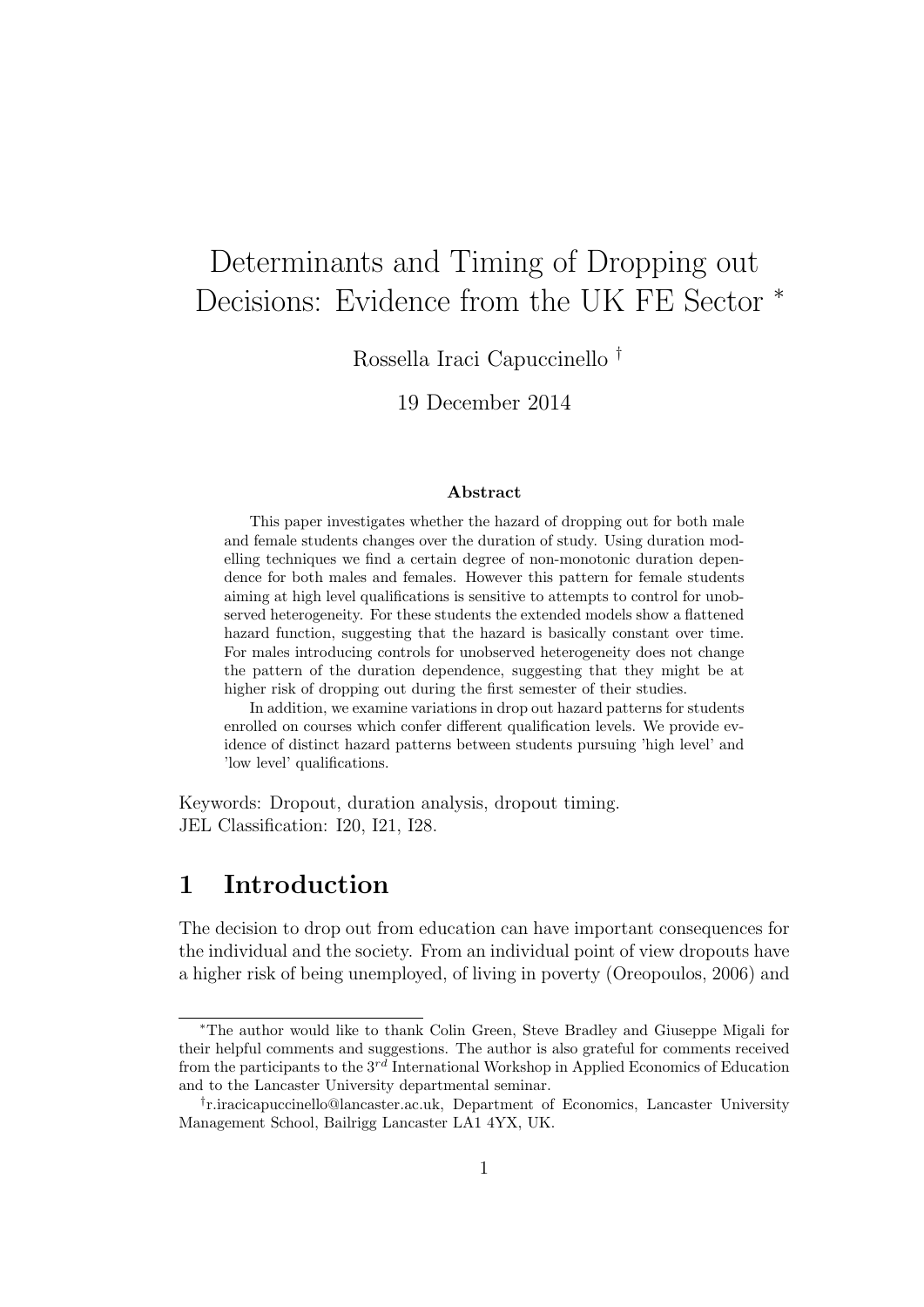of being involved in criminal activities (Lochner and Moretti, 2004). More education improves health outcomes (Silles, 2009) and wages. Moreover, some of the costs related to education will have to be borne even if a student decides to withdraw (fees, part of the study material, etc.). Therefore, in most cases dropping out constitutes a net cost for the individual.

However, the most recents models of dropout behaviour incorporate the possibility of disutility of attending school (Oreopoulos, 2007) and consider dropout behaviour as the result of a learning process where students revise their expectations about the lifetime utility of an extra year of education (Stinebrickner and Stinebrickner, 2012). According to this type of models dropping out from education can be an optimal decision for the students. The drop out behaviour could be determined by the desire to correct a student-course mismatch.

A similar framework can be sketched with regard to the cost of dropouts to society. In fact, when someone drops out of education, society will lose in at least two different ways. On one hand, because of the direct cost of providing education which will have to be borne even in the case that a student decides to withdraw<sup>1</sup>. Secondly, given the relation between dropout, unemployment, health, poverty and inequality, higher dropout rates are likely to generate an increased need for public spending on unemployment and poverty reduction policies.

As part of the Lisbon Strategy the European Council has adopted a set of benchmarks against which to measure the progresses made on the Education and Training 2010 Work Programme. They included among other things the reduction of the percentage of early school-leavers to a maximum of 10 % by 2010 and the achievement of at least 85% of young people with an upper secondary education. Quite naturally some progresses were made in this period, the U.K. early school leavers (age 18-24) proportion was reduced from 18.2% to 17 % in 2008 and the proportion of young people with an upper secondary education went from 76.7% to 78.2 % (European Commission, 2009). However, by 2009 it was clear that many of the objectives set in the Lisbon Strategy were far from being achieved. Therefore, the new Europe 2020 strategy renewed the commitment to achieve such results.

Hence, from a policy point of view it is important to analyse dropout behaviour in order to help policy makers devise possible interventions to reduce it and to target students which are more at risk. In this framework, understanding whether dropout behaviour changes over the school year and whether it does so in an heterogeneous way for different types of students can be a powerful tool in order to ensure that more resources are used in these periods when

<sup>1</sup>At least a part of this costs has to be planned in advance and will have to be borne even if the students drop out, e.g. a teacher salary. A coarse estimate of this cost for 2012/13 is of about 312 millions while the same figure for 2009/10 was 426 millions (Centre for Economic and Social Inclusion, 2015).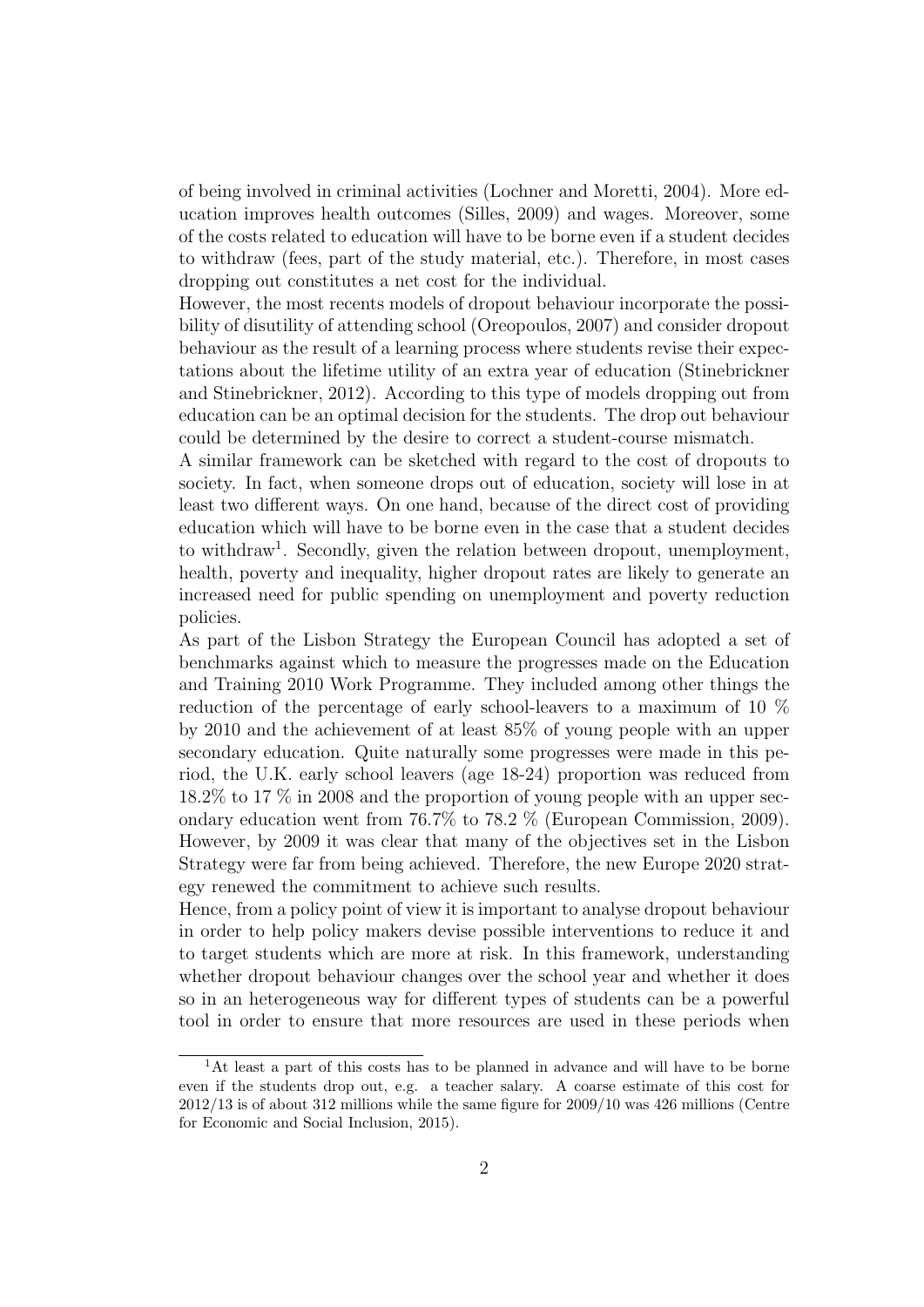students are more in need of support and guidance.

This paper investigates whether the hazard of dropping out from further education sector in England<sup>2</sup> for both male and female students changes over time.

Therefore, the main focus of this paper is to examine not only why students drop out but also when. In this work, we add another dimension to the analysis of the determinants of dropout behaviour by taking into account how the timing of these decisions can affect the understanding of this phenomenon. As can be seen in fig.  $(1)$ , our raw data shows that dropout probability changes over the school year. Therefore, using a simple discrete choice cross-section analysis would fail to take into account this feature. Hence we employ a useful econometric tool that allows to investigate whether and how the hazard of dropping out changes over time, the duration analysis.

We are also interested in investigating the timing of dropout behaviour for different groups of students. In particular, we carry out separate analysis for students attending a high level course (either academic or vocational) and students aiming at a low level qualification (either academic or vocational). This is important in order to understand whether the timing and type of policies aiming at lowering the dropout rate should be different for these two categories of students. Or whether limited funds could be used more efficiently targeting only students that are more at risk in periods when the risk is higher.

Thinking about the timing of dropping out decisions entails a careful consideration of the differences in terms of outcomes between students dropping out at different moments in time. In other words, we can start thinking about what are the possible advantages or disadvantages of dropping out earlier rather than later.

Estimating higher hazards of dropping out in the first few months after enrolment could show that the decision to drop out is determined mainly by the attempt to correct a student-course mismatch. If this is the case, dropping out would be, in some way, an 'optimal' decision allowing for a process of expectation adjustment (Stinebrickner and Stinebrickner, 2012). Therefore, dropping out earlier would imply a lower waste of time. In this context education could be seen as an experience good and students would not be able to judge its quality before 'consuming' it. Moreover, the opportunity cost of dropping out at an earlier stage is lower than the one of doing it later.

On the other hand, if the risk of dropping out is higher at later periods,

<sup>2</sup>Further education colleges provide both academic courses to help students' progress to higher education at a university or college and career-based vocational and professional courses to help students achieve the skills needed to be successful in the labour market. In the U.K. the FE sector includes: General FE (GFE) and tertiary colleges, Sixth form colleges, Specialist colleges (mainly colleges of agriculture and horticulture and colleges of drama and dance) and Adult education institutions.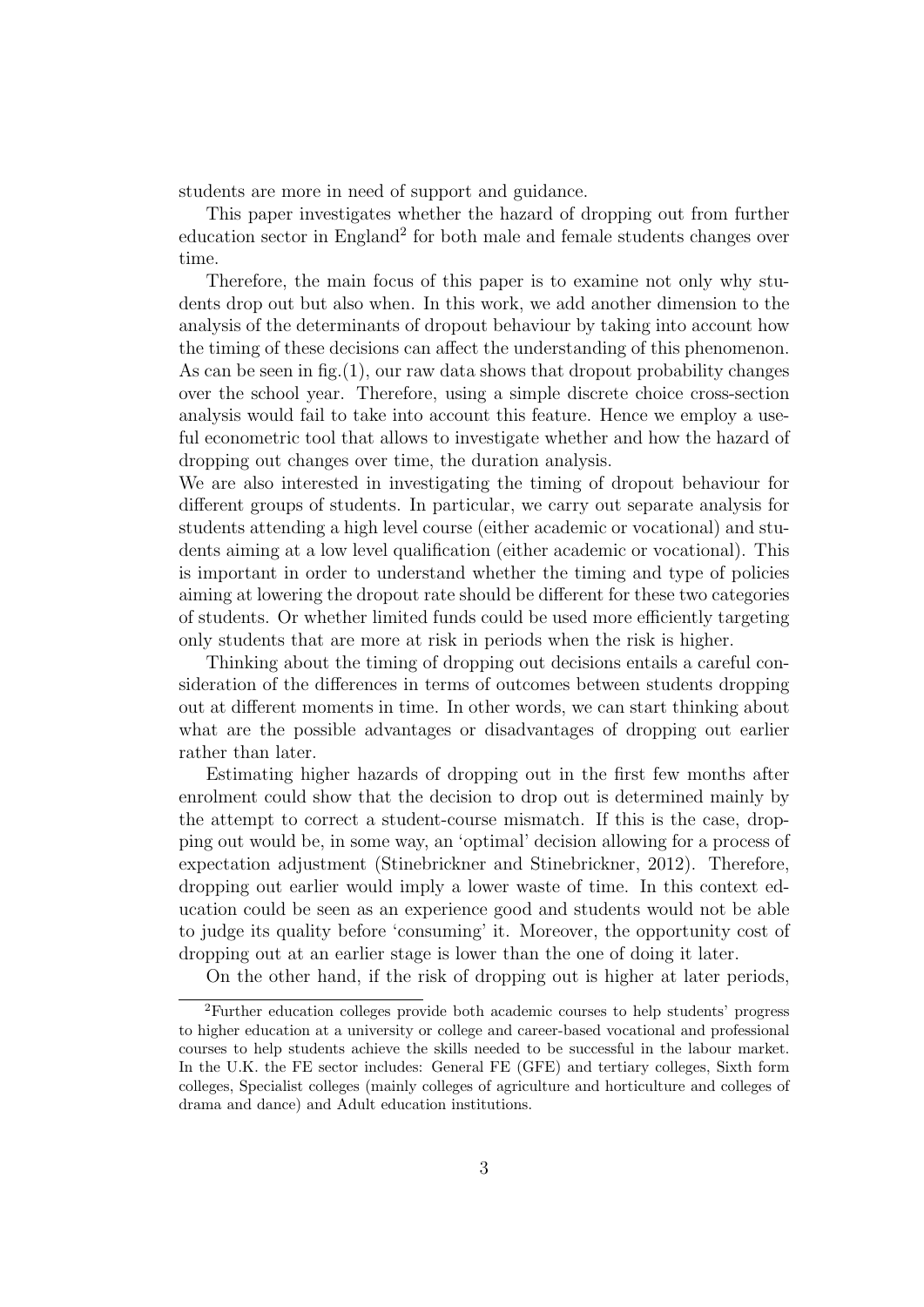we might expect that the student has been able to accumulate some human capital which will be useful in the labour market. Therefore, as advocated by Manski (1989) and Giovagnoli (2005), dropping out of education would not be necessarily a completely negative fact for a student since he or she will anyway have learned something and acquired some useful skills notwithstanding the fact that he or she did not reach a qualification. This argument is supported by the findings of Layard and Psacharopoulos (1974) who show that the economic returns of dropouts are greater than the ones of completers. The authors present evidence against the so called sheepskin effect by which returns are to certificates and not to years of schooling (Jaeger and Page, 1996). The debate between supporters and opponents of the sheepskin effect theory makes evident that analysing the timing of the decision to drop out can tell us something about the reasons and the effects of this choice.

Either way knowing when students are more at risk of dropping out represents an important addition to the existing literature on dropout behaviour since it fosters a more cost-effective implementation of counselling and/or support measures.

From a policy point of view, this paper can help understand the causes of dropout behaviour and devise targeted policies in order to reduce the risk of dropping out. In fact, when implementing an homogeneous model, we find that both female and male students are at higher risk of withdrawal in the first semester of their studies. This could suggest the implementation of better counselling activities and the provision of more information to help them choose the right course. However, when implementing an heterogeneous model, the hazard function for females flattens considerably showing that the risk of dropping out is more or less constant over time. On the other hand, the function for male students continues to show a certain level of non-monotonic duration dependence. This might suggest that male students are more in need of carefully planned pre-enrolment counselling and support services at the beginning of the study year than female students are.

Finally, we also investigate the existence of heterogeneity in the hazard functions for students studying for high or low level qualifications. It is reasonable to expect that students enrolled on a high level qualification will have overall a lower risk of dropping out. We find that when controlling for unobserved heterogeneity female students enrolled on high level qualifications have a risk of dropping out that is constant over time. However, this is not true for the male ones. On the other hand, students of both genders studying for low level qualifications show non-monotonic duration dependence, namely first increasing and then decreasing hazard rate. This suggests that providing these students with better pre-enrolment and counselling services might be an efficient way of reducing drop out rates. It is therefore evident that studying the dropout behaviour with a duration analysis can help enhance the cost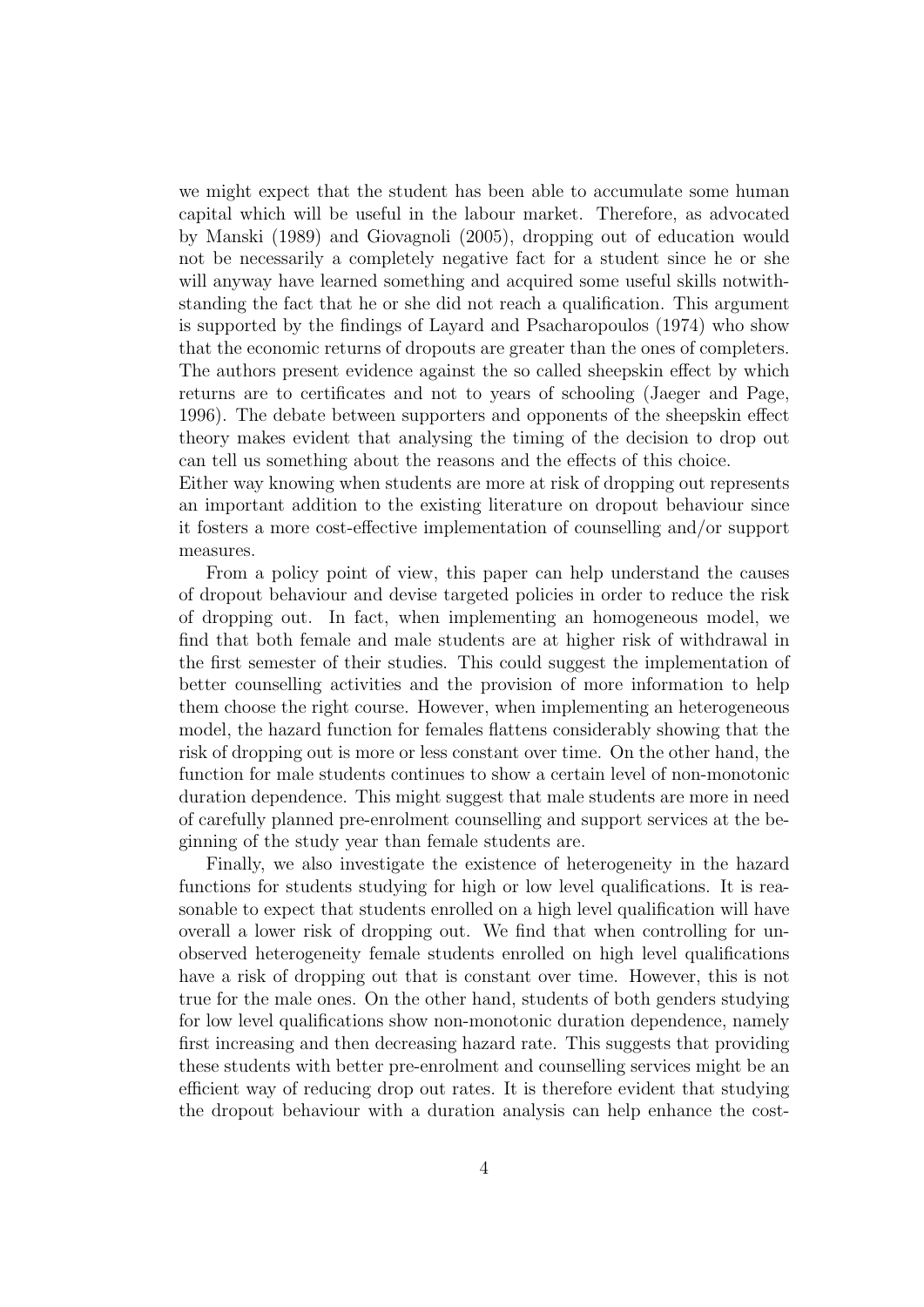effectiveness of the measures tackling this issue.

# 2 Literature Review

There is a wide literature on the determinants of dropout behaviour though mainly based on the US and on university studies. On the contrary the literature focusing on further education dropout is quite limited. Several factors affecting the probability of dropping out have been identified and include personal, college and peer characteristics as well as family background and labour market conditions. Females and younger student have a lower probability of dropping out (Johnes and McNabb, 2004; Evans and Schwab, 1995; Smith and Naylor, 2001; Chuang, 1997; Fielding et al., 1998). Students from ethnic minorities are less likely to drop out than white students when other factors such as family or economic background are controlled for (Cameron and Heckman, 2001; Lofstrom, 2007; Bradley and Lenton, 2007). Higher ability students are less likely to drop out (Eckstein and Wolpin, 1999). However Heckman et al. (2006) find that non-cognitive ability has a greater influence on the probability to drop out than cognitive ability.

There has been an intense debate on the effect of socio-economic and family background with some authors finding a significant effect (Bratti, 2007; Sacerdote, 2007) and others a non-significant one (Behrman et al., 2005; Bingley et al., 2008). Another determinant of dropout behaviour for which there is no clear consensus in the literature is the effect of unemployment. In fact, Smith and Naylor (2001) and Bickel and Papagiannis (1988) find a positive relationship while Rees and Mocan (1997) and Peraita (2000) find a negative one and Warren and Lee (2003) and Mocetti (2008) no effect. Evans et al. (1992) find that peer effects affect the students probability of dropping out but when they take into account the endogeneity of peer group formation the effect disappears. On the other hand, Mora and Oreopoulos (2011) find that close peers are indeed affecting their peers probability of dropping out while not-so-close peers have a very limited effect.

There is a smaller literature on the effects of institutional characteristics on dropout behaviour. The student/teacher ratio is often found to be a significant determinant of dropout (McNeal, 1997; Rumberger and Palardy, 2005). While there is no consensus on the effect of school size with some authors finding no effect (Bryk and Thum, 1989; Smith and Naylor, 2001) and some others a positive one (Rumberger and Thomas, 2000).

Even though the educational literature shows various examples of implementation of a duration analysis to study dropout behaviour, most of the papers are targeting dropout from university or they have at their disposal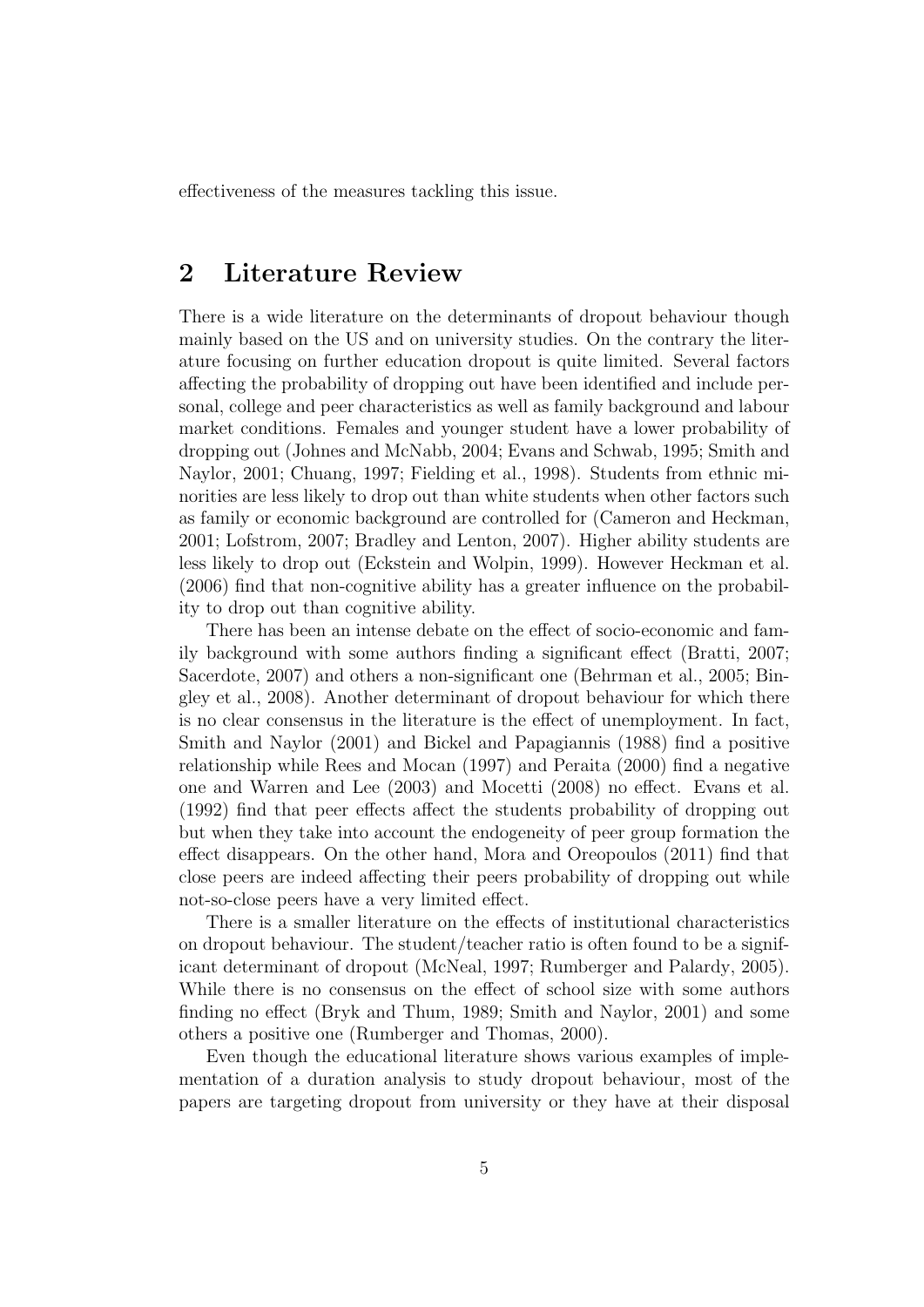data on dropout that only allow them to identify the year of dropout without specific reference to the month (Aina, 2005; DesJardins et al., 1999; Lassibille and Navarro Gómez, 2008). One important exception is Bradley and Lenton (2007). They analyse the determinants of dropout behaviour in postcompulsory education in the UK implementing a duration analysis and taking into consideration both single risk and competing risks models. Using the Youth cohort study, they find that the hazard of dropping out for students of 17 to 19 years of age is more or less constant over time with the exception of a few spikes at the end of the qualification period. This might suggest that many students drop out just before examination either because they feel unprepared for them or because they find a job just before the end of their studies. However, when they control for unobserved heterogeneity the hazard function flattens showing an hazard which is practically constant over time.

We contribute to this literature by making use of an administrative data set on the whole population of Further Education students in England over a 3 years period (2002-03 to 2004-05). This data has several advantages with respect to the Youth Cohort Study used by Bradley and Lenton (2007) because it records for each student the exact date of enrolment and the exact date of dropout or completion. This feature allows to reduce the measurement error inherent with the calculation of the length of study and the assignment of dropout status using a retrospective diary information about the educational and work activity. Moreover, the use of administrative data on the whole population of FE students allows to widen our population of interest to students aged 16-24 in line with European Council objective of early school leavers reduction.

Like Bradley and Lenton (2007) we control for unobserved heterogeneity. Given the ways in which students are dissimilar and the administrative nature of our data, assuming no unobserved heterogeneity would be unreasonable. It would in fact entail that we are able to control for all possible differences between individuals that may affect the hazard of dropping out. Conversely, students are likely to differ in many unobservable aspects including, for example, motivation and unobserved ability.

# 3 Econometric Methodology<sup>3</sup>

There are at least two reasons why the timing of dropout behaviour is an important issue. First of all, the dropout decisions could be connected to timerelated events. For example, dropout could happen in proximity of exams or as pointed out by Bradley and Lenton (2007) it could happen in periods when

<sup>3</sup>This section draws mainly on Singer and Willett (2003) and on Jenkins (2004)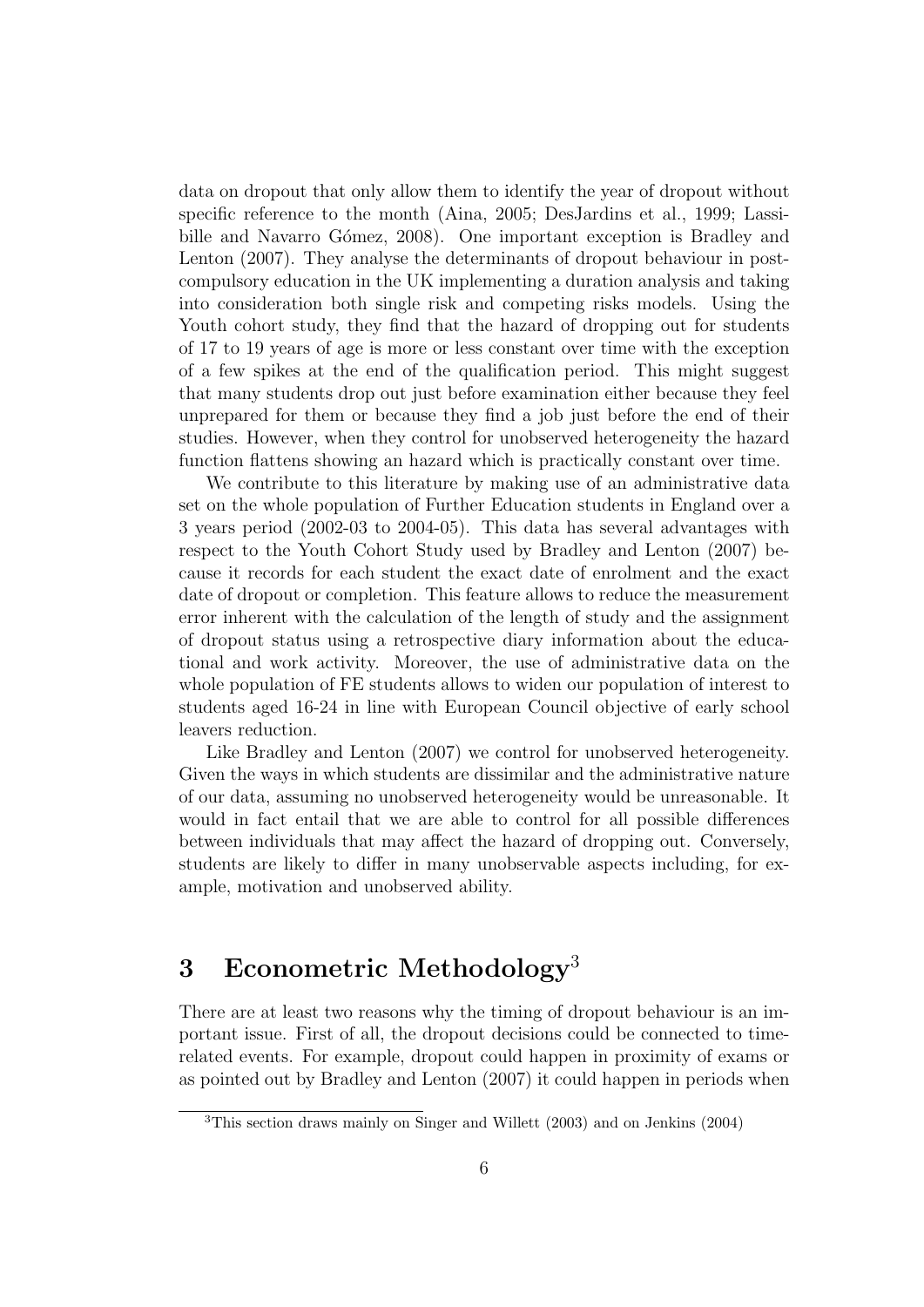job vacancies become more often available. Secondly, knowing when students are more at risk of dropping out could help devising time-based interventions. Therefore, understanding how the risk of dropping out changes over time can be a powerful tool for a more efficient use of resources. Students' educational and psychological support services could be strengthened when they are most needed. Moreover, the timing of dropout can suggest which type of intervention could be more effective.

Analysing the determinants of drop out behaviour estimating a crosssection discrete choice model would fail to take into account the fact that the hazard of dropping out might not be constant over-time (Bradley and Lenton, 2007). Therefore, we need to use a different methodological approach, the duration analysis, that allows for the hazard of event occurrence to change over time.

Carrying out a duration analysis in the context of students' education decisions implies determining not only whether a student is going to drop out from further education but also when is he/she more likely to do so.

We define event occurrence as a change of status from student to dropout. Our data allows to identify the month when a student becomes a dropout. In our analysis the beginning of time is identified by the day of student enrolment (start of qualification). At this moment in time all the individuals in our population are enrolled as students and are therefore at risk of dropping out. However, no one has dropped out yet.

Following Singer and Willett (2003), we choose to use a discrete metric for time since these methods are best suited when the probability of finding individuals that share the same event time is not small. In our data, many students share the same event time since they drop out in the same month. Therefore, the use of a discrete metric is an obvious choice.

In order to deal with questions about events occurrence we have to address the problem of "censoring". Censoring occurs when the researcher cannot know the event time. In fact, fortunately, not all students will drop out during the observation time and some may actually never drop out at all. In both situations,we will not know the event time for those individuals. Quite obviously, the longer the observation period is and the higher the rate of event occurrence, the less censored observations there will be.

In this study, all censoring occurs because of the end of the observation period<sup>4</sup>. This should suffice to guarantee that censoring is not informative<sup>5</sup>. Some students will achieve a qualification before the end of the observation period, as a consequence we will have full information about their event times

<sup>4</sup>The proportion of students transferring to other institutions is about 0.02% and we have not included those students in our analysis

 $5$ As pointed out by Singer and Willett (2003) the existence of uninformative censoring does not constitute a problem for duration analysis.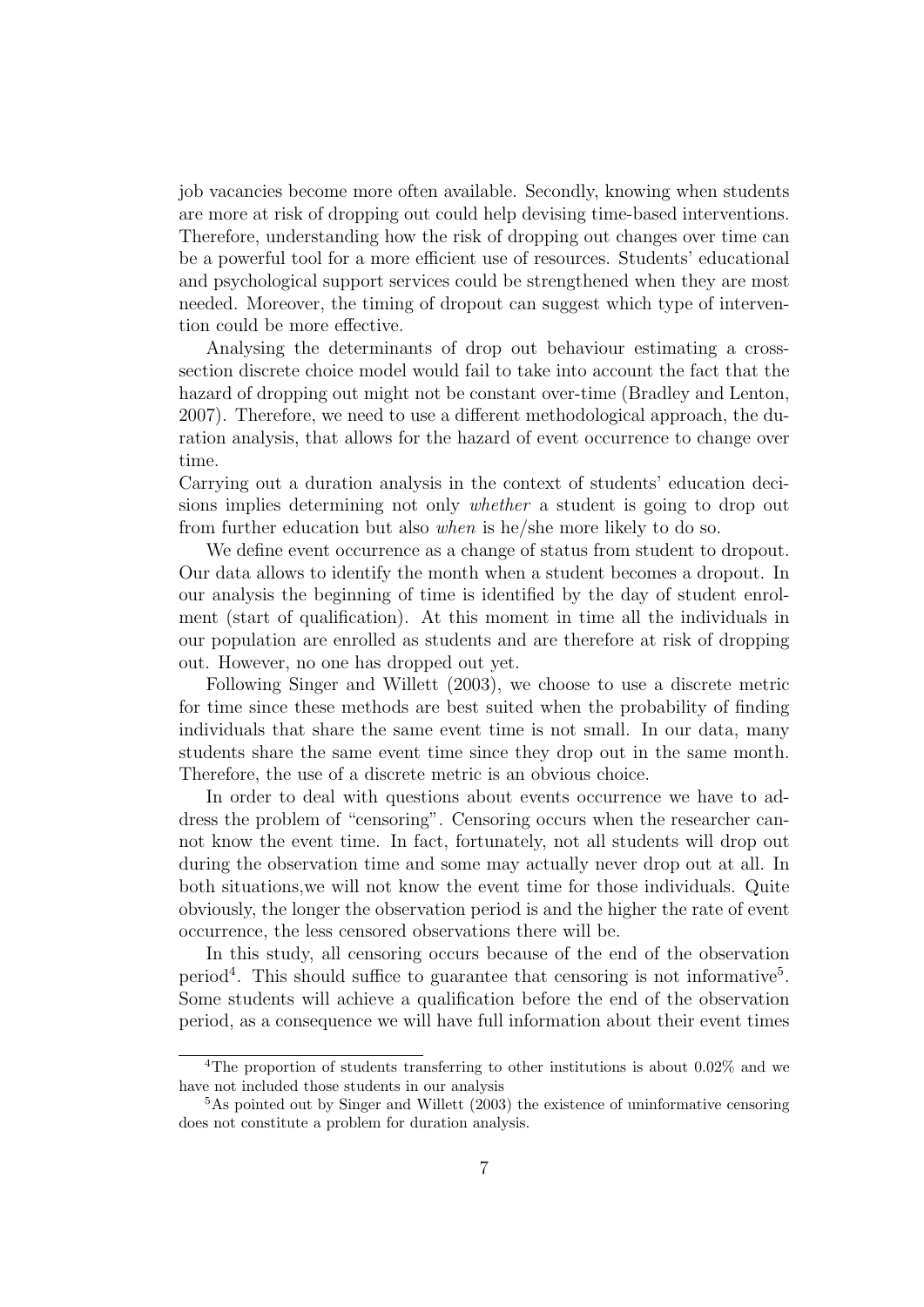and these observations cannot be considered censored in a strict way even if they never dropped out.

A second type of distinction that can be made with respect to different types of censoring is the one between left and right censoring(Singer and Willett, 2003). In our case, defining the start of time at risk as the day of student enrolment guarantees that left censoring will not occur since all the individuals in the data set were not at risk of event occurrence before that day.

The existence of right censoring is due to the fact that event occurrence is not observed either because the event never actually occurs or because the event occurs after the end of the observation period. This type of censoring is present but very limited in our data. However, we have already mentioned that it can be considered an uninformative censoring since it all happens at the end of the observation period.

The estimation of discrete time duration models entails the implementation of common regression techniques for binary choice models to a data set re-organised in the person-period form. Following such re-organisation, each student is present in the data set as many times as the number of months he/she has been at risk of dropping out.

The event we are interested in is dropout and this event can only occur maximum one time for each individual during the observation period. As a consequence, the corresponding dropout variable will take the value 0 in every month but the last one, where it will take the value 1 for all the students which experienced the event. For the students which did not drop out, this variable will take the value 0 in all the periods.

Having explained how our data has been re-organised, we can talk about the hazard function. The conditional probability of event occurrence for individual i in each time period j can be denoted as hazard  $h(t_{ij})$ . The conditionality implies that the individual has not yet experienced the event in any previous period. More formally, we have a probability density function  $P[T_i = j]$  describing the distribution of a random variable, T. This random variable is equal to the period of time in which the individual experiences the event. For example, if an individual i drops out of further education at the third month after enrolment,  $T_i$  will be equal to 3. However, we are concerned with the probability of experiencing the event in each period of time conditioned on survival up to that period, therefore we need to take into account the fact that the so-called risk set is changing from one period to another. This is done by employing the conditional probability density function. Therefore, we can express the discrete time hazard as:

$$
h(t_{ij}) = P[T_i = j | T_i \ge j]
$$
\n<sup>(1)</sup>

These  $h(t_{ij})$  are the main parameters of interest of a duration analysis and together they represent the hazard function. As probabilities, they are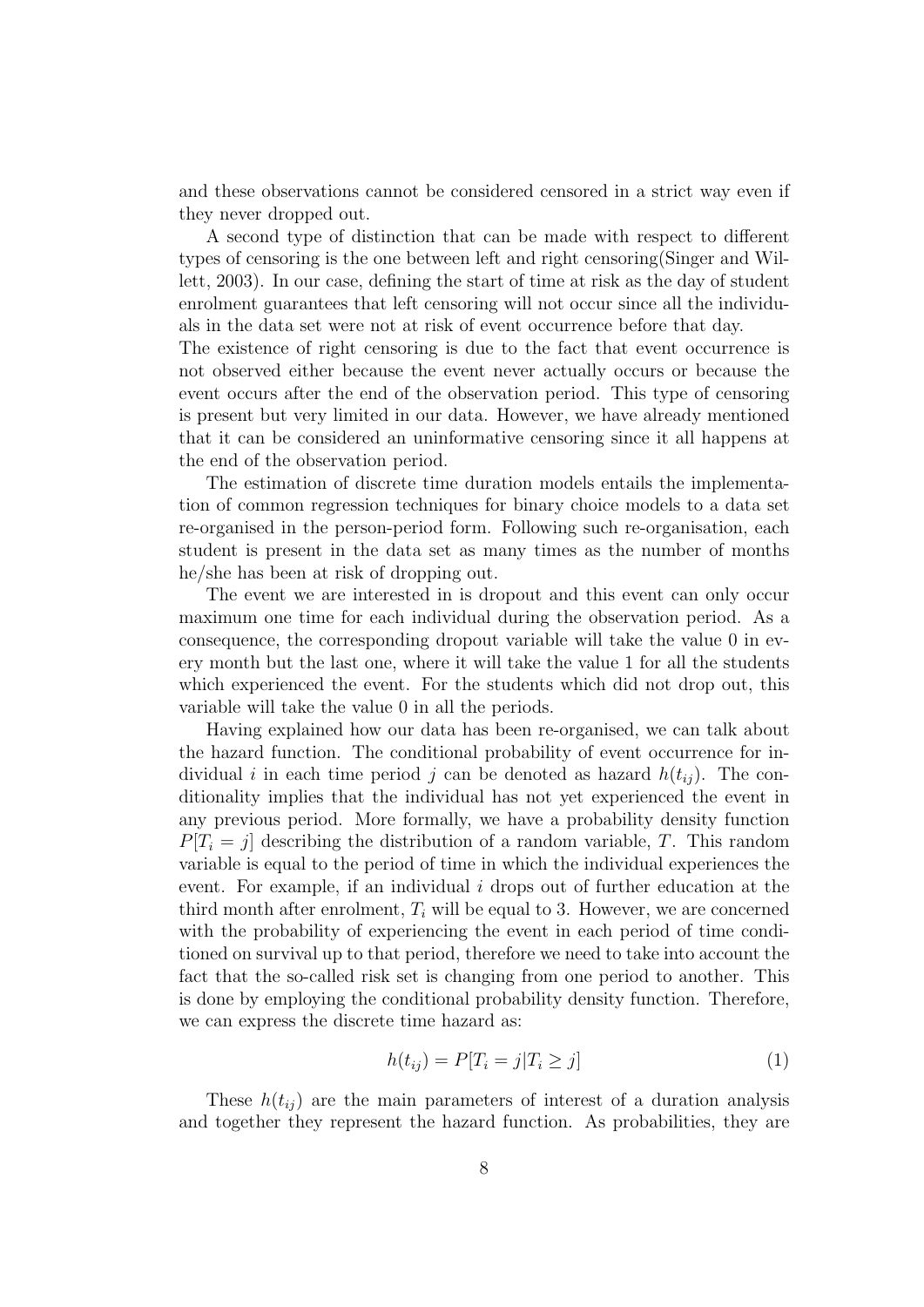bounded such that  $0 \leq h(t_{ij}) \leq 1$ . Therefore, our modelling strategy has to be designed in order to avoid hazard values outside this interval. A solution which has often been used for discrete time duration models is applying the complementary log-log transformation. This function is symmetric and allows for comparability with continuous time models. Moreover, for low values of the hazard the logit-hazard and the clog-log hazard are basically indistinguishable (Singer and Willett, 2003).

The hazard function can be graphically represented by plotting the values of the hazard against the time intervals, thus showing a step function.

It is reasonable to think that each individual has a different hazard function. Therefore, as shown by Singer and Willett (1993) we can modify the model by introducing a vector of  $p$  observed predictors representing all those characteristics that can help distinguish people with a high risk of dropping out from people with a low risk. Consequently, we will have:

$$
h(t_{ij}) = P[T_i = j | T_i \ge j, X_{1ij} = x_{1ij}, X_{2ij} = x_{2ij}, ..., X_{pij} = x_{pij}] \tag{2}
$$

where  $X_{pij}$  indicates a set of covariates which influence the hazard of dropping out. Therefore, incorporating observed heterogeneity shows that the hazard is dependent from the different values that the predictors will take for each individual.

As previously stated, to allow for comparability with continuous time hazard models, we have decided to apply the complementary log-log transformation. This transformation, in our case, consists in taking the log of the negated logarithm of the probability that students will not drop out in any given period of time. Therefore, more formally:

$$
c \log - \log(-\log(1 - h(t_{ij})))\tag{3}
$$

After some preliminary investigations<sup>6</sup>, we decided to estimate a nonparametric specification of the hazard function as it is more informative and allows us to analyse what are the different moments in the FE students career where they are more at risk of dropping out. Therefore, the clog-log hazard function will be expressed as:

$$
cloglog(h(t_{ij})) = [\alpha_1 D_{1ij} + \alpha_2 D_{2ij} + ... + \alpha_J D_{Jij}] + [\beta_1 X_{1ij} + \beta_2 X_{2ij} + ... + \beta_P X_{Pij}]
$$
\n(4)

where the subscript i is referred to the individual, the subscript j to the time period and the subscript P to the predictor. To estimate a model with a nonparametric specification for time we need to make sure that there are events

 ${}^{6}$ Following Singer and Willett (2003) we have estimated different models (quadratic, cubic, fourth order and logarithmic) to investigate which model specification provides the better fit without over-parametizing.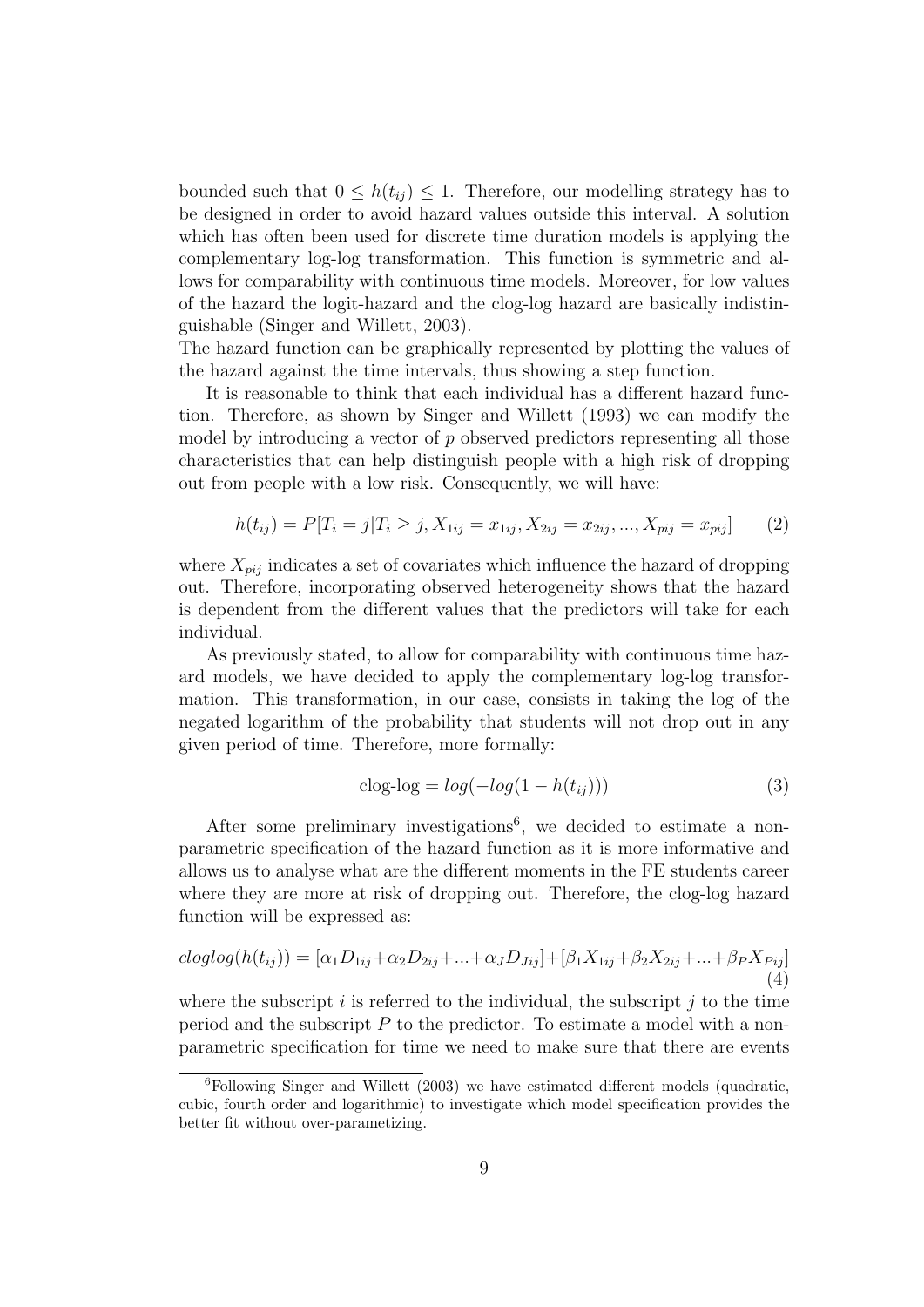taking place in each of the time periods. Consequently, we have followed the suggestion by Jenkins (2004) creating a set of 24 time dummies for the 2002 and 2003 cohort. In fact, since there were very few observations and in some cases no events at all in the months following the 23rd period, we included in the 24th period all of the events taking place afterward. For the same reason, when we analysed the hazard for different qualifications levels we had to reduce the number of periods to 23 for the 2002 cohort and 22 for the 2003 cohort.

We control for several students, teachers and college characteristics. More specifically the  $X_{Pij}$  correspond to the following predictors: ethnicity, disability, learning difficulty, student's prior attainment, region, unemployment, college size, proportion of students from disadvantaged background in the college, proportion of teachers with permanent position, teachers' salary, teachers' qualification, student-teacher ratio, proportion of non-white teachers, type of qualification and area of study.

As demonstrated by Prentice and Gloeckler (1978) the equation (4) can be re-expressed as a probability by applying the following transformation:

$$
h(t_{ij}) = 1 - exp(-exp(c \log - \log))
$$
\n(5)

Therefore, we calculated the hazard by applying the transformation in equation (5) to the estimates from our model (equation (4))

$$
h(t_{ij}) = 1 - exp(-exp[(\alpha_1 D_{1ij} + ... + \alpha_J D_{Jij}) + (\beta_1 \bar{X}_1 + ... + \beta_P \bar{X}_P)])
$$
 (6)

where the  $\bar{X}_P$  indicate the average value in our data for each predictor.

The set of probabilities estimated through this method is our hazard function. The parameters are estimated via maximum likelihood. The model presented up to this moment is based on the assumption of absence of unobserved heterogeneity. In other words, it is assumed that all differences between observations are captured by the observed covariates. However, this is a strong assumption. Students could, in fact, differ in many unobserved characteristics such as motivation and ability.Therefore, in order to assess the robustness of our estimates we will need to take into account the possible existence of unobserved heterogeneity.

As suggested by Jenkins (2004), a widely used solution to this problem is the introduction of an error term in the c-loglog estimation of the hazard function. In this way, a random intercept model is estimated and the error term is specified in a parametric way. The most commonly used distributions to capture unobserved heterogeneity in discrete duration models are the Gaussian and the Gamma ones.

Ignoring unobserved heterogeneity may lead to an under-estimation of the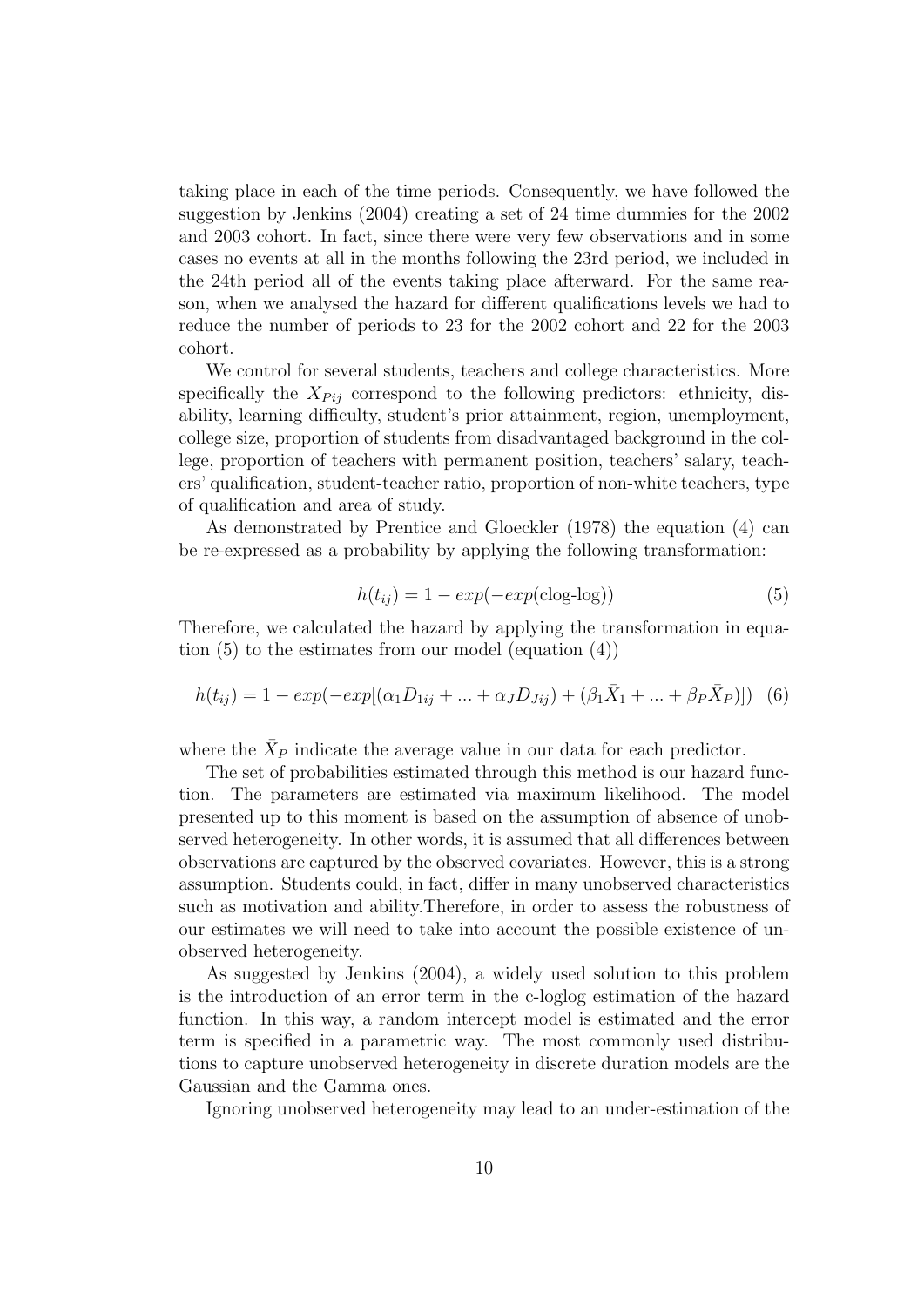'true' duration coefficients when these coefficients are of positive sign and an over-estimation when they are negative (Jenkins, 2004; Van Den Berg, 2001). While it is widely recognised the importance of accounting for unobserved heterogeneity, the practical implementation is often constrained by the computational difficulty. This is the main reason why many discrete time studies choose as in our case to implement the parametric unobserved heterogeneity model with normally distributed error term, since this specification is less computationally demanding. However, as demonstrated by Nicoletti and Rondinelli (2010) mispecifying the distribution of the unobserved heterogeneity does not change the results in a substantive way.

### 4 Data

We use a large administrative data set (Individualised Learner Record, ILR) that covers the population of students enrolled in the English further education sector to examine students' decisions to drop out from their course of study. We analyse a subset of all the students enrolled in general further education, sixth form or specialist colleges in the years 2002/2003 to 2004-05. We use this data to identify 2 different cohorts of students: the ones enrolled for the first time in 2002 and the ones first enrolled in 2003. Hence, we restrict our sample to full time, full year, non working students, enrolled in 1 or 2 years long courses. We also focus on students aged 16-24 and exclude from our analysis the students which have transferred to other courses as their presence in our data is very limited (0.2 %).

We include a wide set of controls: ethnicity, disability, learning difficulty, student's prior attainment, region, unemployment rate, college size, proportion of students from disadvantaged background in the college, proportion of teachers with permanent position, teachers' salary, teachers' qualification, student-teacher ratio, proportion of non-white teachers, type of qualification and area of study.

Table  $(1)$ ,  $(2)$  and  $(3)$  show respectively the dropout rate by student characteristics, the dropout rate by gender and some descriptives about college characteristics. In particular, we can notice from table (1) that the share of dropouts by student characteristics does not change substantially between the two cohorts. Table (2) show that there is a lower proportion of dropouts among female students for both cohorts. Furthermore, the dropout rate is quite similar for the 2 cohorts being 11.9 % for students in the 2002 cohort and 11.2 % for the ones in 2003 cohort. The last of our descriptive tables (table 3) shows that the college characteristics for the two cohorts are quite similar.

Since we are implementing a duration model, we transformed the data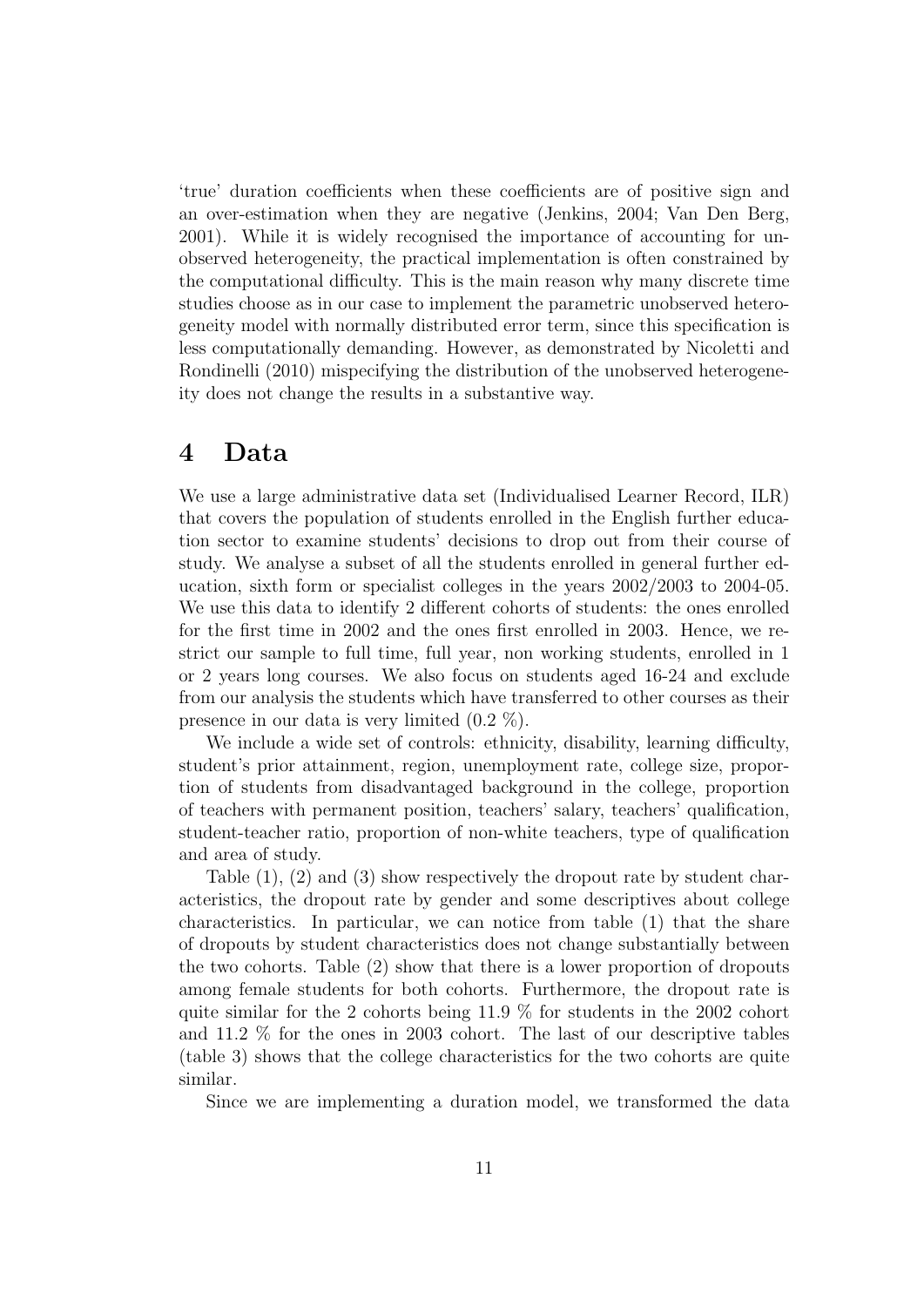to obtain a person-period data set. Therefore, we obtained an unbalanced panel where, there is an observation for each interval the student is at risk of dropping out. 24 duration dummies were generated for the 2 cohorts. When analysing the hazard of dropping out for students aiming at different qualification types, we have generated 23 duration dummies for the 2002 cohort and 22 for the 2003 cohort since the last two period did not have enough variability<sup>7</sup> . The start of time is set at the moment of enrolment for each student and we have implemented robustness checks excluding from the sample the students whose course expected duration was too short.

The figure (1) shows the baseline hazard function by gender for the 2002 and the 2003 cohorts. The function shows that the dropout probability in the raw data changes during the year with higher probability of dropping out in the third, fifth and seventh month of each of the two years. However, we can notice a much flatter baseline hazard in the second year of study for both cohorts. Therefore, we will expect a non-monotonic duration dependence in the first twelve months while a somewhat constant pattern in the remaining ones. It also shows that males are more likely to drop out then their female counterparts.

The figure (2) shows the baseline hazard by gender and qualification type for the two cohorts. The baseline hazard for male and female students aiming at high level qualifications shows a lower risk of dropping out than for people aiming at low ones. Moreover, if we look at the function for students with high qualifications there are no substantial differences in the duration pattern for males and females. On the contrary, male students aiming at low level qualifications show a lower probability of dropping out during the second year of their studies than the female ones. Therefore it appears to suggest that female students aiming at high qualifications are just as likely or slightly less likely to dropout than males while the ones aiming at low qualifications are more likely to dropout than males. Moreover, the baseline hazard for female students shows some degree of positive duration dependence in the second year of their studies while the pattern is not so clear for male students.

# 5 Determinants of dropout

Table $(4)$  and table $(5)$  show the hazard ratios for male and female students of the two cohorts using both the homogeneous and heterogeneous models. As previously stated we control for a wide range of dropout determinants, including both individual and college characteristics and region fixed effects.

<sup>7</sup>Following Jenkins (2004) we have collapsed the last two or three periods into one category.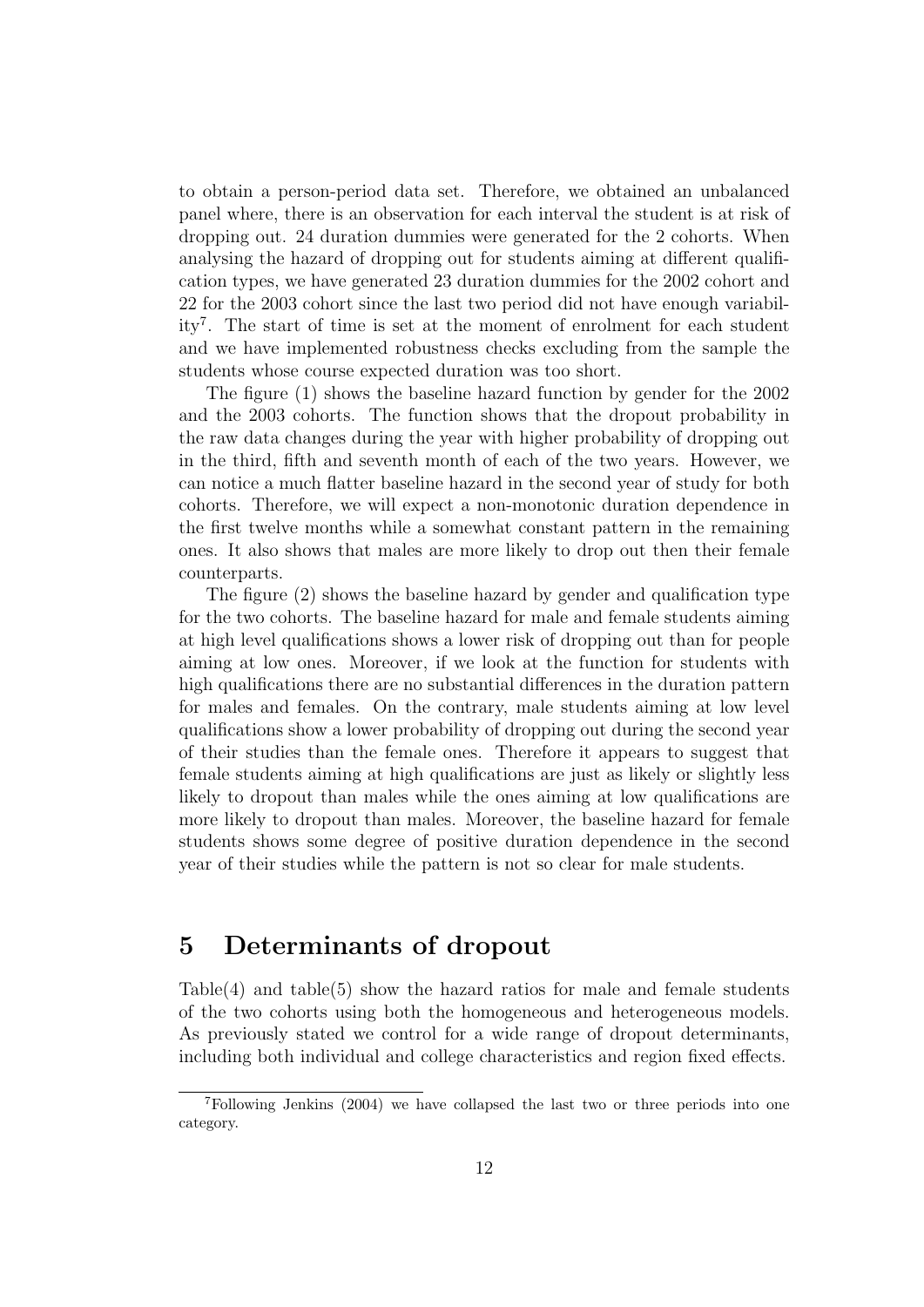Since the only case where a likelihood ratio test for unobserved heterogeneity rejects the null hypothesis of no unobserved heterogeneity is the model for female students for the 2003 cohort we will discuss the estimated hazard ratios for the heterogeneous model only in this case. Table (4) and table (5) show hazard ratios therefore we can interpret the coefficients as the proportional effect on the hazard of dropping out of a unit change in the variable of interest.

Given the administrative nature of our data and in the absence of noncognitive skills test results, we controlled for students' prior attainment as a proxy for their ability<sup>8</sup>. We found that students with no prior qualification are 15% to 41% more likely to drop out than students with a level 2 qualification. Female students with a qualification below level 1 are between 39% and 58% more likely to drop out than female students with a level 2. While for male students the variable is negative but only significant at 10% level for 2003 cohort and non significant for the 2002 one. Having a level 1 prior attainment increases the likelihood of dropping out by 10-13% for male students and by 19-32% for female ones with respect to their fellow students with a level 2. As expected students with a level 3 prior attainment are less likely to drop out than students with a level 2. However, this effect is stronger for females (19 to 33% less likely). Overall, our estimates suggest that the prior attainment is somehow more relevant for female students than for male ones.

By far the variables that have a greater effect on the likelihood to drop out are the ones expressing different qualification types. Our reference category is students aiming at an high level academic qualification. The estimated hazard ratios show that students aiming at all the other qualification types are at least twice as likely to drop out than the ones in the reference category. In particular, students aiming at low level academic qualifications are between 2.8 and 4.5 times more likely to drop out than the ones aiming at high level academic ones. Therefore, we decided to estimate separate duration models for students aiming at high level qualifications and students aiming at low level ones.

Turning to the effect of the disadvantage in the college, we notice that quite surprisingly students in the highest quintile of disadvantage are less likely to drop out than students at the third one. This might be due to the fact that colleges with a higher share of disadvantaged students receive more resources<sup>9</sup> and could concentrate them on preventing dropout behaviour. The other indicators of college quality used in this study are found to have very limited or no effect on students' probability to withdraw from their studies.

<sup>8</sup>Prior attainment is expressed in terms of NVQ levels. As an example: Students with 5 or more GCSE grade A\*-C would have a level 2 qualification while students with less than 5 GCSE grade A\*-C would hold a level 1.

<sup>9</sup>The indicator of disadvantage in the college is used in the formula to allocate resources to the institutions.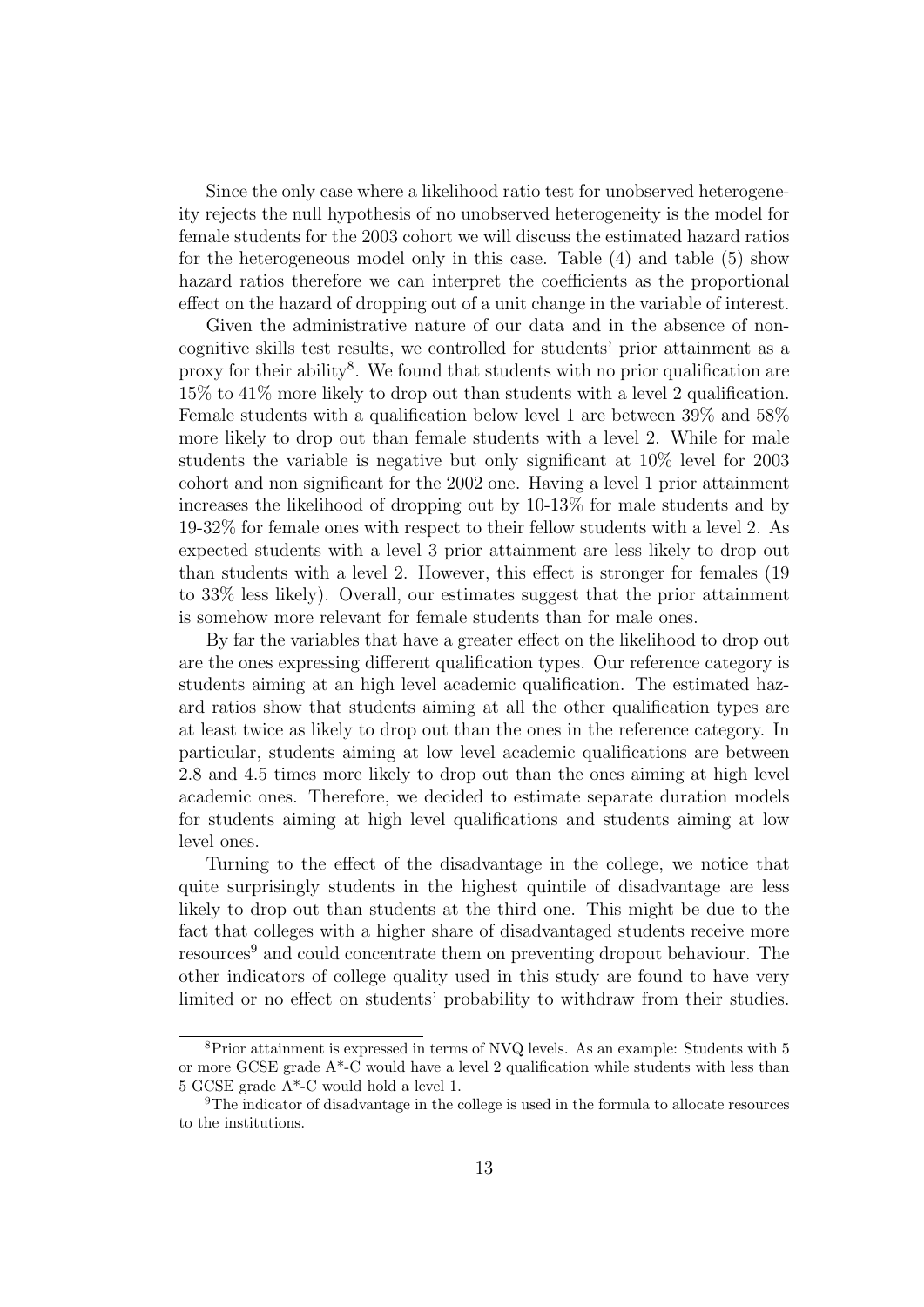One exception is the ratio of teachers to support staff which shows a positive relationship with dropout suggesting the need for more support staff. College size does not have any effect on student dropout behaviour, even though we have not accounted for the possible endogeneity of this variable.

The students social background is often referred to as one of the major determinants of drop out behaviour. Our estimates show that coming from a deprived area increases the dropout probability in comparison to students living in non-deprived areas by 19.7% to 26.6% for females and by around 15% for males. Other types of disadvantage also increase the likelihood of withdrawing from their studies for female students of about 35% to 53% for females while for males we estimate an increase of 17-18% but only significant at 10% level. However, our other measure of disadvantage included in the estimation for 2002 cohort does not show any effect.

Learning difficulties reduce the likelihood of dropping out probably because of the additional support those students receive from colleges. The same is not true for students with disabilities. Visual or hearing disabilities do not have a significant effect for both male and female students. While Mobility, physical or medical disabilities do increase the probability of dropping out but only for female students. Finally for mental, emotional or behavioural disability the results are not consistent for the 2 cohort though they show a positive effect on dropout. These results suggest that while the support system in place for students with learning disabilities manages to adequately help those students to progress with their studies, students with disabilities are yet at a higher risk of dropping out then students with no disability. There is therefore room for improvements in terms of the disable students support system.

Another commonly analysed determinant of dropout behaviour is the ethnicity. We included dummies for nine different ethnic groups and our result showed heterogeneous effect of being part of a minority on the dropout probability. More specifically, we observe that being Black African, Chinese, Indian or Pakistani reduces the probability of dropping out for both male and female students. However, this effect is stronger for female students. Bangladeshi female students are less likely to drop out than white ones but the result is only significant for the 2002 cohort. On the contrary, their male counterparts are more likely to drop out than white students even though the hazard ratio is only significant for the 2003 cohort. Black Caribbean males are more likely to withdraw from their studies than whites for both cohorts. However, the results for Black Caribbean Females are either not significant or significant at 10% level. Also, other types of black students are significantly more likely to drop out than white students. Overall these findings with the exception of the result for Black-Caribbean are in line with the findings from Bradley and Lenton (2007) and could suggest that minorities do stay on longer in further education probably because they face more labour market discrimination and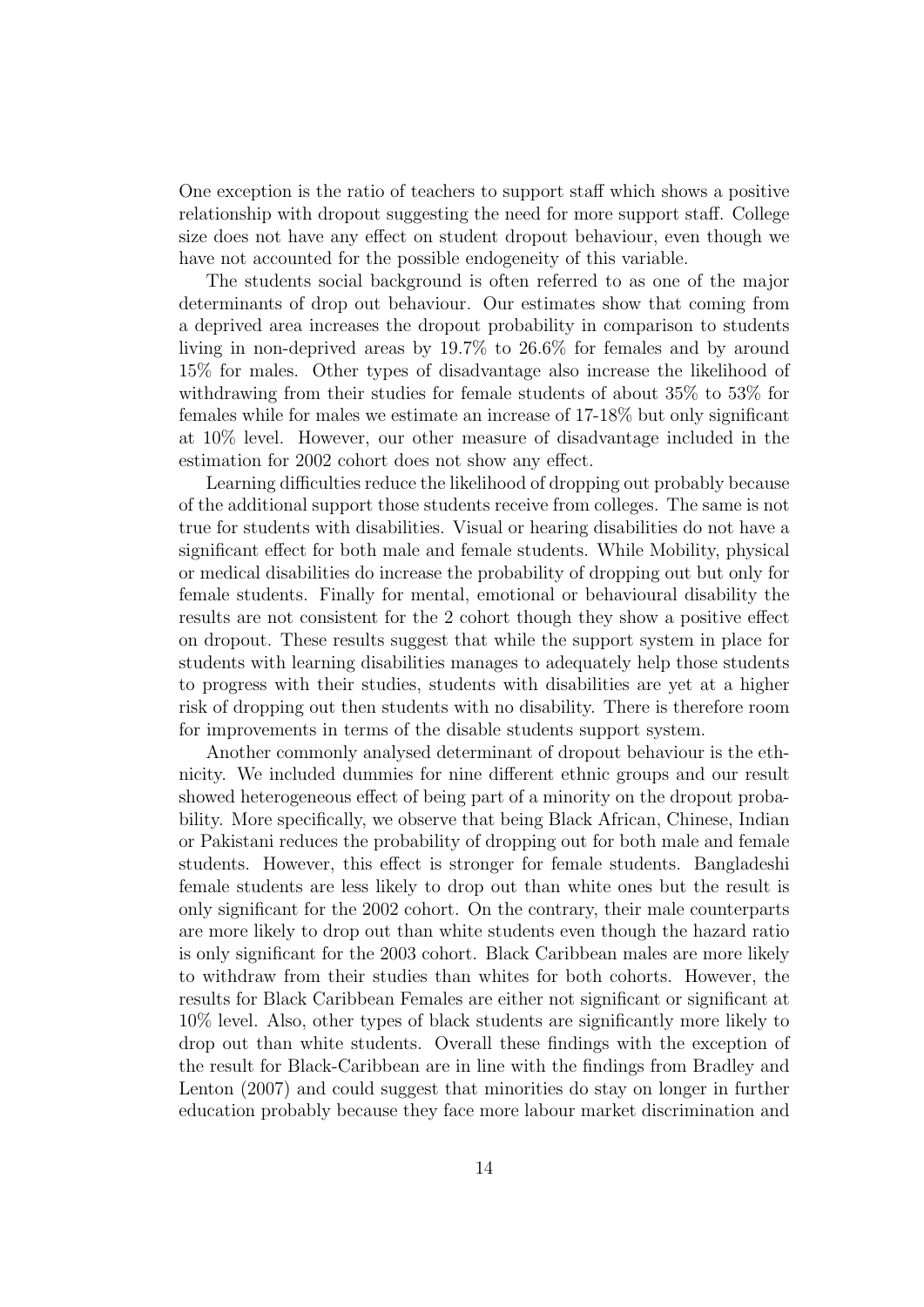therefore need to achieve higher qualification levels. Moreover, in many cases we have noticed a higher reduction in dropout probability for females as compared to males. This finding might be due to a sorting effect given the lower participation rates to post-compulsory education of females of these minority groups, whereby the female students that attend post-compulsory education are also the most motivated ones.

We also looked at the effect of the programme area the student is enrolled to and we notice heterogeneous effects of different programme areas on the dropout probability. Enrolling in science courses reduces the probability of dropping out for female students of 8 to 13% with respect to students in humanities while it does not have any statistically significant effect for males. Enrolling in technical or business courses increases the hazard of withdrawing from their studies for both males and female students. In particular we notice that enrolling in technical courses for female students increases this probability of 77% when we account for unobserved heterogeneity. This is perhaps a result of the overrepresentation of male students and teachers in this type of courses. Turning to students enrolled in courses related to the provision of services to people, taking those courses is increasing the probability to drop out as compared to the reference category for female students while it has no effect for males. Lastly, taking basic skills courses decreases the hazard of withdrawal for both males and females. These findings suggest that there is a need for targeting the students support activities of the colleges depending on the students area of study.

Following the literature on dropout behaviour we included in our model a control for the local unemployment rate. However, we found that the unemployment rate for females is not significant and that for males a 1 point increase in the unemployment rate decreases the hazard of dropping out of 1.6% for the 2002 cohort and of 2.9 % for the 2003 cohort. Even though the effect is quite small it is in line with findings from other authors(Bradley and Lenton, 2007) and with the idea that students should invest more in their educations if they have lower outside options.

Finally included region fixed effects. The estimates show that for all cases except for female students of 2003 cohort students living outside the Greater London region are less likely to drop out. As previously mentioned, all our unrestricted models with the exception of the one for females of 2003 cohort show a non statistically significant likelihood ratio test for the existence of normally distributed unobserved heterogeneity. When we look at the results of female students of 2003 cohort we notice that the effect of almost all covariates is reinforced by the introduction of a random intercept.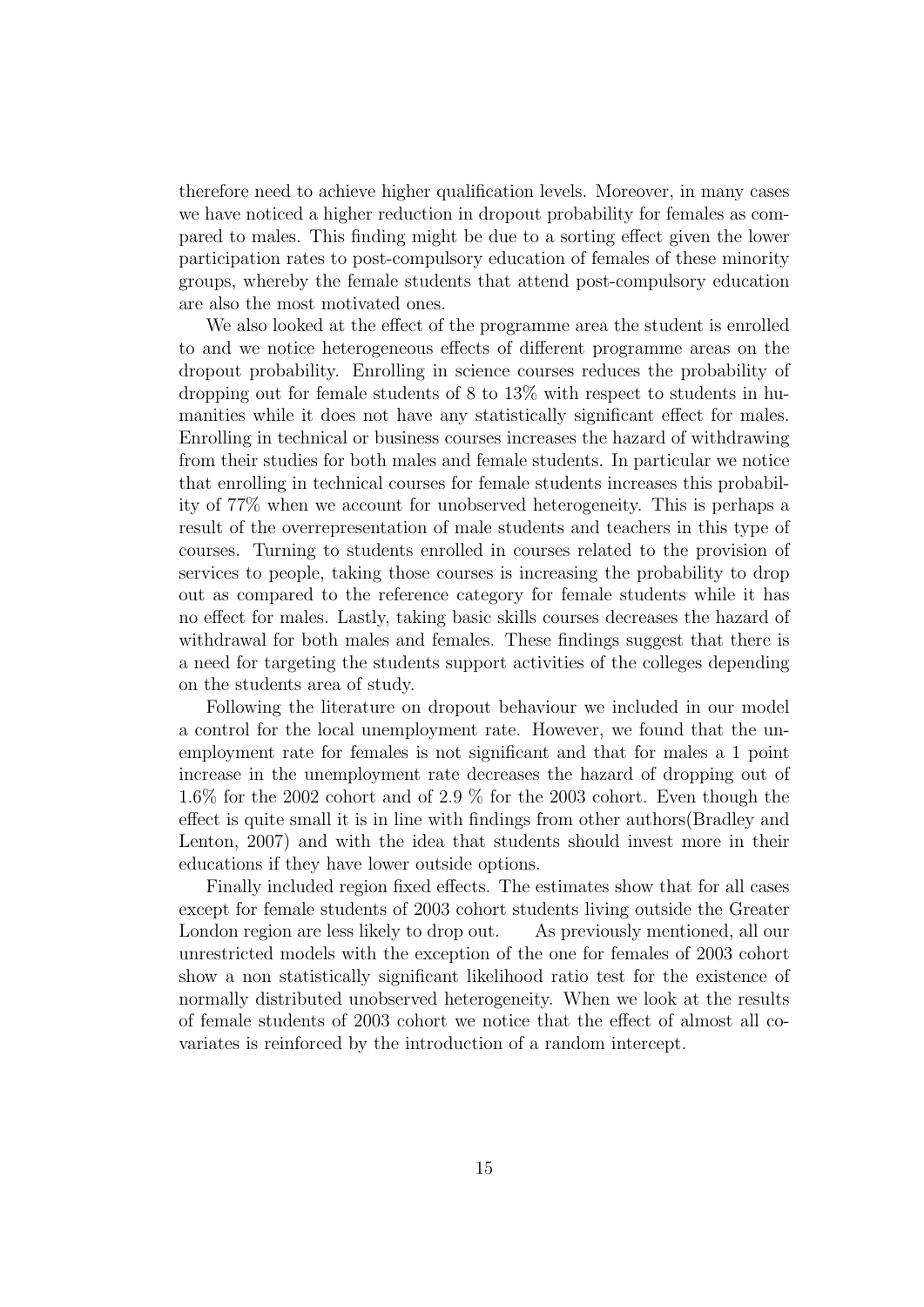# 6 The timing of dropout behaviour

The complementary log-log estimation of the hazard probability with nofrailty, implemented separately for males and females and for the two cohorts, shows noticeable time variation.

In particular, even after controlling for a large set of individual and college characteristics and the use of region fixed effects, for both males and females the hazard rate seems to be much higher in the third, fifth and seventh month for both cohorts (fig.  $(3)$  and  $(4)$ ), showing a non-monotonic duration dependence. This is especially true for the first year of study. However, for the 2002 cohort it also applies to the second year. This result is contrasting with the findings of another study on dropout in further education from Bradley and Lenton (2007) who find a higher risk of dropping out in the last months of the study period, suggesting students might leave before examinations take place to find a job. On the contrary, our finding could indicate that students drop out mainly because of a student-course mismatch. One possible way to reconcile these two views is that students might be reacting to the results of coursework assignments therefore dropping in proximity of these tests.

In fact, the result that students have a higher hazard of dropping out three months after enrolling, could be a sign that their decision to drop out is determined by a mistake about the course choice revealed by the initial assessments results. This line of thought is consistent with the the dropout model used by Stinebrickner and Stinebrickner (2012). Their model is innovative in that it provides an interpretation of dropout behaviour as the result of a learning process whereby students drop out as a consequence of an expectation adjustment. From a policy point of view, this has the implication that improved student counselling practices before enrolment in a further education college could be an effective way to reduce dropout behaviour. Another possible implication is that following the students more intensively in the first semester of the school year could bring better results than an intervention spread equally over the months. However, as previously stated, these results could be biased in the presence of unobserved heterogeneity.

The homogeneous models in fig.  $(3)$  and fig.  $(4)$  are, in fact estimated assuming the absence of unobserved heterogeneity. In these models, we have, therefore, assumed that we have been able to control for all differences between students that might affect the hazard of dropping out. This assumption is somewhat unrealistic since students differ in many aspects as, for example in motivation or in unobserved ability. Therefore, it is important to assess the possibility that there are unobservable factors influencing our estimates of the hazard function. As a consequence, following Jenkins (2004) we have replicated our model adding a normally distributed random error term.

As previously mentioned there are other ways to take into account the pos-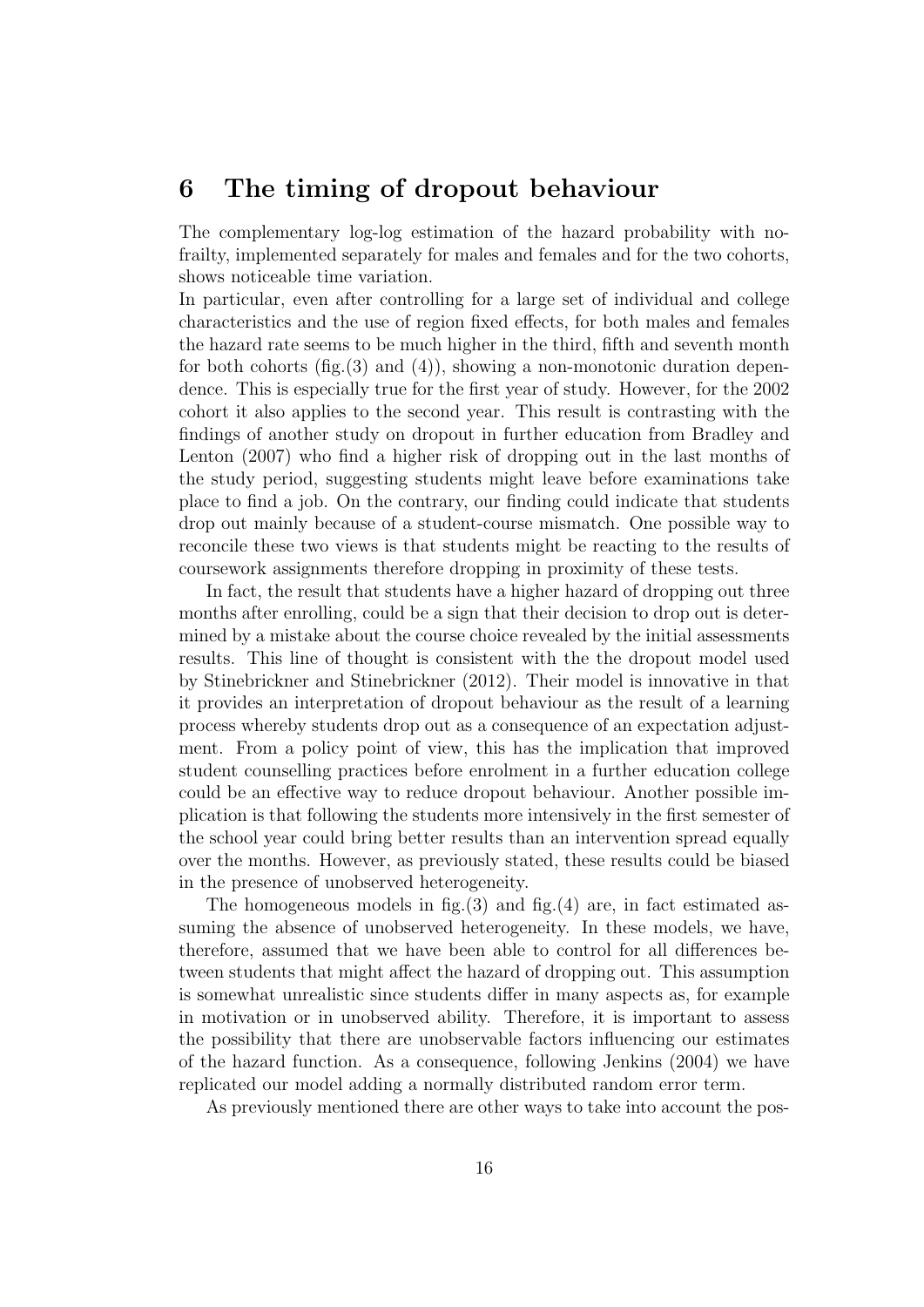sible existence of unobserved heterogeneity. We have, therefore attempted, at using different methods such as adding a gamma distributed error term or using the mass point approach suggested by Heckman and Singer (1984). Nonetheless, due to computational difficulties related to the size of our dataset the models did not converge. However, there is evidence that using a flexible specification(piecewise) for the hazard function should reduce differences in the coefficients estimated by assuming different distributions for the error term.

We tested for the existence of unobserved heterogeneity using a likelihood ratio test and we failed to reject the null hypothesis of no heterogeneity for the models with males student and for the one with females of the 2002 cohort. On the contrary, when testing for unobserved heterogeneity in the model with female students in 2003 cohort we obtained a p-value of zero, therefore rejecting the hypothesis of no heterogeneity. This is shown also from the plot of the hazard  $(fig.(3))$  and  $fig.(4))$  where we can see that only for female students in the 2003 cohort the new baseline hazard looks flatter and is below the non-frailty one. This finding suggests that after controlling for normally distributed unobserved heterogeneity, the hazard of dropping out for female students in the 2003 cohort seems to be more constant over time than clearly non-monotonic. Even though we can still notice some degree of duration dependence, the difference in the risk of dropping out between different periods is now considerably reduced. Therefore, while male student are somewhat more at risk of dropping out in the first semester of study, this is not necessarily true for their female counterparts.

Moreover, this finding for females students is in line with findings of Bradley and Lenton (2007) that after controlling for unobserved heterogeneity find that the hazard of withdrawal is overall constant over time. However, in our case we can notice some gender difference in the way the hazard of dropping out changes over time. This might suggest that male students are more in need of carefully planned pre-enrolment counselling and support services at the beginning of the study year than female students are.

The last part of this paper tries to investigate whether the risk of dropping out changes differently over time for students aiming at an high level qualification and students aiming at a low level one. We do so by estimating the model separately for students enrolled on a high level (academic or vocational) course and students enrolled on a low level (academic or vocational) one. As before we estimate them separately for males and females and we estimate first a homogeneous model and than we assess the robustness to the existence of unobserved heterogeneity. The figures  $(5)$ ,  $(6)$ ,  $(7)$  and in  $(8)$  show the resulting hazard function for males and females respectively.

As in the general model presented before, the homogeneous model shows some degree of non-monotonic duration dependence for both males and fe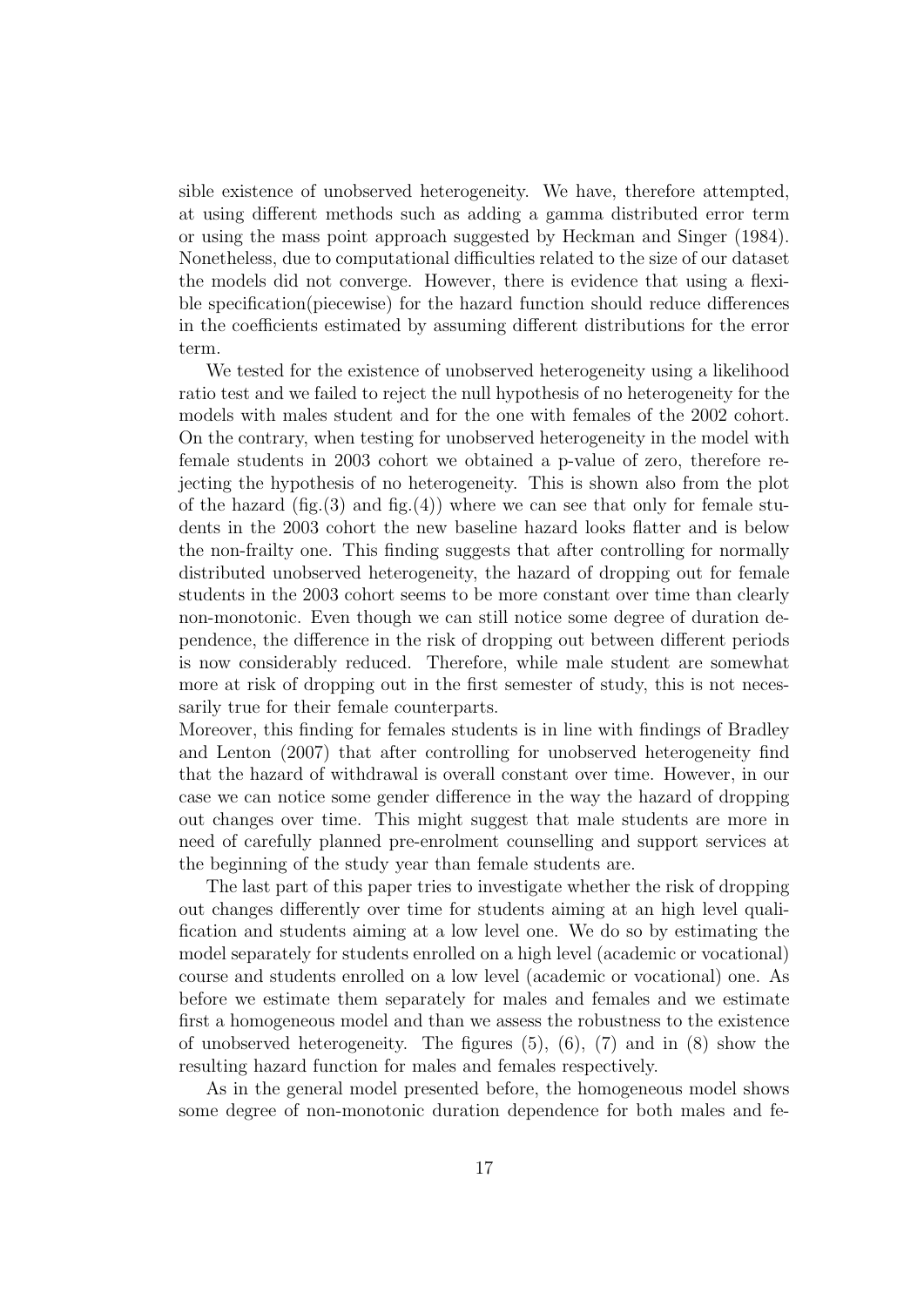males, enrolled on both high and low level courses. In fact, the step functions shown in fig.  $(5)$ ,  $(6)$ ,  $(7)$  and in  $(8)$  represent a higher risk of dropping out in the third, fifth and seventh month of the study year for both students aiming at an high level qualification and students aiming at a low level one. This result holds for both males and females but it appears more pronounced for students aiming at low level qualifications and for the fist year of study.

In fact both male and female students aiming at high qualifications show a non-monotonic inverted-U hazard function for the first year of study but it flattens considerably in the second year. This is true for both the 2002 and the 2003 cohort. Moreover, as expected, for both males and females the students enrolled on high level courses are at a lower risk of dropping out at any moment in time.

Following the introduction of a normally distributed error term in the estimated models, we can see that the results present some differences in the hazard function of female students aiming at high qualifications compared to male students aiming at the same type of qualifications.

The first thing we can highlight is that, even though in most of the cases the introduction of the unobserved heterogeneity term reduces the hazard of dropping out, the hazard function for the students enrolled on low level courses still shows a clearly non-monotonic duration dependence. On the other end, the hazard function for students enrolled on high level courses shows substantial differences based on the gender. In fact, while for male students it still shows the same pattern of non-monotonic duration dependence, for females the hazard is constant over time.

From a policy perspective, this finding suggests that students aiming at lower level qualification types should be provided with high quality preenrollment counselling and with support services in the first few months of the study year. But also that male students aiming at high level qualifications could be in need of the same type of support.

# 7 Concluding Remarks

This paper analyses whether and how the risk of dropping out varies with time and whether it varies in different ways for students aiming at high level qualifications and students aiming at low level ones. Therefore, this work adds the time dimension to the study of the determinants of dropout behaviour. This is particularly important as dropout decisions could be linked to particular events such as examinations, start of new courses, timing of job vacancies, ect... Moreover, analysing the timing of dropout behaviour could help achieving a more efficient use of scarce resources by targeting students which are more at risk of dropping out especially in the periods when the risk is higher.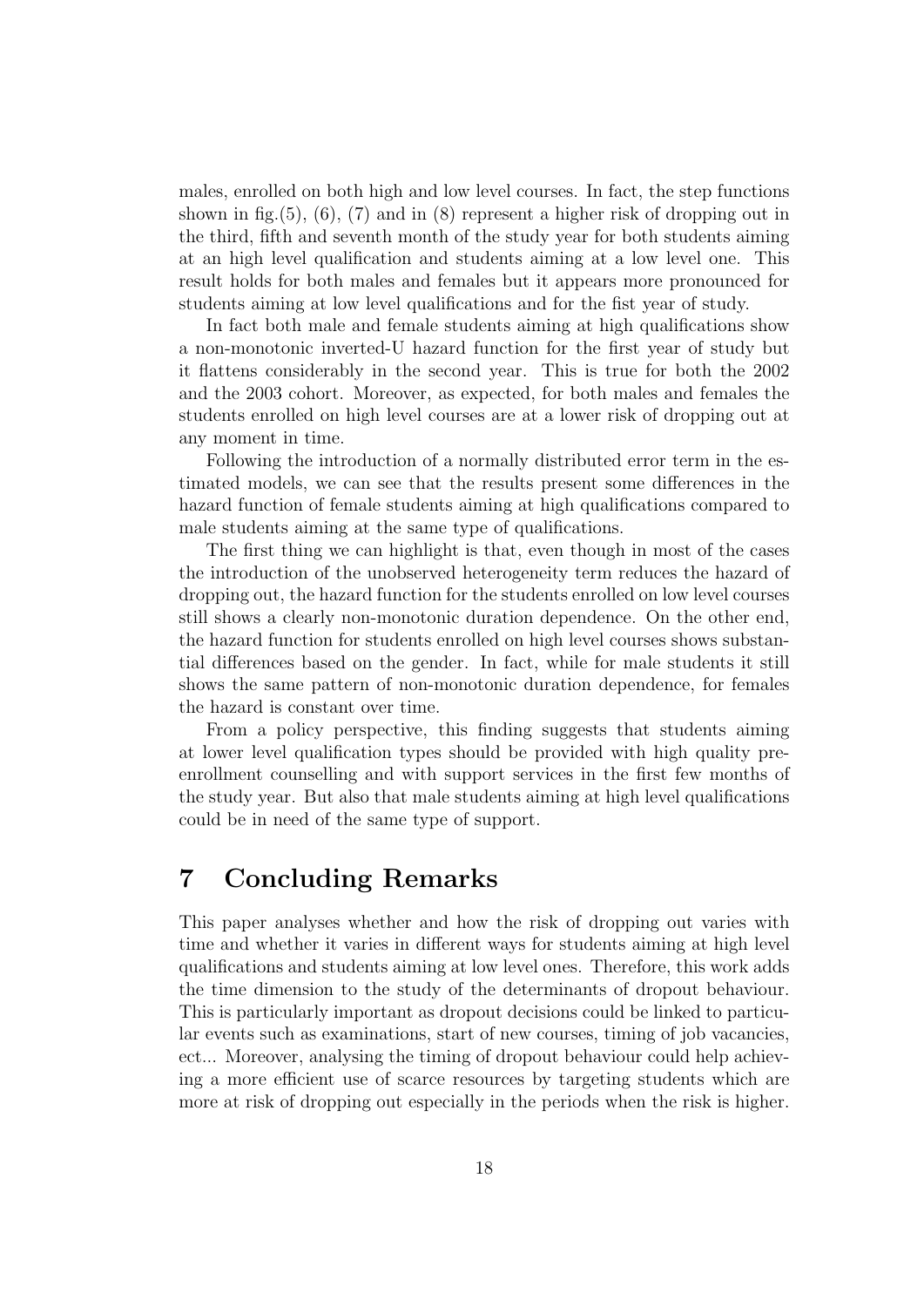Therefore, we have implemented a discrete time duration analysis. We did so by first assuming the absence of unobserved heterogeneity and subsequently relaxing this assumption. We find that when implementing a homogeneous duration model the risk of dropping out varies over the study year showing a certain degree of non-monotonic duration dependence, namely first increasing and then decreasing. Both male and female students seem to be at a higher risk of dropping out in the first semester of each school year and in particular on the third, fifth and seventh month. This is, perhaps, showing that they drop out after experiencing a mismatch between what they were expecting from their course and how it is in the reality. Alternatively, it is possible that students drop out as a result of receiving negative coursework evaluations.

We also find that the hazard function for males shows a non-monotonic duration dependence even when we implement the estimation taking into account the existence of unobserved heterogeneity. This is not always true for females. In fact, for the 2003 cohort even though we can still notice a slightly higher risk of dropping out in the first few months, now the hazard seems to be approximatively constant over time.

From a policy point of view, the results suggest, first of all, a possibility to target dropout through carefully planned pre-enrolment counselling activities. Secondly, the need for devising specific measures to support students particularly in the initial period of their study. However, finding that after controlling for unobserved heterogeneity the hazard function flattens considerably especially for females, might suggest that male students are more in need of carefully planned pre-enrolment counselling and support services at the beginning of the study year than female students are.

The second research question answered with this work is whether students aiming at high level qualifications and students aiming at low level ones present differences in the way the hazard of dropping out changes over time. We find that when introducing unobserved heterogeneity in the model the hazard function for female students enrolled on high level courses looks much flatter entailing that the hazard is constant over time for this category of students. On the contrary, the hazard function for all students aiming at low level qualifications and for male ones aiming at high level qualifications still shows some degree of negative duration dependence.

Therefore, we can expect that the introduction of policies trying to target the dropout behaviour of students enrolled on low level qualification at the beginning of the study year might help reducing the dropout rate concentrating the use of resources on the people who mostly need them and in the periods when they are most likely to produce effects. The same kind of policies would also benefit male students enrolled in high qualification courses.

Finally, we stress the importance of taking into consideration the timing of dropout decisions as it can help achieving a better understanding of the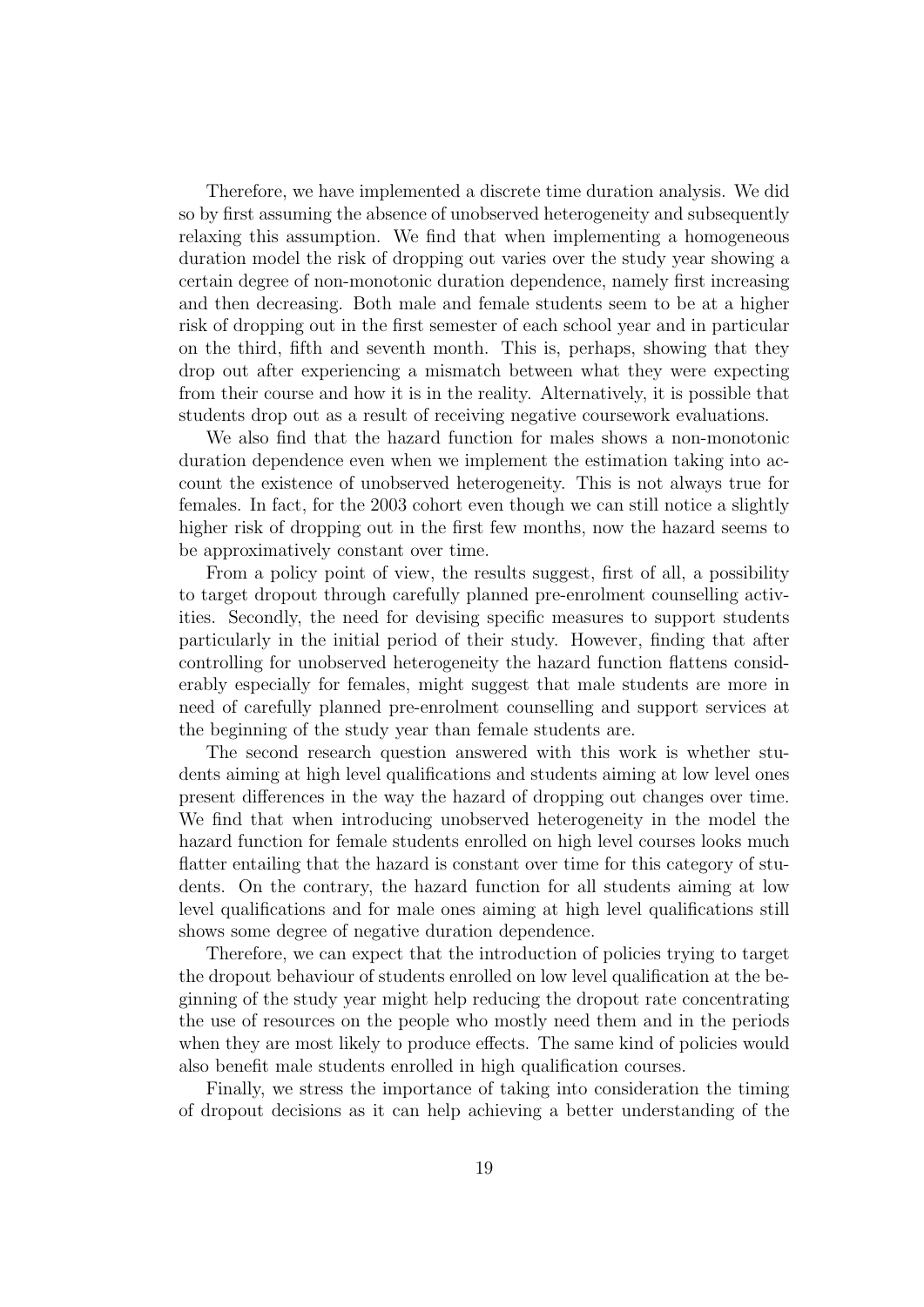reasons why students drop out and provide some useful suggestions in terms of policies which might help making a better use of scarce resources.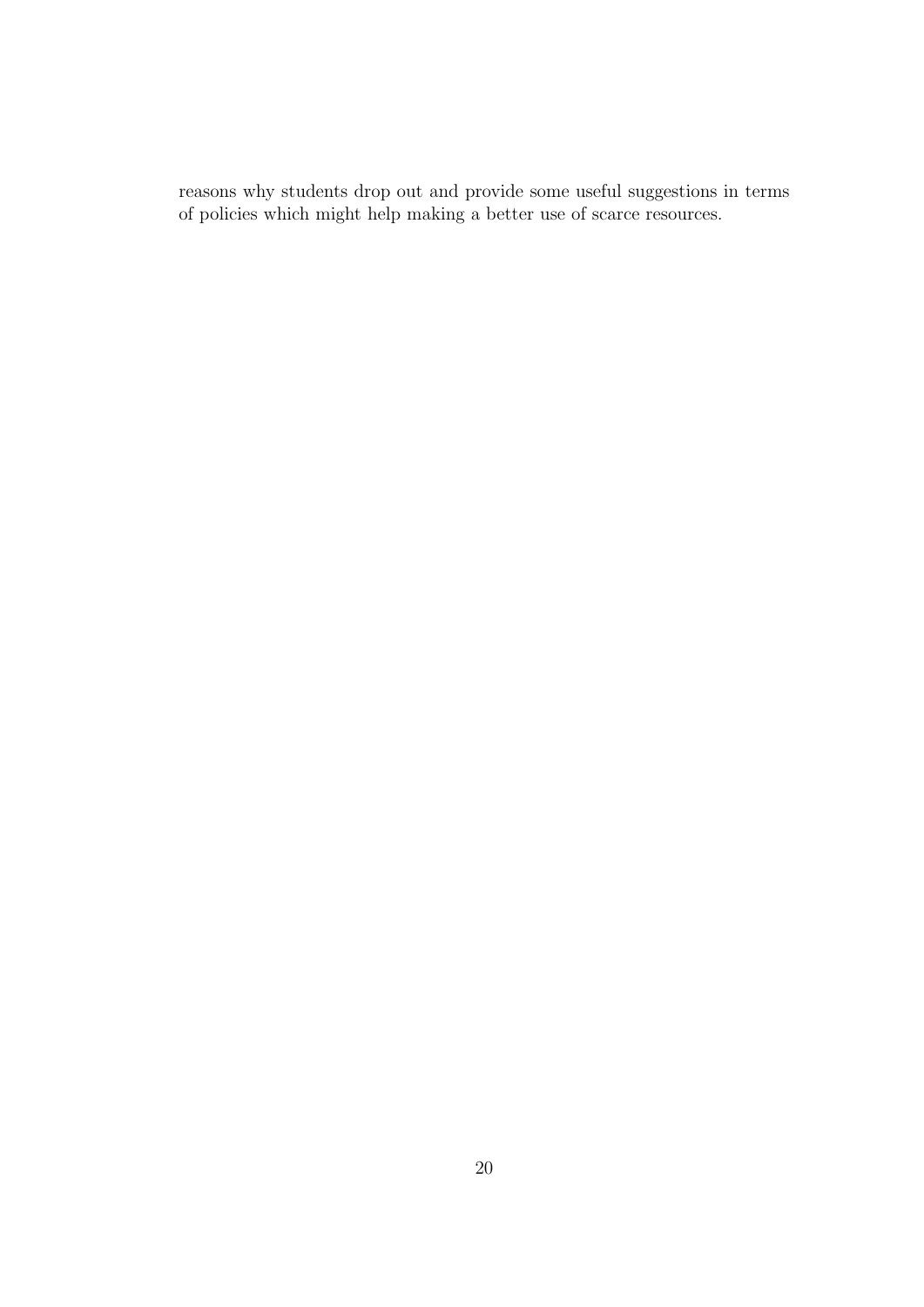# References

- Aina, C. (2005). Parental background and college dropout: evidence from italy. University of Pavia, Department of Economics and Quantitative Methods.
- Behrman, J., M. Rosenzweig, and J. Zhang (2005). Does increasing women's schooling raise the schooling of the next generation. reply. American Economic Review 95, 1745–1751.
- Bickel, R. and G. Papagiannis (1988). Post-high school prospects and districtlevel dropout rates. Youth and Society  $20(2)$ , 123–147.
- Bingley, P., K. Christensen, and V. M. Jensen (2008, August). The intergenerational transmission of parental schooling and child development – new evidence using danish twins and their children. Working Paper.
- Bradley, S. and P. Lenton (2007). Dropping out of post-compulsory education in the U.K: an analysis of determinants and outcomes. Journal of Population Economics 20, 299–328.
- Bratti, M. (2007). Parents' income and children's school drop-out at 16 in england and wales: evidence from the 1970 british cohort study. Review of Economic Household 5, 515–540.
- Bryk, A. S. and Y. M. Thum (1989). The effects of high school organization on dropping out: An exploratory investigation. American Educational Research Journal 26 (3).
- Cameron, S. V. and J. J. Heckman (2001). The dynamics of educational attainment for black, hispanic, and white males. The Journal of Political Economy  $109(2)$ , 455–499.
- Centre for Economic and Social Inclusion (2015, February). Achievement and retention in post 16 education. A report for the Local Government Association. Technical report, Local Government Association.
- Chuang (1997). High school youths' dropout and re-enrollment behavior. Economics of Education Review 16 (2), 171–186.
- DesJardins, S. L., D. A. Ahlburg, and B. P. McCall (1999). An event history model of student departure. Economics of Education Review 18, 375–390.
- Eckstein, Z. and K. Wolpin (1999). Why youths drop out of high school: the impact of preferences, opportunities, and abilities the impact of preferences, opportunities, and abilities. *Econometrica 67(6)*, 1295–1339.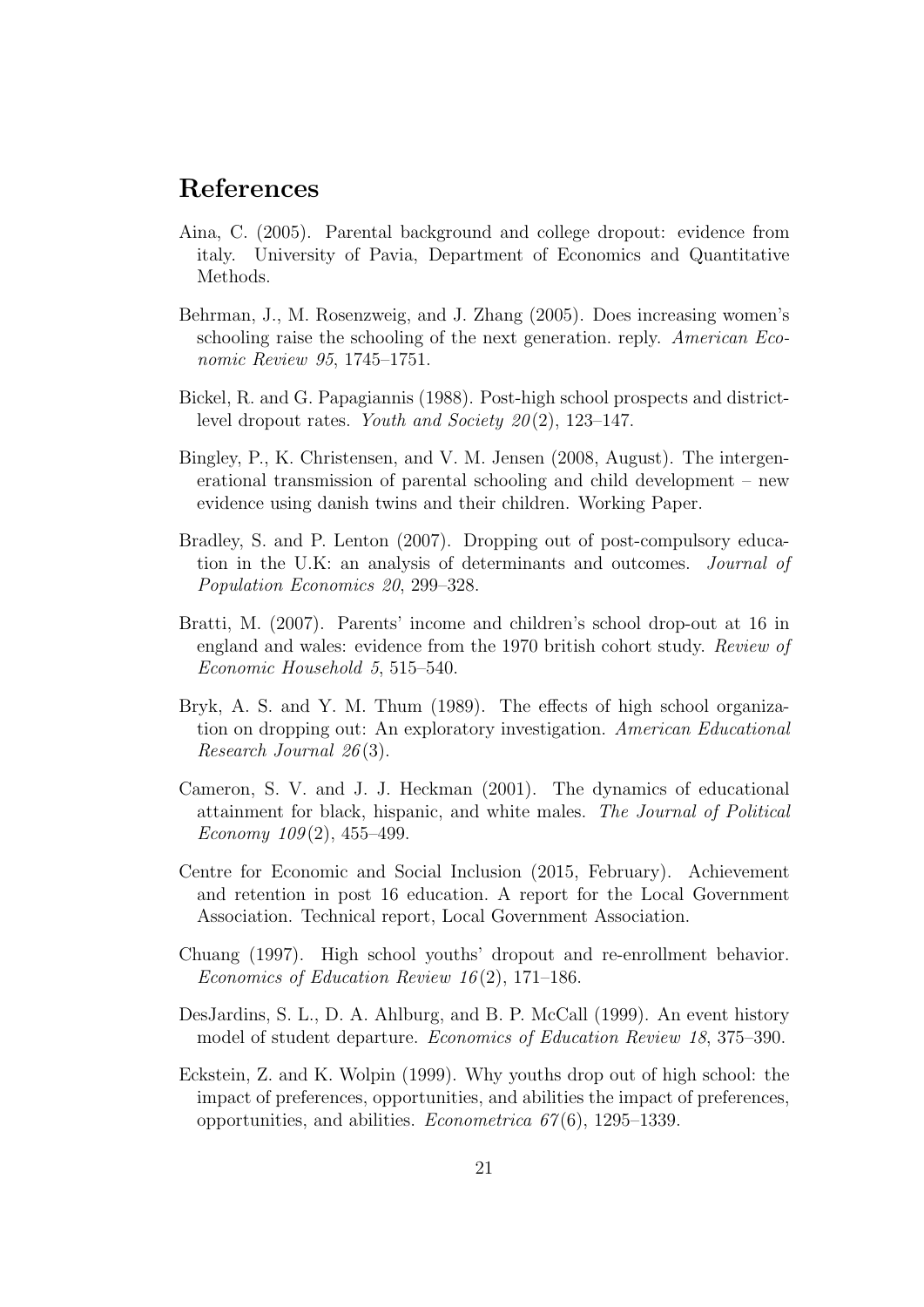- European Commission (2009). Key competences for a changing world. PROGRESS TOWARDS THE LISBON OBJECTIVES IN EDUCATION AND TRAINING. Analysis of implementation at the European and national levels. Technical report, European Commission.
- Evans, W. N., W. E. Oates, and R. M. Schwab (1992). Measuring peer group effects: A study of teenage behavior. The Journal of Political Econ $omy \; 100(5), \; 966-991.$
- Evans, W. N. and R. M. Schwab (1995). Finishing high school and starting college: Do catholic schools make a difference? The Quarterly Journal of Economics  $110(4)$ , 941–974.
- Fielding, A., C. R. Belfield, and H. Thomas (1998). The consequences of drop-outs on the cost-effectiveness of 16-19 colleges. Oxford Review of Education  $24(4)$ , 487-511.
- Giovagnoli, P. (2005). Determinants in university desertion and graduation: An application using duration models. *Economica*, La Plata L-I(1-2).
- Heckman, J. J. and J. Singer (1984). Longitudinal analysis of labor market data. New York: Cambridge University Press.
- Heckman, J. J., J. Stixrud, and S. Urzua (2006). The effects of cognitive and noncognitive abilities on labor market outcomes and social behavior. Journal of Labor Economics 24 (3), 411–482.
- Jaeger, D. A. and M. E. Page (1996). Degrees matter: New evidence on sheepskin effects in the returns to education. Review of Economics and Statistics 78, 733–740.
- Jenkins, S. (2004). Survival analysis. Mimeo.
- Johnes, G. and R. McNabb (2004). Never give up on the good times: Student attrition in the UK. Oxford Bulletin of Economics and Statistics  $66(1)$ , 23–47.
- Lassibille, G. and L. Navarro Gómez (2008). Why do higher education students drop out? evidence from spain. *Education Economics*  $16(1)$ , 89–105.
- Layard, R. and G. Psacharopoulos (1974). The screening hypothesis and the returns to education. The Journal of Political Economy 82(5).
- Lochner, L. and E. Moretti (2004). The effect of education on crime: evidence from prison inmates, arrests, and self-reports. American Economic Review 94, 155–189.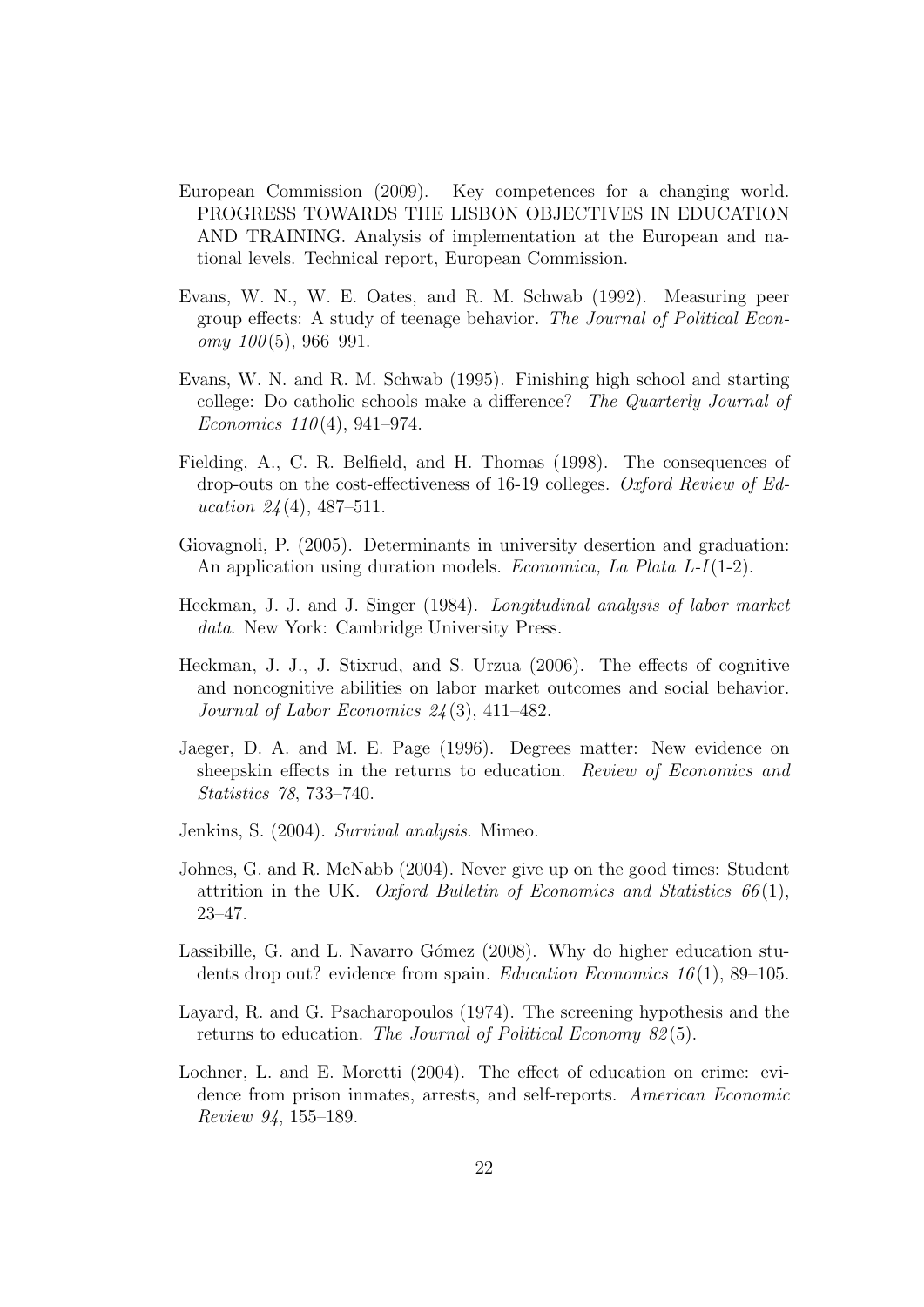- Lofstrom, M. J. (2007). "Why are Hispanic and African American dropout rates so high?". The Williams Review 2, 91–121.
- Manski, C. F. (1989). Schooling as experimentation: a reappraisal of the postsecondary dropout phenomenon. Economics of Education Review  $8(4)$ , 305–312.
- McNeal, R. B. (1997). High School dropouts: a closer examination of school effects. Social Science Quarterly 78 (1), 209–222.
- Mocetti, S. (2008). Educational choices and the selection process before and after compulsory schooling. Banca D'Italia Eurosistema 691. Working Paper.
- Mora, T. and P. Oreopoulos (2011). Peer effects on high school aspirations: Evidence from a sample of close and not-so-close friends. Economics of Education Review 30, 575–581.
- Nicoletti, C. and C. Rondinelli (2010). The (mis)specification of discrete duration models with unobserved heterogeneity: A Monte Carlo study. Journal of Econometrics 159, 1–13.
- Oreopoulos, P. (2006). The compelling effects of compulsory schooling: Evidence from canada. The Canadian Journal of Economics  $39(1)$ ,  $22-52$ .
- Oreopoulos, P. (2007). Do dropouts drop out too soon? wealth, health and happiness from compulsory schooling. Journal of Public Economics 91, 2213–2229.
- Peraita, C. Pastor, M. (2000). The primary school dropout in Spain: The influence of family background and labor market conditions. Education Economics  $8(2)$ , 157–168.
- Prentice, R. L. and Gloeckler (1978). Regression analysis of grouped survival data with application to breast cancer data. Biometrics 34.
- Rees, D. I. and H. N. Mocan (1997). Labor market conditions and the high school dropout rate: Evidence from new york state. Economics of Education Review 16(2), 103-109.
- Rumberger, R. W. and G. J. Palardy (2005). Test scores, dropout rates, and transfer rates as alternative indicators of high school performance. American Educational Research Journal  $42(1)$ , 3-42.
- Rumberger, R. W. and H. Thomas (2000). The distribution of dropout and turnover rates among urban and suburban high schools. Sociology of Education  $73(1)$ , 39-67.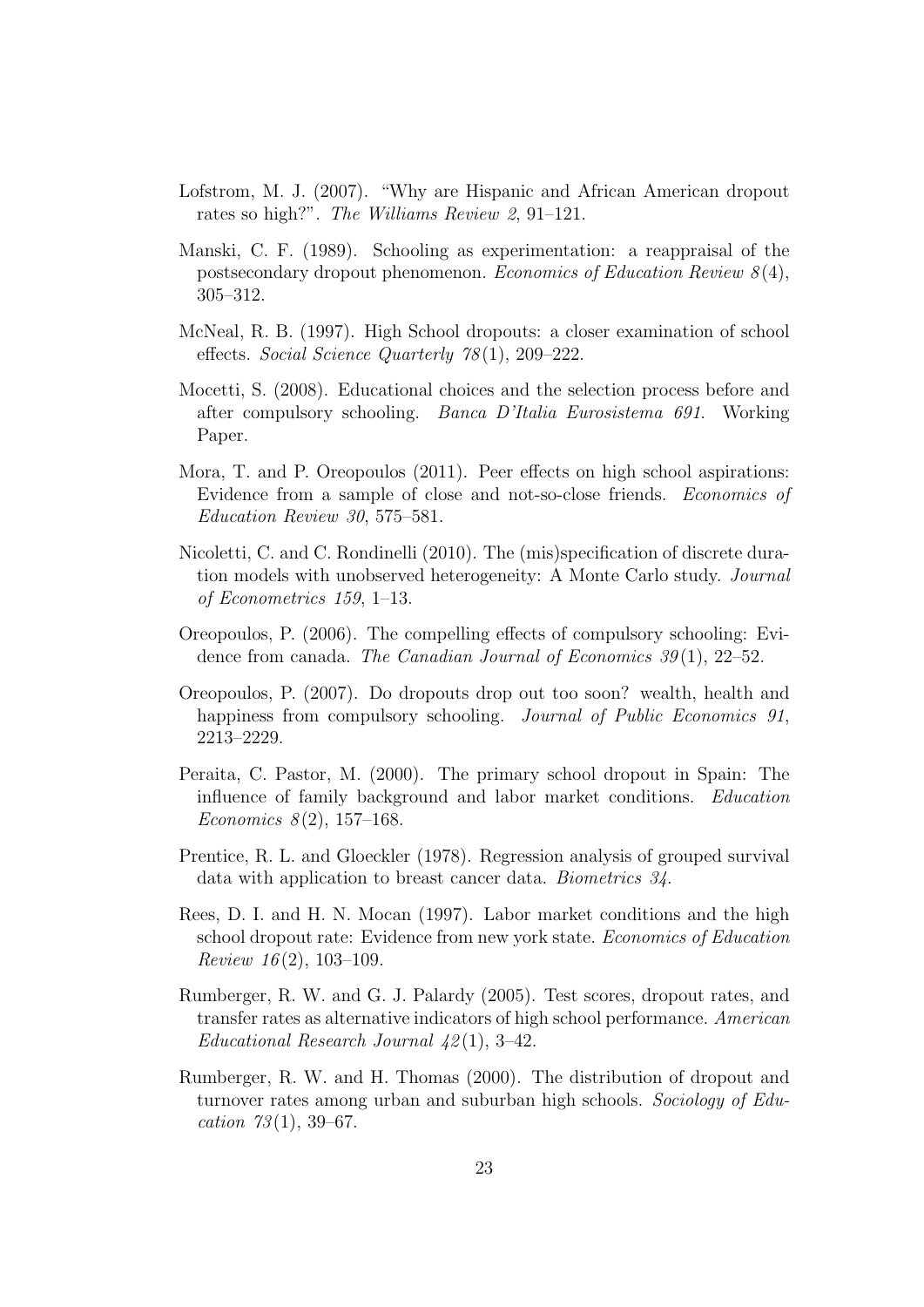- Sacerdote, B. (2007). How large are the effects from changes in family environment? a study of korean–american adoptees. Quarterly Journal of Economics  $122(1)$ , 119–157.
- Silles, M. (2009). The causal effect of education on health: Evidence from the united kingdom. Economics of Education Review 28(1), 122-128.
- Singer, J. and J. Willett (1993). It's about time: Using discrete-time survival analysis to study duration and the timing of events. Journal of Educational Statistics  $18(2)$ .
- Singer, J. and J. Willett (2003). Applied Longitudinal Data Analysis: Modeling Change and Event Occurrence. Oxford University Press.
- Smith, J. P. and R. A. Naylor (2001). Dropping out of university: A statistical analysis of the probability of withdrawal for UK university students. Journal of the Royal Statistical Society. Series A 164 (2).
- Stinebrickner, T. R. and R. Stinebrickner (2012). Learning about academic ability and the college dropout decision. Journal of Labor Economics  $30(4)$ , 707–748.
- Van Den Berg, G. J. (2001). Handbook of Econometrics, Volume V, Chapter Duration models: specification, identification and multiple durations. North- Holland, Amsterdam.
- Warren, J. R. and J. C. Lee (2003). The impact of adolescent employment on high school dropout: Differences by individual and labor-market characteristics. Social Science Research 32, 98–128.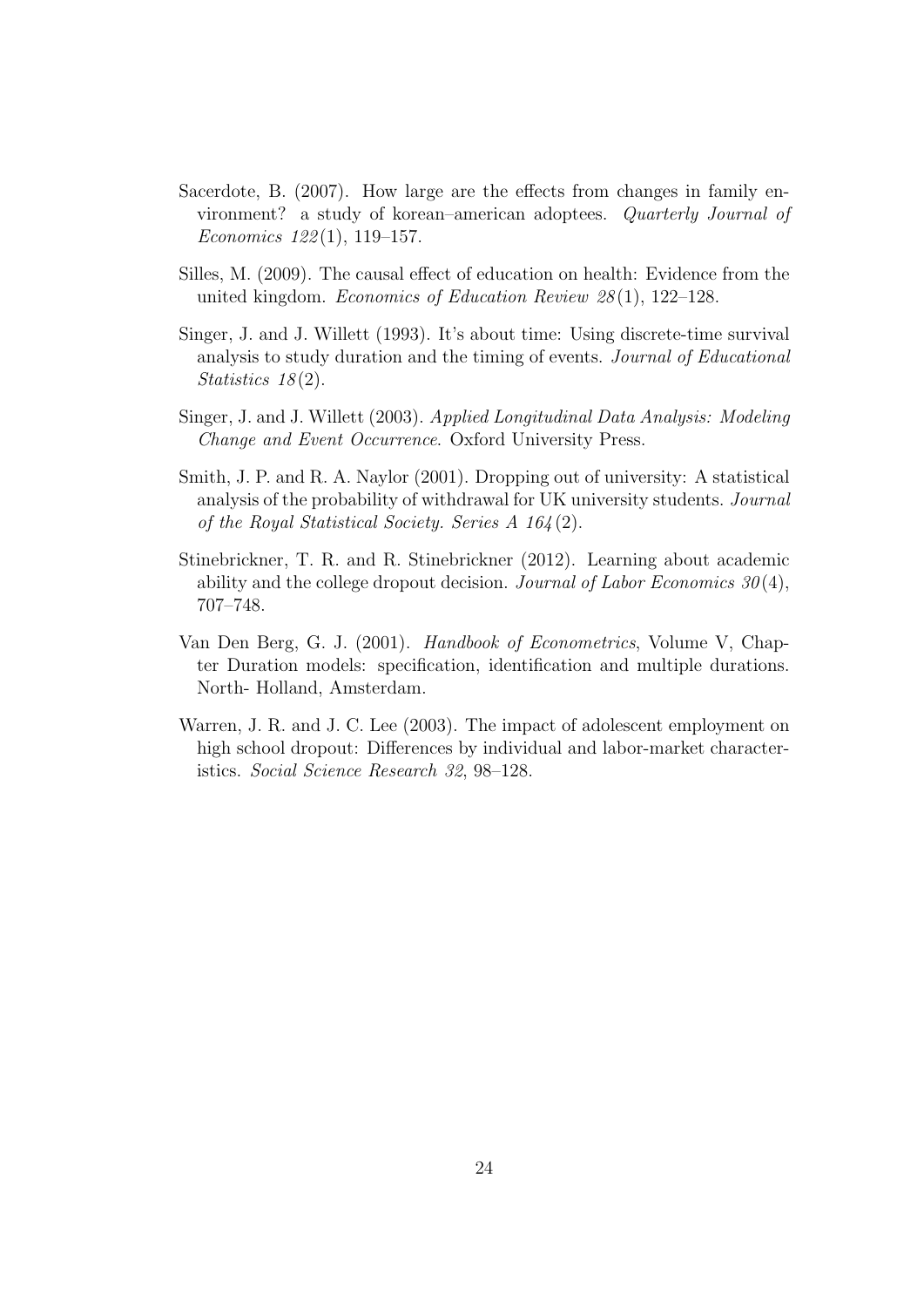|                                   | 2002 Cohort    |                 |                 |                 | 2003 Cohort     |                 |                 |                 |  |
|-----------------------------------|----------------|-----------------|-----------------|-----------------|-----------------|-----------------|-----------------|-----------------|--|
|                                   |                | Females         |                 | Males           |                 | Females         |                 | Males           |  |
| Variable                          | $\%$           | N.              | %               | N.              | %               | N.              | %               | N.              |  |
|                                   | Dropouts       | <b>Dropouts</b> | <b>Dropouts</b> | <b>Dropouts</b> | Dropouts        | <b>Dropouts</b> | <b>Dropouts</b> | <b>Dropouts</b> |  |
| No qualification                  | 11.8           | 1027            | 14.7            | 1,315           | 11.9            | 1,055           | 12.8            | 1,198           |  |
| Qualif. $\langle$ level 1         | 15.9           | 86              | 14.5            | 116             | 15.6            | 91              | 12.6            | 124             |  |
| Qualif. level 1                   | 13.7           | 2646            | 14.8            | 3,176           | 13.1            | 3,455           | 13.3            | 3,722           |  |
| Qualif. level 2                   | 8.7            | 5653            | $10\,$          | 5,610           | $\!\!\!\!\!8.2$ | 6,346           | $\rm 9.3$       | 5,934           |  |
| Qualif. level 3                   | 8.6            | 441             | 10.1            | 367             | $\overline{7}$  | 445             | 8.7             | 368             |  |
| Qualif. level 4 or 5              | 11.1           | $25\,$          | 13.6            | 23              | 10.1            | 27              | 7.8             | 14              |  |
| Qualif. unknown                   | 12.3           | 9587            | 14.1            | 10,752          | 12.3            | 9,463           | 13.6            | 10.698          |  |
| High academic qualification       | $5.5\,$        | 3181            | $5.8\,$         | 2,723           | $5.1\,$         | 3,182           | $5.4\,$         | 2,674           |  |
| Low academic qualification        | 15.4           | 943             | 16.8            | 906             | 15.6            | 1,156           | 16.8            | 977             |  |
| High vocational qualification     | 13.1           | 4437            | 14.9            | 5,425           | 11.9            | 3,781           | 12.9            | 3,956           |  |
| Low vocational qualification      | 16.8           | 3192            | 14.3            | 2,215           | 15.8            | 3,221           | 13.1            | 1,644           |  |
| Other qualification               | 12.9           | 7712            | $16\,$          | 10,090          | 12.7            | 9,542           | 14.8            | 12,807          |  |
| Disadvantage in the college       |                |                 |                 |                 |                 |                 |                 |                 |  |
| 1st quantile                      | 10.6           | 3431            | $13\,$          | 4,046           | 10.2            | 3,760           | 12              | 4,172           |  |
| 2nd quantile                      | 11.1           | 3921            | 13              | 4,231           | 11.5            | 4,765           | 13.3            | 5,327           |  |
| 3rd quantile                      | 11.4           | 4095            | 12.8            | 4,320           | 11.6            | 4,623           | 13              | 4,835           |  |
| 4th quantile                      | 12             | 4306            | 13.7            | 4,650           | 11.5            | 4,544           | 12.4            | 4,678           |  |
| 5th quantile                      | 10.5           | 3611            | 12.1            | 3,995           | 8.4             | 3,083           | $\!\!\!\!\!8.8$ | 2,938           |  |
| No disadvantage                   | 10.5           | 12634           | 12.3            | 13,909          | 10              | 12,815          | 11.6            | 14,012          |  |
| Homeless, traveller or deprived   | $\overline{7}$ | 36              | 11.5            | 97              | 11.7            | 7,861           | 12.5            | 7,833           |  |
| Other disadvantage                |                |                 |                 | ÷               | 12.8            | 206             | 11.9            | 213             |  |
| No learning difficulty            | 11.1           | 18338           | 13              | 19,888          | 10.7            | 19,590          | 12.1            | 20,397          |  |
| Specific: dyslexia or dyscalculia | 10.9           | 509             | 10.6            | 704             | 9.7             | 568             | 10.2            | 795             |  |
| Multiple                          | 8.3            | 17              | 11              | 40              | 6.4             | 25              | 9.7             | $52\,$          |  |
| Other, moderate or severe         | 9.9            | 601             | 10.1            | 727             | 10.1            | 699             | 9.8             | 814             |  |
| No disability                     | 11             | 18487           | 12.8            | 20,307          | 10.6            | 19,720          | 12              | 20,897          |  |
| Visual or hearing impairment      | 9.5            | 116             | 12.4            | 166             | 11.7            | 174             | 11.2            | 182             |  |
| Mobility, physical or medical     | 11.5           | 439             | 11.3            | 386             | 10.6            | 465             | 10.9            | 424             |  |

|  |  | Table 1: Incidence of dropout by characteristics. 2002 and 2003 cohort. |  |  |
|--|--|-------------------------------------------------------------------------|--|--|
|  |  |                                                                         |  |  |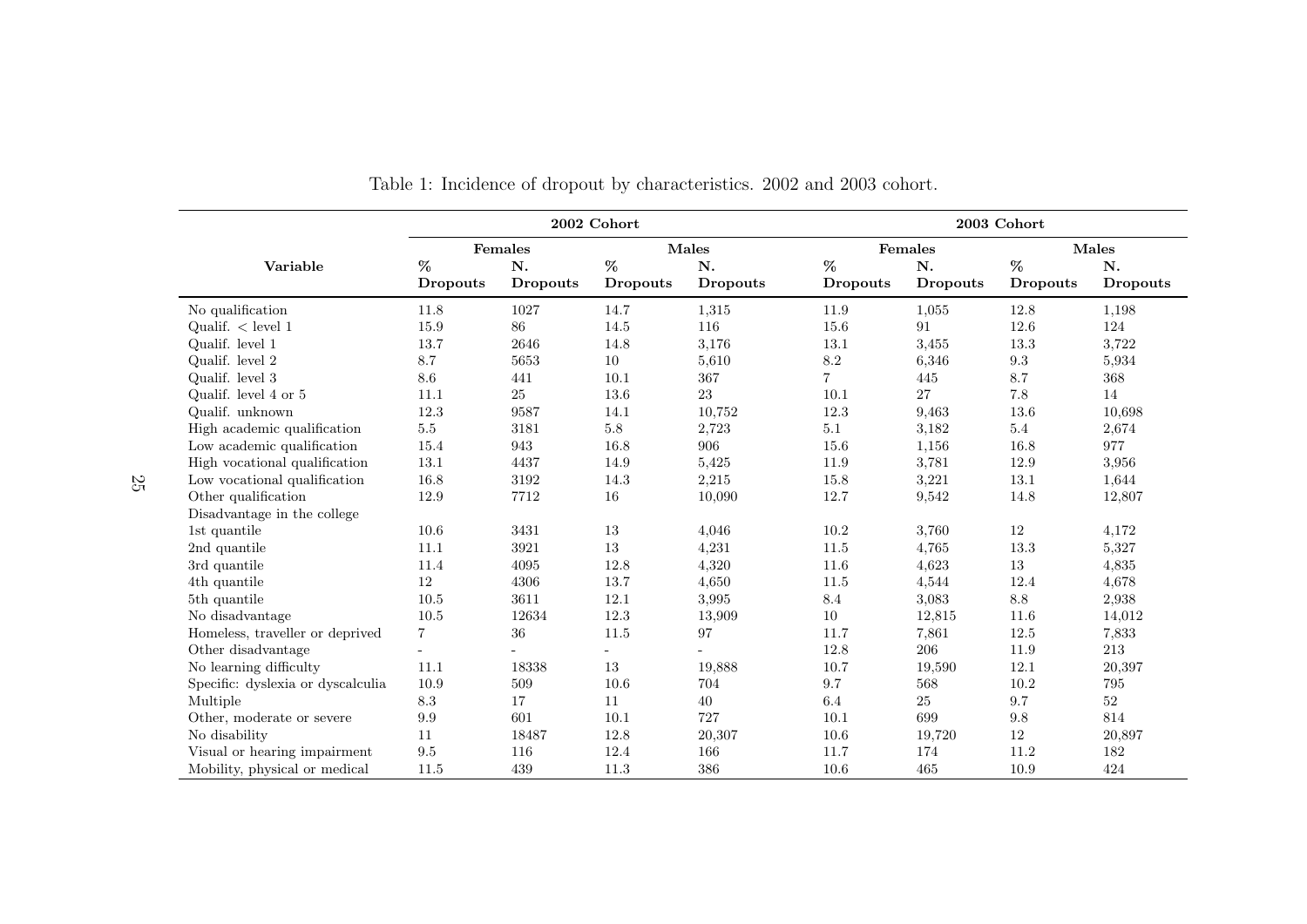|                                   | 2002 Cohort |          |                 |          | 2003 Cohort     |          |                 |          |
|-----------------------------------|-------------|----------|-----------------|----------|-----------------|----------|-----------------|----------|
|                                   |             | Females  |                 | Males    |                 | Females  |                 | Males    |
| Variable                          | %           | N.       | %               | N.       | %               | N.       | $\%$            | N.       |
|                                   | Dropouts    | Dropouts | <b>Dropouts</b> | Dropouts | <b>Dropouts</b> | Dropouts | <b>Dropouts</b> | Dropouts |
| Mental, emotional or behav. diff. | 15.4        | 70       | 14.1            | 74       | 13.3            | 90       | 14.9            | 114      |
| White                             | 11.4        | 16079    | 12.8            | 16,286   | 11              | 17,328   | 11.8            | 16,817   |
| Bangladeshi                       | 8.1         | 173      | 13.2            | 390      | 9               | 209      | 12.1            | 398      |
| <b>Black African</b>              | 8.5         | 445      | 13              | 707      | 7.4             | 508      | 12              | 805      |
| <b>Black Caribbean</b>            | 13.6        | 602      | 18.7            | 798      | 12.7            | 655      | 16              | 773      |
| Black other or mixed              | 16.1        | 587      | 18              | 622      | 14.5            | 669      | 16.5            | 685      |
| Chinese                           | 5.5         | 120      | 7.2             | 183      | 5.5             | 103      | 6.8             | 147      |
| Indian                            | 6           | 300      | 8.5             | 509      | $5.2\,$         | 291      | 8.6             | 552      |
| Pakistani                         | 8.1         | 501      | 12.2            | 926      | 6.9             | 406      | 11.6            | 876      |
| Asian other or mixed              | 10          | 222      | 11.2            | 348      | 8.9             | 228      | 11.1            | 387      |
| Other or mixed                    | 10.6        | 436      | 13.5            | 590      | 10.8            | 485      | 13.4            | 618      |
| Humanities                        | 9.8         | 8016     | 11.9            | 8,115    | 9.6             | 7,293    | 11.3            | 7,268    |
| Science                           | 9.6         | 3380     | 11.8            | 5,439    | 9.6             | 2,989    | 11.3            | 4,338    |
| Technical                         | 16.8        | 449      | 18              | 2,964    | 17.6            | 402      | 17.3            | 2,289    |
| <b>Business</b>                   | 11.5        | 1136     | 14.7            | 1,434    | 11.3            | 862      | 13.4            | 1,027    |
| Services to people                | 16.3        | 4903     | 15.4            | 1,509    | 15              | 3,722    | 13.4            | 1,221    |
| <b>Basic Skills</b>               | 7.8         | 194      | $8.6\,$         | 262      | $8.2\,$         | $255\,$  | 8               | $\,295$  |
| East of England                   | 12.7        | 2062     | 14.4            | 2,212    | 11.3            | 2,159    | 13.8            | 2,481    |
| East Midlands                     | 11          | 1473     | 12.6            | 1,529    | 11.2            | 1,627    | 12.5            | 1,690    |
| Greater London                    | 11.4        | 2710     | 14.6            | 3,575    | 10.6            | 2,843    | 13              | 3,497    |
| North East                        | $\,9.2$     | 1008     | 10              | 1,003    | 8.6             | 1,024    | 8.7             | 965      |
| North West                        | 10.6        | 3547     | 11.4            | 3,371    | 10.7            | 3,762    | 10.8            | 3,306    |
| South East                        | 11          | 2640     | 13.1            | 3,118    | 10.4            | 3,059    | 11.8            | 3,437    |
| South West                        | 11.3        | 1446     | 13.9            | 1,645    | 11.2            | 1,945    | 13              | 2,091    |
| West Midlands                     | 11.7        | 2325     | 12.7            | 2,412    | 10.8            | 2,514    | 11.5            | 2,526    |
| Yorkshire and the Humber          | 10.3        | 1899     | 12              | 2,061    | 10              | 1,883    | 10.9            | 1,916    |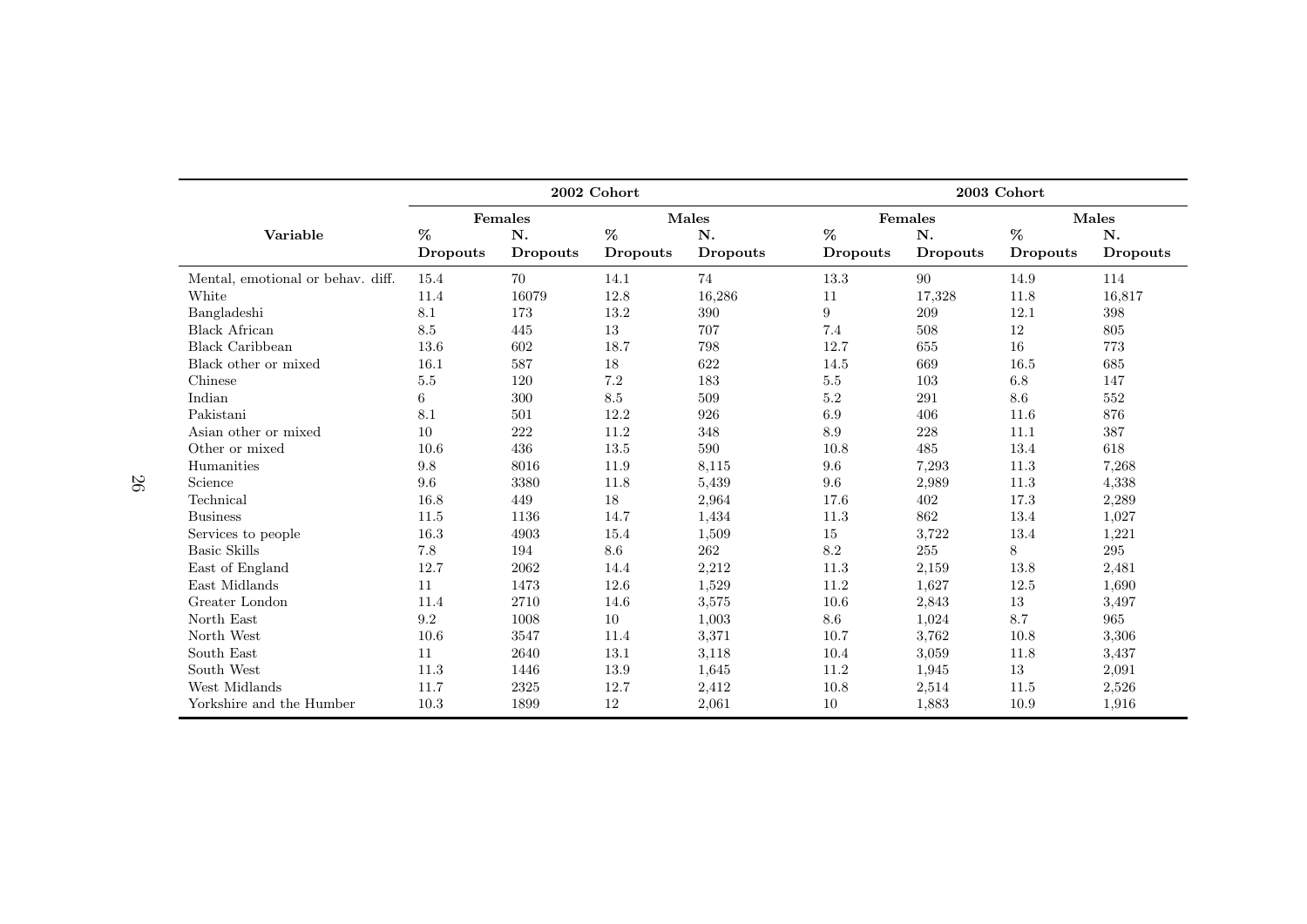|             |      | Males            | Females |                  | Total |           |
|-------------|------|------------------|---------|------------------|-------|-----------|
| 2002 Cohort | $\%$ | N <sub>o</sub> . | $\%$    | N <sub>o</sub> . | $\%$  | No.       |
| Completers  | 87.2 | 145,702.0        | 89.0    | 157,201.0        | 88.1  | 302,903.0 |
| Dropout     | 12.8 | 21,359.0         | 11.0    | 19,465.0         | 11.9  | 40,824.0  |
| Total       |      | 167,061.0        |         | 176,666.0        |       | 343,727.0 |
|             |      |                  |         |                  |       |           |
| 2003 Cohort |      |                  |         |                  |       |           |
| Completers  | 88.1 | 163,157.0        | 89.4    | 175,927.0        | 88.8  | 339,084.0 |
| Dropout     | 11.9 | 22,058.0         | 10.6    | 20,882.0         | 11.2  | 42,940.0  |
| Total       |      | 185,215.0        |         | 196,809.0        |       | 382,024.0 |

Table 2: Dropout by gender, 2002 and 2003 cohort.

Table 3: College characteristics, 2002 and 2003 cohort.

|                                  |             | 2002 Cohort | 2003 Cohort |             |  |
|----------------------------------|-------------|-------------|-------------|-------------|--|
| Variable                         | Mean        | Stand. Dev. | Mean        | Stand. Dev. |  |
| Proportion of perm. teachers     | 60.5        | 23.031      | 61.547      | 22.267      |  |
| Salary of perm. teachers         | 20.638      | 5.194       | 20.947      | 5.625       |  |
| Qualification of teachers        | 60.87       | 25.453      | 62.022      | 25.488      |  |
| Students to teachers ratio       | 35.852      | 37.756      | 32.862      | 37.329      |  |
| Ratio of teach. to support staff | 1.477       | 0.589       | 1.657       | 2.351       |  |
| % of white teachers              | 91.991      | 11.158      | 91.515      | 11.201      |  |
| % of non-white teachers          | 8.009       | 11.158      | 8.484       | 11.201      |  |
| Size                             | 1636.998    | 823.902     | 1726.483    | 822.02      |  |
| Size <sup>2</sup>                | 3358574.339 | 3241092.846 | 3656458.399 | 3348247.714 |  |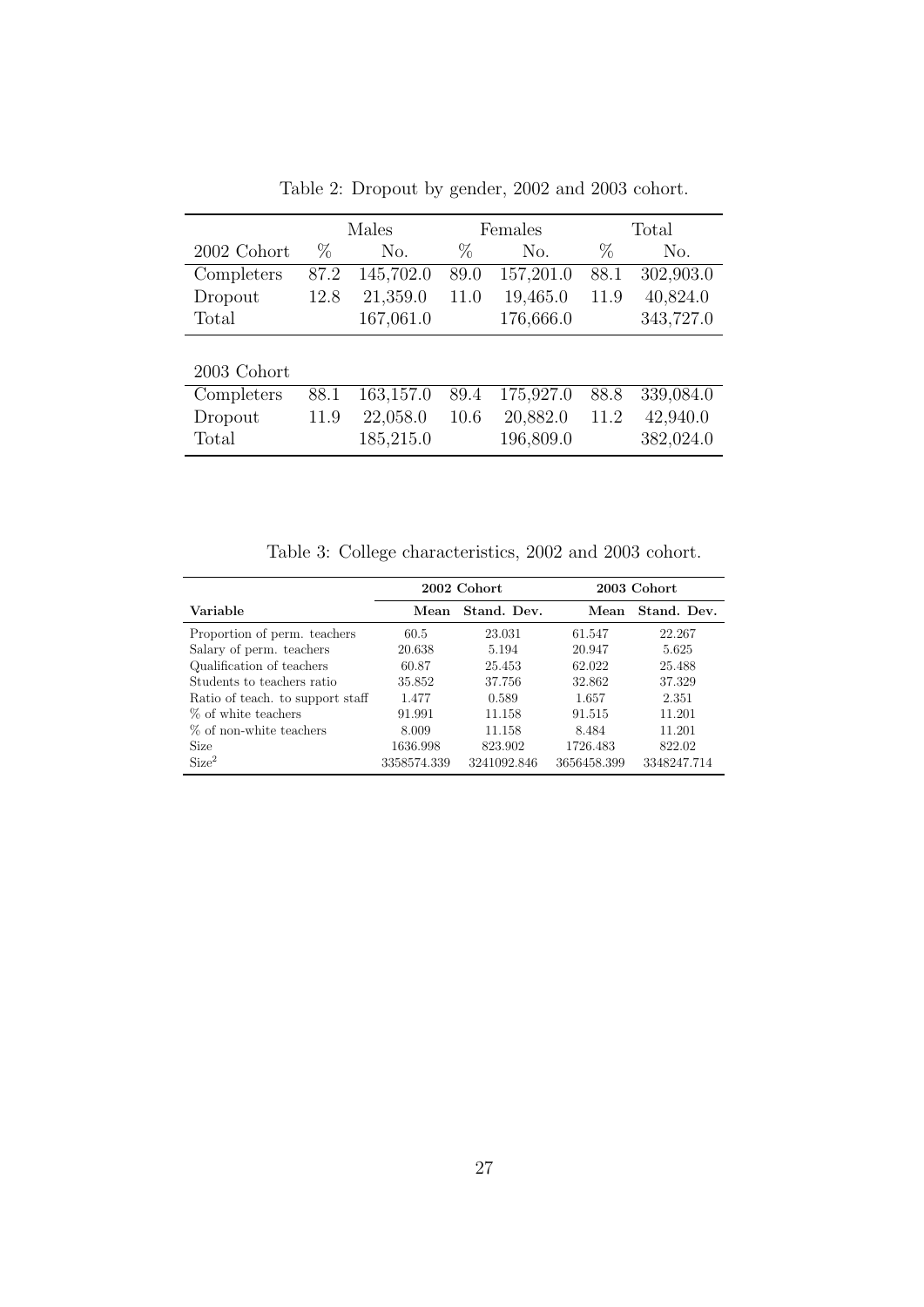|                                  |                       | Females                 |                       | Males                   |
|----------------------------------|-----------------------|-------------------------|-----------------------|-------------------------|
|                                  | Homogeneous<br>hazard | Heterogeneous<br>hazard | Homogeneous<br>hazard | Heterogeneous<br>hazard |
| Covariates                       | ratio<br>(St. Err.)   | ratio<br>(St. Err.)     | ratio<br>(St. Err.)   | ratio<br>(St. Err.)     |
| Prior attainment                 |                       |                         |                       |                         |
| No qualification                 | 1.001                 | 1.002                   | $1.185***$            | $1.185***$              |
|                                  | (0.044)               | (0.044)                 | (0.038)               | (0.038)                 |
| Qualif. $\langle$ level 1        | $1.436***$            | $1.440***$              | 1.174                 | 1.175                   |
|                                  | (0.124)               | (0.131)                 | (0.110)               | (0.110)                 |
| Qualif. level 1                  | $1.191***$            | $1.196***$              | $1.132***$            | $1.133***$              |
|                                  | (0.027)               | (0.028)                 | (0.026)               | (0.026)                 |
| Qualif. level 3                  | $0.815***$            | $0.812***$              | $0.869**$             | $0.869**$               |
|                                  | (0.056)               | (0.056)                 | (0.061)               | (0.061)                 |
| Qualif. level 4 or 5             | 0.842                 | 0.837                   | $\,0.905\,$           | 0.905                   |
|                                  | (0.265)               |                         | (0.297)               |                         |
|                                  | $1.216***$            | (0.272)<br>$1.221***$   | $1.245***$            | (0.302)<br>$1.245***$   |
| Qualif. unknown                  |                       |                         |                       |                         |
|                                  | (0.020)               | (0.020)                 | (0.020)               | (0.020)                 |
| Qualification type               | 2.791***              |                         |                       |                         |
| Low academic qualification       |                       | $2.838***$              | $3.266***$            | $3.270***$              |
|                                  | (0.043)<br>$2.017***$ | (0.043)<br>$2.033***$   | (0.043)<br>$2.322***$ | (0.043)                 |
| High vocational qualification    |                       |                         |                       | $2.324***$              |
|                                  | (0.028)<br>$2.345***$ | (0.028)<br>$2.370***$   | (0.028)               | (0.028)                 |
| Low vocational qualification     |                       |                         | $2.161***$            | $2.162***$              |
|                                  | (0.032)               | (0.032)                 | (0.036)               | (0.035)                 |
| Other qualification              | $1.920***$            | $1.932***$              | $2.460***$            | $2.461***$              |
|                                  | (0.028)               | (0.027)                 | (0.028)               | (0.027)                 |
| Disadvantage in the college      |                       |                         |                       |                         |
| 1st quantile                     | $0.897***$            | $0.895***$              | 0.958                 | 0.958                   |
|                                  | (0.029)               | (0.030)                 | (0.028)               | (0.028)                 |
| 2nd quantile                     | $0.930***$            | $0.929***$              | $0.952*$              | $0.952*$                |
|                                  | (0.026)               | (0.027)                 | (0.026)               | (0.026)                 |
| 4th quantile                     | $1.094***$            | $1.096***$              | $1.087***$            | $1.088***$              |
|                                  | (0.026)               | (0.027)                 | (0.025)               | (0.026)                 |
| 5th quantile                     | $0.949*$              | $0.950*$                | $0.918***$            | $0.918***$              |
|                                  | (0.029)               | (0.030)                 | (0.028)               | (0.028)                 |
| Quality of the college           |                       |                         |                       |                         |
| Proportion of perm. teachers     | 1.001                 | 1.001                   | $1.001**$             | $1.001**$               |
|                                  | (0.000)               | (0.000)                 | (0.000)               | (0.000)                 |
| Salary of perm. teachers         | $0.987***$            | $0.987***$              | $0.991***$            | $0.991***$              |
|                                  | (0.002)               | (0.002)                 | (0.002)               | (0.002)                 |
| Qualification of teachers        | $0.997***$            | $0.997***$              | $0.997***$            | $0.997***$              |
|                                  | (0.000)               | (0.000)                 | (0.000)               | (0.000)                 |
| Students to teachers ratio       | 1.000                 | 1.000                   | $1.000\text{*}$       | $1.000*$                |
|                                  | (0.000)               | (0.000)                 | (0.000)               | (0.000)                 |
| Ratio of teach. to support staff | $1.059***$            | $1.060***$              | $1.051***$            | $1.051***$              |
|                                  | (0.016)               | (0.016)                 | (0.014)               | (0.015)                 |
| % of non-white teachers          | $1.003***$            | $1.003***$              | $1.000\,$             | $1.000\,$               |
|                                  | (0.001)               | (0.001)                 | (0.001)               | (0.001)                 |
| size                             | $1.000***$            | $1.000***$              | $1.000***$            | $1.000***$              |
|                                  | (0.000)               | (0.000)                 | (0.000)               | (0.000)                 |

Table 4: Homogeneous and heterogeneous models, 2002 cohort, all covariates.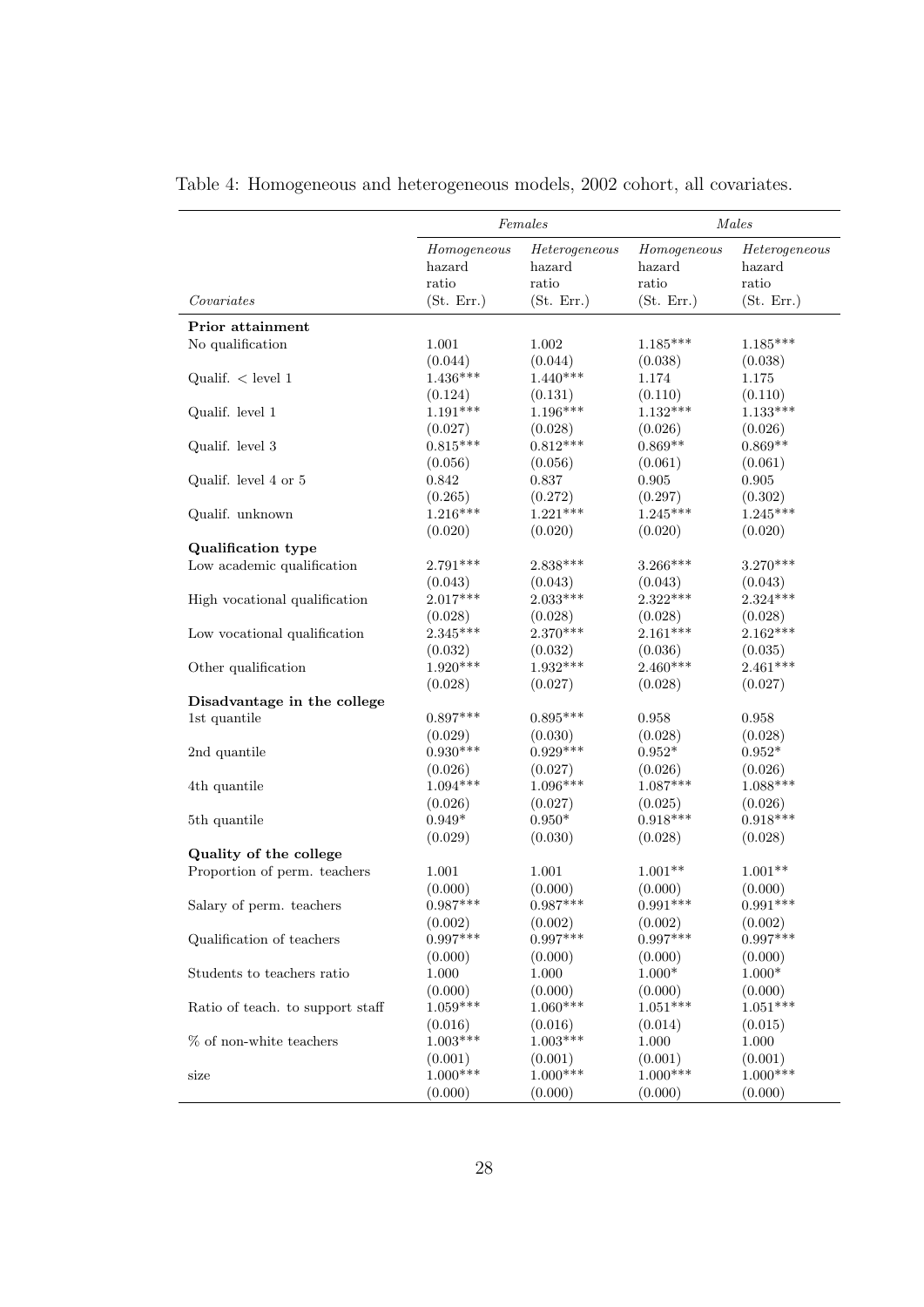|                                     |                                | Females                          | Males                          |                                  |  |
|-------------------------------------|--------------------------------|----------------------------------|--------------------------------|----------------------------------|--|
|                                     | Homogeneous<br>hazard<br>ratio | Heterogeneous<br>hazard<br>ratio | Homogeneous<br>hazard<br>ratio | Heterogeneous<br>hazard<br>ratio |  |
| Covariates                          | (St. Err.)                     | (St. Err.)                       | (St. Err.)                     | (St. Err.)                       |  |
| size <sup>2</sup>                   | $1.000***$<br>(0.000)          | $1.000***$<br>(0.000)            | $1.000***$<br>(0.000)          | $1.000***$<br>(0.000)            |  |
| Social background                   |                                |                                  |                                |                                  |  |
| Homeless, asyl. seeker or traveller | 0.824<br>(0.198)               | 0.823<br>(0.201)                 | 0.947<br>(0.130)               | 0.947<br>(0.129)                 |  |
| Learning difficulty                 |                                |                                  |                                |                                  |  |
| Specific: dyslexia or dyscalculia   | $0.854***$                     | $0.850***$                       | $0.719***$                     | $0.719***$                       |  |
|                                     | (0.050)                        | (0.051)                          | (0.044)                        | (0.044)                          |  |
| Multiple                            | 0.684                          | 0.677                            | 0.778                          | 0.778                            |  |
|                                     | (0.274)                        | (0.282)                          | (0.186)                        | (0.187)                          |  |
| Other, moderate or severe           | $0.804***$                     | $0.800***$                       | $0.698***$                     | $0.698***$                       |  |
|                                     | (0.048)                        | (0.049)                          | (0.044)                        | (0.044)                          |  |
| Disability                          |                                |                                  |                                |                                  |  |
| Visual or hearing impairment        | 0.943                          | 0.942                            | 1.080                          | 1.080                            |  |
|                                     | (0.101)                        | (0.103)                          | (0.087)                        | (0.087)                          |  |
| Mobility, physical or medical       | $1.131**$                      | $1.136**$                        | 1.020                          | 1.020                            |  |
|                                     | (0.055)                        | (0.056)                          | (0.058)                        | (0.058)                          |  |
| Mental, emotional or behav. Diff.   | $1.634***$                     | $1.647***$                       | 1.183                          | 1.184                            |  |
|                                     | (0.134)                        | (0.140)                          | (0.140)                        | (0.140)                          |  |
| Ethnic origin                       |                                |                                  |                                |                                  |  |
| Bangladeshi                         | $0.757***$                     | $0.752***$                       | 1.046                          | 1.046                            |  |
|                                     | (0.085)                        | (0.087)                          | (0.060)                        | (0.060)                          |  |
| <b>Black African</b>                | $0.635***$                     | $0.629***$                       | $0.906**$                      | $0.906**$                        |  |
|                                     | (0.061)                        | (0.062)                          | (0.048)                        | (0.048)                          |  |
| <b>Black Caribbean</b>              | 1.038                          | 1.037                            | $1.241***$                     | $1.241***$                       |  |
|                                     | (0.049)                        | (0.050)                          | (0.043)                        | (0.043)                          |  |
| Black other or mixed                | $1.295***$                     | $1.303***$                       | $1.265***$                     | 1.266***                         |  |
|                                     | (0.048)                        | (0.049)                          | (0.047)                        | (0.047)                          |  |
| Chinese                             | $0.665***$                     | $0.660***$                       | $0.698***$                     | $0.698***$                       |  |
|                                     | (0.110)                        | (0.112)                          | (0.094)                        | (0.094)                          |  |
| Indian                              | $0.561***$                     | $0.555***$                       | $0.664***$                     | $0.664***$                       |  |
|                                     | (0.064)                        | (0.065)                          | (0.050)                        | (0.051)                          |  |
| Pakistani                           | $0.607***$                     | $0.601***$                       | $0.923**$                      | $0.923**$                        |  |
|                                     | (0.058)                        | (0.058)                          | (0.039)                        | (0.039)                          |  |
| Asian other or mixed                | 0.928                          | $\,0.924\,$                      | $0.884*$                       | $0.884*$                         |  |
|                                     | (0.078)                        | (0.080)                          | (0.064)                        | (0.064)                          |  |
| Other or mixed                      | 0.923                          | 0.921                            | 1.067                          | 1.067                            |  |
| Programme area                      | (0.057)                        | (0.058)                          | (0.051)                        | (0.051)                          |  |
| Science                             | $0.921***$                     | $0.919***$                       | 0.982                          | 0.982                            |  |
|                                     | (0.022)                        | (0.023)                          | (0.019)                        | (0.019)                          |  |
| Technical                           | $1.404***$                     | $1.417***$                       | $1.271***$                     | $1.271***$                       |  |
|                                     | (0.052)                        | (0.054)                          | (0.024)                        | (0.024)                          |  |
| <b>Business</b>                     | $1.075**$                      | $1.078**$                        | $1.342***$                     | $1.343***$                       |  |
|                                     | (0.034)                        | (0.035)                          | (0.031)                        | (0.031)                          |  |
| Services to people                  | $1.215***$                     | $1.221***$                       | 1.046                          | 1.046                            |  |
|                                     | (0.021)                        | (0.021)                          | (0.031)                        | (0.031)                          |  |
| <b>Basic Skills</b>                 | $0.642***$                     | $0.639***$                       | $0.613***$                     | $0.613***$                       |  |
|                                     | (0.079)                        | (0.080)                          | (0.067)                        | (0.067)                          |  |
|                                     |                                |                                  |                                |                                  |  |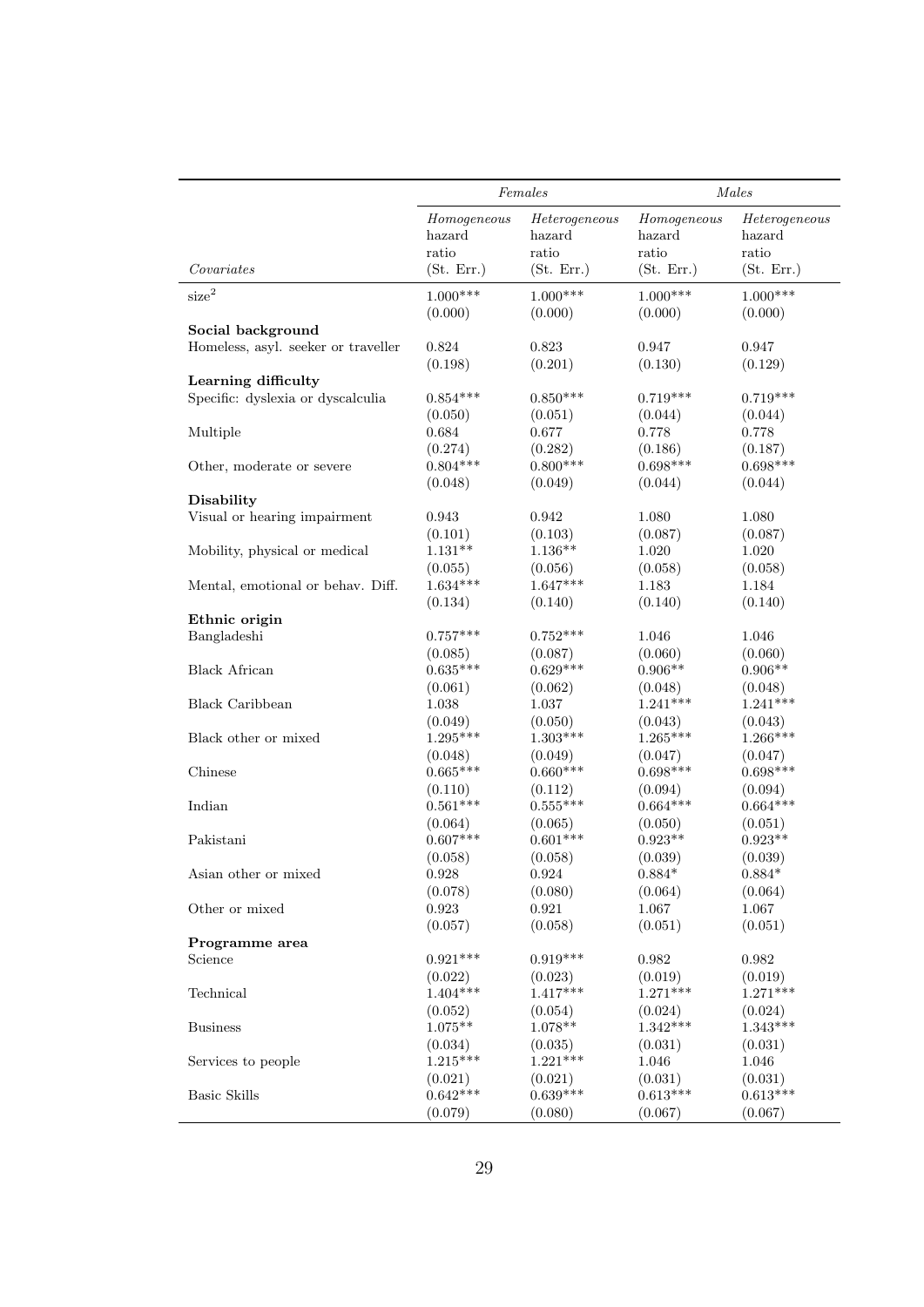|                          |                                              | Females                                        |                                              | Males                                          |
|--------------------------|----------------------------------------------|------------------------------------------------|----------------------------------------------|------------------------------------------------|
| Covariates               | Homogeneous<br>hazard<br>ratio<br>(St. Err.) | Heterogeneous<br>hazard<br>ratio<br>(St. Err.) | Homogeneous<br>hazard<br>ratio<br>(St. Err.) | Heterogeneous<br>hazard<br>ratio<br>(St. Err.) |
| Unemployment rate        | 0.997                                        | 0.996                                          | $0.984**$                                    | $0.984**$                                      |
|                          | (0.008)                                      | (0.008)                                        | (0.007)                                      | (0.007)                                        |
| Student region           |                                              |                                                |                                              |                                                |
| East of England          | 0.983                                        | 0.985                                          | $0.892***$                                   | $0.892***$                                     |
|                          | (0.040)                                      | (0.041)                                        | (0.037)                                      | (0.037)                                        |
| East Midlands            | $0.900**$                                    | $0.900**$                                      | $0.825***$                                   | $0.825***$                                     |
|                          | (0.042)                                      | (0.043)                                        | (0.039)                                      | (0.040)                                        |
| North East               | $0.845***$                                   | $0.844***$                                     | $0.770***$                                   | $0.770***$                                     |
|                          | (0.047)                                      | (0.048)                                        | (0.046)                                      | (0.046)                                        |
| North West               | $0.925**$                                    | $0.926**$                                      | $0.816***$                                   | $0.816***$                                     |
|                          | (0.034)                                      | (0.035)                                        | (0.033)                                      | (0.033)                                        |
| South East               | $0.930*$                                     | $0.930*$                                       | $0.884***$                                   | $0.884***$                                     |
|                          | (0.039)                                      | (0.040)                                        | (0.036)                                      | (0.036)                                        |
| South West               | $0.866***$                                   | $0.865***$                                     | $0.849***$                                   | $0.848***$                                     |
|                          | (0.048)                                      | (0.049)                                        | (0.044)                                      | (0.045)                                        |
| West Midlands            | 0.979                                        | 0.980                                          | $0.877***$                                   | $0.877***$                                     |
|                          | (0.036)                                      | (0.036)                                        | (0.033)                                      | (0.033)                                        |
| Yorkshire and the Humber | $0.872***$                                   | $0.871***$                                     | $0.826***$                                   | $0.826***$                                     |
|                          | (0.039)                                      | (0.040)                                        | (0.037)                                      | (0.037)                                        |
| $\ln$ sig2u              |                                              | $0.248***$                                     |                                              | $0.015***$                                     |
|                          |                                              | (0.251)                                        |                                              | (0.837)                                        |
| <b>Observations</b>      | 1735268                                      | 1735268                                        | 1591789                                      | 1591789                                        |
| Log-likelihood           | $-82587.77$                                  | $-82588.51$                                    | $-87461.68$                                  | $-87461.74$                                    |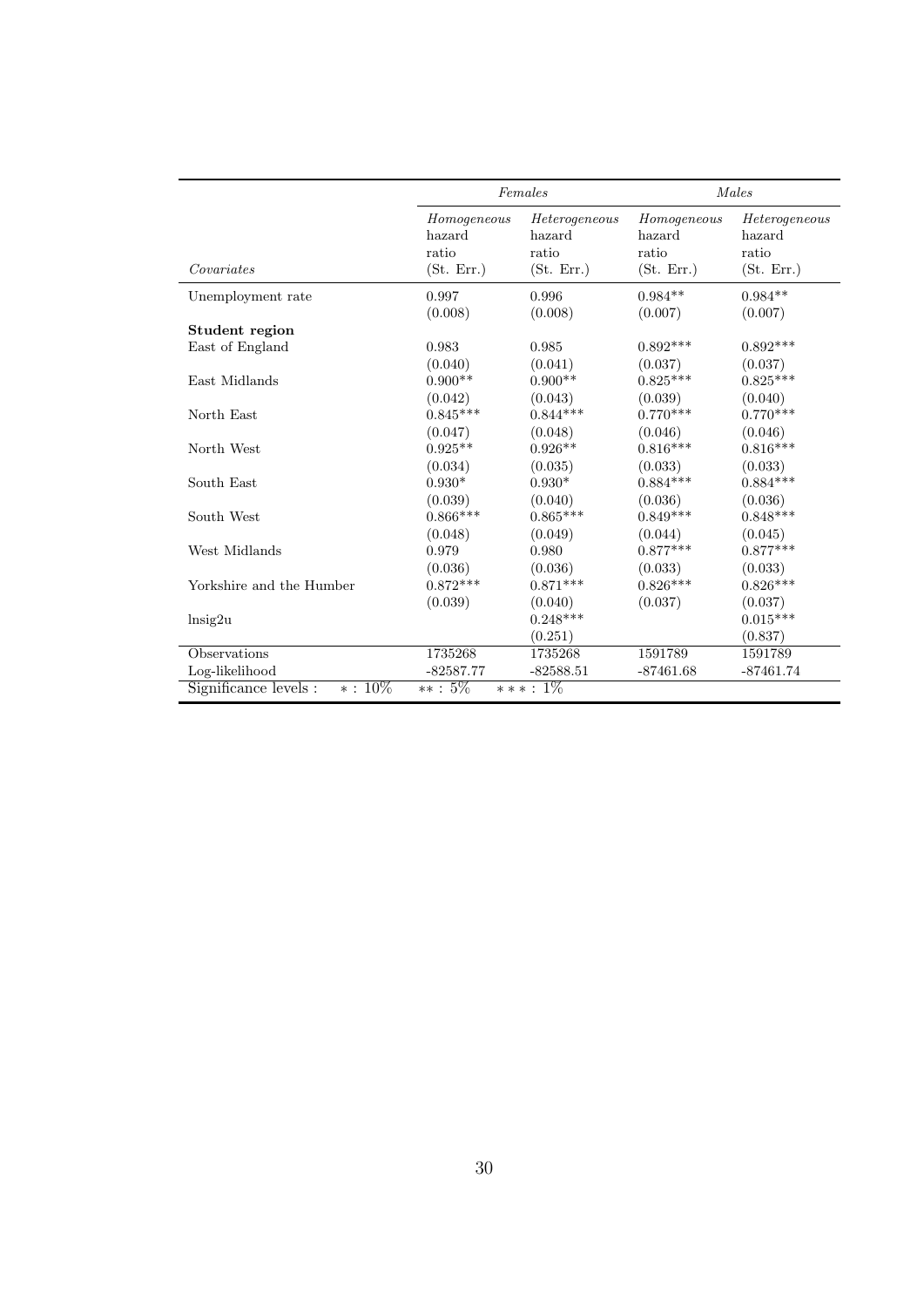|                                  |                                | Females                          |                                | Males                            |
|----------------------------------|--------------------------------|----------------------------------|--------------------------------|----------------------------------|
|                                  | Homogeneous<br>hazard<br>ratio | Heterogeneous<br>hazard<br>ratio | Homogeneous<br>hazard<br>ratio | Heterogeneous<br>hazard<br>ratio |
| Covariates                       | (St. Err.)                     | (St. Err.)                       | (St. Err.)                     | (St. Err.)                       |
| Prior attainment                 |                                |                                  |                                |                                  |
| No qualification                 | $1.272***$                     | $1.414***$                       | $1.153***$                     | $1.156***$                       |
|                                  | (0.046)                        | (0.062)                          | (0.043)                        | (0.043)                          |
| Qualif. $\langle$ level 1        | $1.393**$                      | $1.580**$                        | $0.784*$                       | $0.784*$                         |
|                                  | (0.164)                        | (0.228)                          | (0.141)                        | (0.141)                          |
| Qualif. level 1                  | $1.228***$                     | $1.326***$                       | $1.103***$                     | $1.104***$                       |
|                                  | (0.029)                        | (0.04)                           | (0.029)                        | (0.029)                          |
| Qualif. level 3                  | $0.728***$                     | $0.672***$                       | 0.911                          | 0.910                            |
|                                  | (0.066)                        | (0.085)                          | (0.068)                        | (0.069)                          |
| Qualif. level 4 or 5             | 1.176                          | 1.245                            | 0.584                          | 0.582                            |
|                                  | (0.259)                        | (0.357)                          | (0.411)                        | (0.412)                          |
| Qualif. unknown                  | $1.260***$                     | $1.381***$                       | $1.184***$                     | $1.188***$                       |
|                                  | (0.023)                        | (0.032)                          | (0.023)                        | (0.023)                          |
| Qualification type               |                                |                                  |                                |                                  |
| Low academic qualification       | $3.120***$                     | $4.531***$                       | $3.471***$                     | $3.518***$                       |
|                                  | (0.047)                        | (0.077)                          | (0.049)                        | (0.050)                          |
| High vocational qualification    | $2.080***$                     | $2.537***$                       | $2.267***$                     | $2.281***$                       |
|                                  | (0.034)                        | (0.05)                           | (0.034)                        | (0.034)                          |
| Low vocational qualification     | $2.203***$                     | $2.669***$                       | $2.055***$                     | $2.063***$                       |
|                                  | (0.039)                        | (0.058)                          | (0.047)                        | (0.047)                          |
| Other qualification              | $2.158***$                     | 2.637***                         | $2.502***$                     | $2.519***$                       |
|                                  | (0.031)                        | (0.047)                          | (0.032)                        | (0.031)                          |
| Disadvantage in the college      |                                |                                  |                                |                                  |
| 1st quantile                     | 0.989                          | 0.982                            | 0.988                          | 0.987                            |
|                                  | (0.035)                        | (0.048)                          | (0.034)                        | (0.035)                          |
| 2nd quantile                     | 1.013                          | 1.025                            | 1.026                          | 1.026                            |
|                                  | (0.031)                        | (0.042)                          | (0.029)                        | (0.030)                          |
| 4th quantile                     | $1.099***$                     | $1.142***$                       | $0.914***$                     | $0.913***$                       |
|                                  | (0.032)                        | (0.043)                          | (0.031)                        | (0.032)                          |
| 5th quantile                     | $0.907***$                     | $0.880***$                       | $0.794***$                     | $0.792***$                       |
|                                  | (0.037)                        | (0.049)                          | (0.036)                        | (0.036)                          |
| Quality of the college           |                                |                                  |                                |                                  |
| Proportion of perm. teachers     | 0.999                          | 0.999                            | 1.000                          | 1.000                            |
|                                  | (0.001)                        | (0.001)                          | (0.000)                        | (0.000)                          |
| Salary of perm. teachers         | $0.985***$                     | $0.980***$                       | $0.987***$                     | $0.987***$                       |
|                                  | (0.002)                        | (0.003)                          | (0.002)                        | (0.002)                          |
| Qualification of teachers        | $0.999**$                      | $0.999**$                        | $0.999***$                     | $0.999***$                       |
|                                  | (0.000)                        | (0.001)                          | (0.000)                        | (0.000)                          |
| Students to teachers ratio       | $1.000**$                      | $1.001^{\ast}$                   | $1.001***$                     | $1.001***$                       |
|                                  | (0.000)                        | (0.000)                          | (0.000)                        | (0.000)                          |
| Ratio of teach. to support staff | $1.098***$                     | $1.131***$                       | $1.091***$                     | $1.092***$                       |
|                                  | (0.017)                        | (0.024)                          | (0.017)                        | (0.017)                          |
| % of non-white teachers          | $1.004***$                     | $1.006***$                       | $1.003***$                     | $1.003**$                        |
|                                  | (0.001)                        | (0.002)                          | (0.001)                        | (0.001)                          |
| size                             | $1.000***$                     | $1.000***$                       | $1.000***$                     | $1.000***$                       |
|                                  | (0.000)                        | (0.000)                          | (0.000)                        | (0.000)                          |

Table 5: Homogeneous and heterogeneous models, 2003 cohort, all covariates.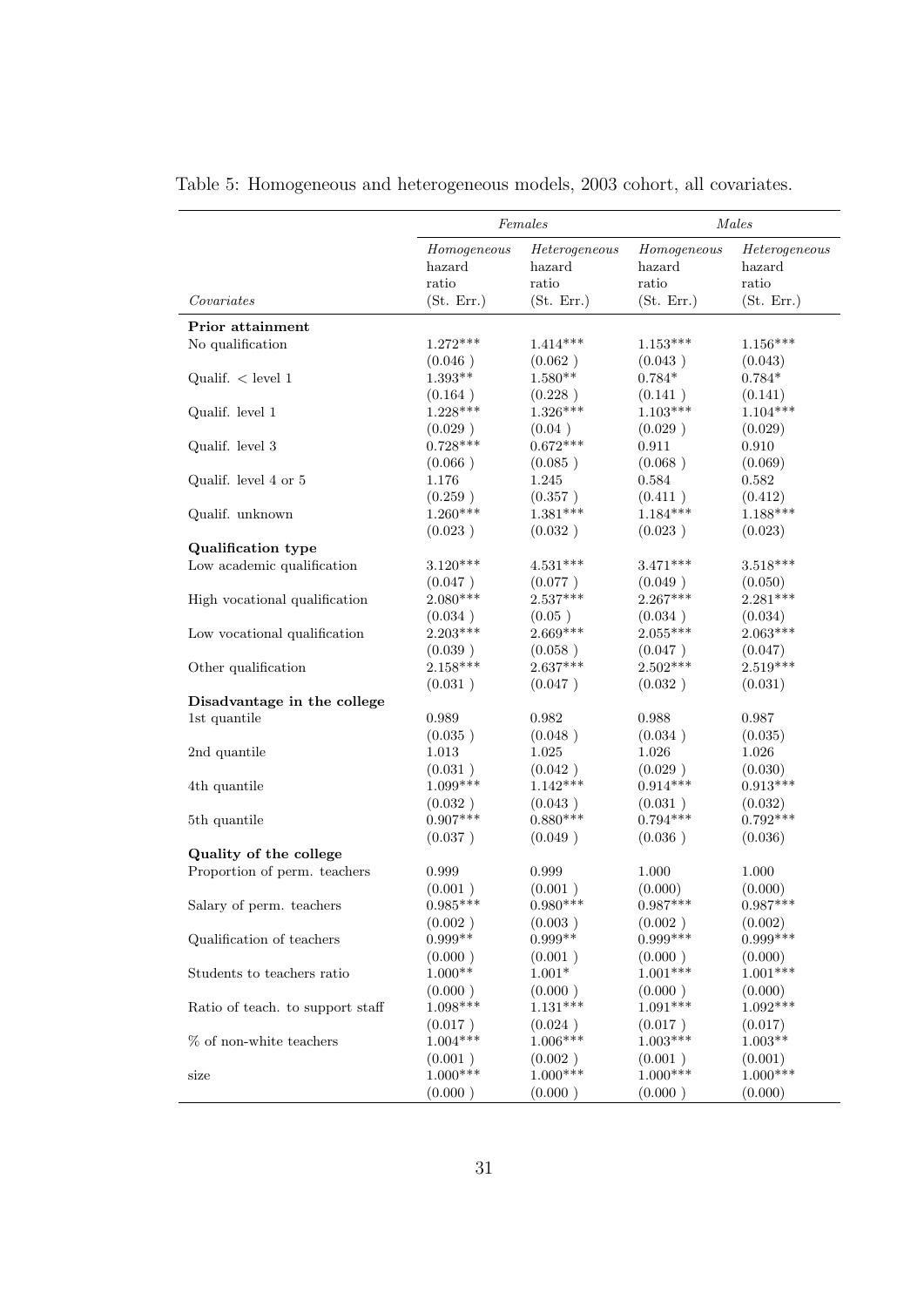|                                   |             | Females                       | Males       |               |  |
|-----------------------------------|-------------|-------------------------------|-------------|---------------|--|
|                                   | Homogeneous | $\label{thm:2} Heterogeneous$ | Homogeneous | Heterogeneous |  |
|                                   | hazard      | hazard                        | hazard      | hazard        |  |
|                                   | ratio       | ratio                         | ratio       | ratio         |  |
| Covariates                        | (St. Err.)  | (St. Err.)                    | (St. Err.)  | (St. Err.)    |  |
| size <sup>2</sup>                 | $1.000***$  | $1.000***$                    | $1.000***$  | $1.000***$    |  |
|                                   | (0.000)     | (0.000)                       | (0.000)     | (0.000)       |  |
| Social background                 |             |                               |             |               |  |
| Student from deprived area        | $1.197***$  | $1.266***$                    | $1.153***$  | $1.155***$    |  |
|                                   | (0.023)     | (0.031)                       | (0.023)     | (0.023)       |  |
| Other disadvantage                | $1.354***$  | $1.534***$                    | $1.178*$    | $1.182*$      |  |
|                                   | (0.094)     | (0.132)                       | (0.098)     | (0.099)       |  |
| Learning difficulty               |             |                               |             |               |  |
| Specific: dyslexia or dyscalculia | $0.762***$  | $0.686***$                    | $0.705***$  | $0.702***$    |  |
| Multiple                          | (0.057)     | (0.077)                       | (0.051)     | (0.051)       |  |
|                                   | $0.501**$   | $0.374***$                    | 0.803       | 0.799         |  |
|                                   | (0.285)     | (0.373)                       | (0.198)     | (0.203)       |  |
| Other, moderate or severe         | $0.883**$   | $0.849**$                     | $0.760***$  | $0.757***$    |  |
|                                   | (0.055)     | (0.074)                       | (0.051)     | (0.052)       |  |
| <b>Disability</b>                 |             |                               |             |               |  |
| Visual or hearing impairment      | 1.112       | 1.162                         | 1.002       | 1.002         |  |
|                                   | (0.101)     | (0.138)                       | (0.102)     | (0.103)       |  |
| Mobility, physical or medical     | $1.127*$    | $1.201**$                     | 0.908       | 0.908         |  |
|                                   | (0.062)     | (0.084)                       | (0.071)     | (0.072)       |  |
| Mental, emotional or behav. diff. | $1.202\,$   | 1.344                         | $1.407**$   | $1.416**$     |  |
|                                   | (0.15)      | (0.204)                       | (0.141)     | (0.142)       |  |
| Ethnic origin                     |             |                               |             |               |  |
| Bangladeshi                       | 0.898       | 0.852                         | $1.159**$   | $1.161**$     |  |
| <b>Black African</b>              | (0.095)     | (0.126)                       | (0.073)     | (0.073)       |  |
|                                   | $0.609***$  | $0.510***$                    | $0.898**$   | $0.896**$     |  |
| <b>Black Caribbean</b>            | (0.066)     | (0.087)                       | (0.053)     | (0.054)       |  |
|                                   | $1.105*$    | $1.137*$                      | $1.215***$  | $1.218***$    |  |
|                                   | (0.055)     | (0.076)                       | (0.052)     | (0.053)       |  |
| Black other or mixed              | $1.250***$  | $1.356***$                    | $1.291***$  | $1.295***$    |  |
|                                   | (0.053)     | (0.076)                       | (0.053)     | (0.054)       |  |
| Chinese                           | $0.513***$  | $0.406***$                    | $0.666***$  | $0.662***$    |  |
|                                   | (0.138)     | (0.175)                       | (0.11)      | (0.111)       |  |
| Indian                            | $0.569***$  | $0.467***$                    | $0.813***$  | $0.810***$    |  |
|                                   | (0.076)     | (0.098)                       | (0.056)     | (0.057)       |  |
| Pakistani                         | $0.592***$  | $0.504***$                    | 0.966       | 0.966         |  |
|                                   | (0.068)     | (0.088)                       | (0.047)     | (0.047)       |  |
| Asian other or mixed              | $0.857*$    | $0.814*$                      | 0.985       | 0.985         |  |
|                                   | (0.091)     | (0.119)                       | (0.068)     | (0.068)       |  |
| Other or mixed                    | 0.983       | 0.993                         | 1.069       | 1.071         |  |
|                                   | (0.064)     | (0.085)                       | (0.056)     | (0.057)       |  |
| Programme area                    |             |                               |             |               |  |
| Science                           | $0.899***$  | $0.867***$                    | 0.966       | 0.965         |  |
| Technical                         | (0.025)     | (0.034)                       | (0.022)     | (0.022)       |  |
|                                   | $1.458***$  | $1.770***$                    | $1.260***$  | $1.265***$    |  |
| <b>Business</b>                   | (0.061)     | (0.089)                       | (0.029)     | (0.029)       |  |
|                                   | $1.111**$   | $1.172***$                    | $1.307***$  | $1.313***$    |  |
| Services to people                | (0.041)     | (0.056)                       | (0.038)     | (0.038)       |  |
|                                   | $1.163***$  | $1.255***$                    | 0.944       | 0.944         |  |
|                                   | (0.024)     | (0.034)                       | (0.036)     | (0.037)       |  |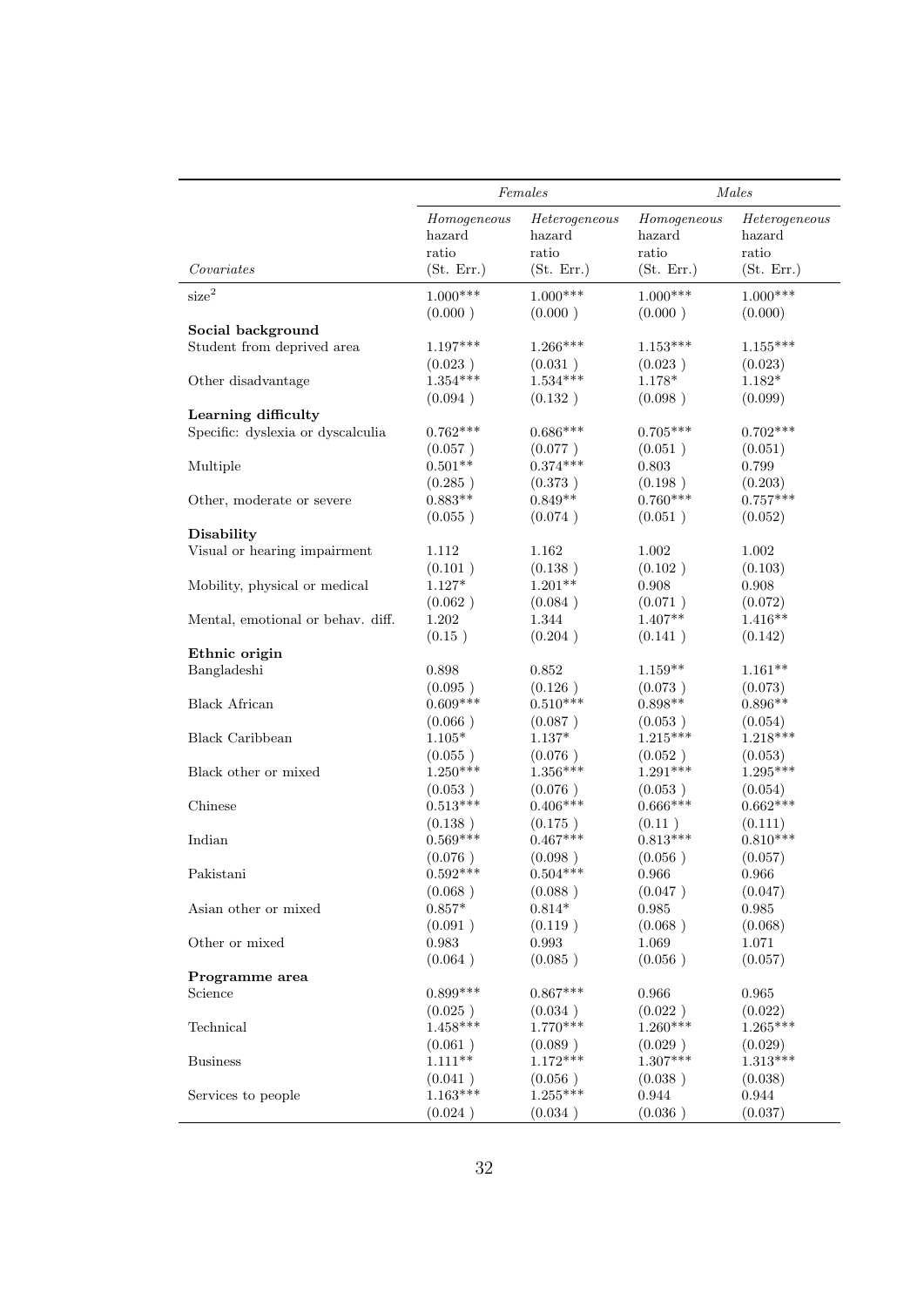|                          |                                              | Females                                        | Males                                        |                                                |  |
|--------------------------|----------------------------------------------|------------------------------------------------|----------------------------------------------|------------------------------------------------|--|
| Covariates               | Homogeneous<br>hazard<br>ratio<br>(St. Err.) | Heterogeneous<br>hazard<br>ratio<br>(St. Err.) | Homogeneous<br>hazard<br>ratio<br>(St. Err.) | Heterogeneous<br>hazard<br>ratio<br>(St. Err.) |  |
| <b>Basic Skills</b>      | $0.629***$                                   | $0.552***$                                     | $0.605***$                                   | $0.602***$                                     |  |
|                          | (0.072)                                      | (0.094)                                        | (0.066)                                      | (0.066)                                        |  |
| Unemployment rate        | 0.994                                        | 0.993                                          | $0.971***$                                   | $0.971***$                                     |  |
|                          | (0.011)                                      | (0.014)                                        | (0.011)                                      | (0.011)                                        |  |
| Student region           |                                              |                                                |                                              |                                                |  |
| East of England          | 1.011                                        | 1.028                                          | $0.905*$                                     | $0.905*$                                       |  |
|                          | (0.056)                                      | (0.074)                                        | (0.052)                                      | (0.052)                                        |  |
| East Midlands            | $1.135***$                                   | $1.206**$                                      | 0.964                                        | 0.963                                          |  |
|                          | (0.054)                                      | (0.073)                                        | (0.051)                                      | (0.051)                                        |  |
| North East               | $1.111*$                                     | $1.153*$                                       | 0.955                                        | 0.955                                          |  |
|                          | (0.059)                                      | (0.081)                                        | (0.06)                                       | (0.061)                                        |  |
| North West               | $1.147***$                                   | $1.211***$                                     | $0.914**$                                    | $0.913**$                                      |  |
|                          | (0.047)                                      | (0.063)                                        | (0.045)                                      | (0.046)                                        |  |
| South East               | 1.067                                        | 1.104                                          | $0.839***$                                   | $0.838***$                                     |  |
|                          | (0.052)                                      | (0.069)                                        | (0.049)                                      | (0.049)                                        |  |
| South West               | $1.123**$                                    | $1.167*$                                       | $0.886**$                                    | $0.885**$                                      |  |
|                          | (0.059)                                      | (0.079)                                        | (0.056)                                      | (0.057)                                        |  |
| West Midlands            | $1.149***$                                   | $1.208***$                                     | 0.981                                        | 0.981                                          |  |
|                          | (0.045)                                      | (0.06)                                         | (0.043)                                      | (0.044)                                        |  |
| Yorkshire and the Humber | 1.050                                        | 1.071                                          | 0.988                                        | 0.989                                          |  |
|                          | (0.052)                                      | (0.069)                                        | (0.048)                                      | (0.049)                                        |  |
| $\ln$ sig2u              |                                              | $3.453***$                                     |                                              | $0.162***$                                     |  |
|                          |                                              | (0.112)                                        |                                              | (0.309)                                        |  |
| Observations             | 1385857                                      | 1385857                                        | 1275353                                      | 1275353                                        |  |
| Log-likelihood           | $-62965.42$                                  | $-62952.75$                                    | $-65805.76$                                  | $-65806.29$                                    |  |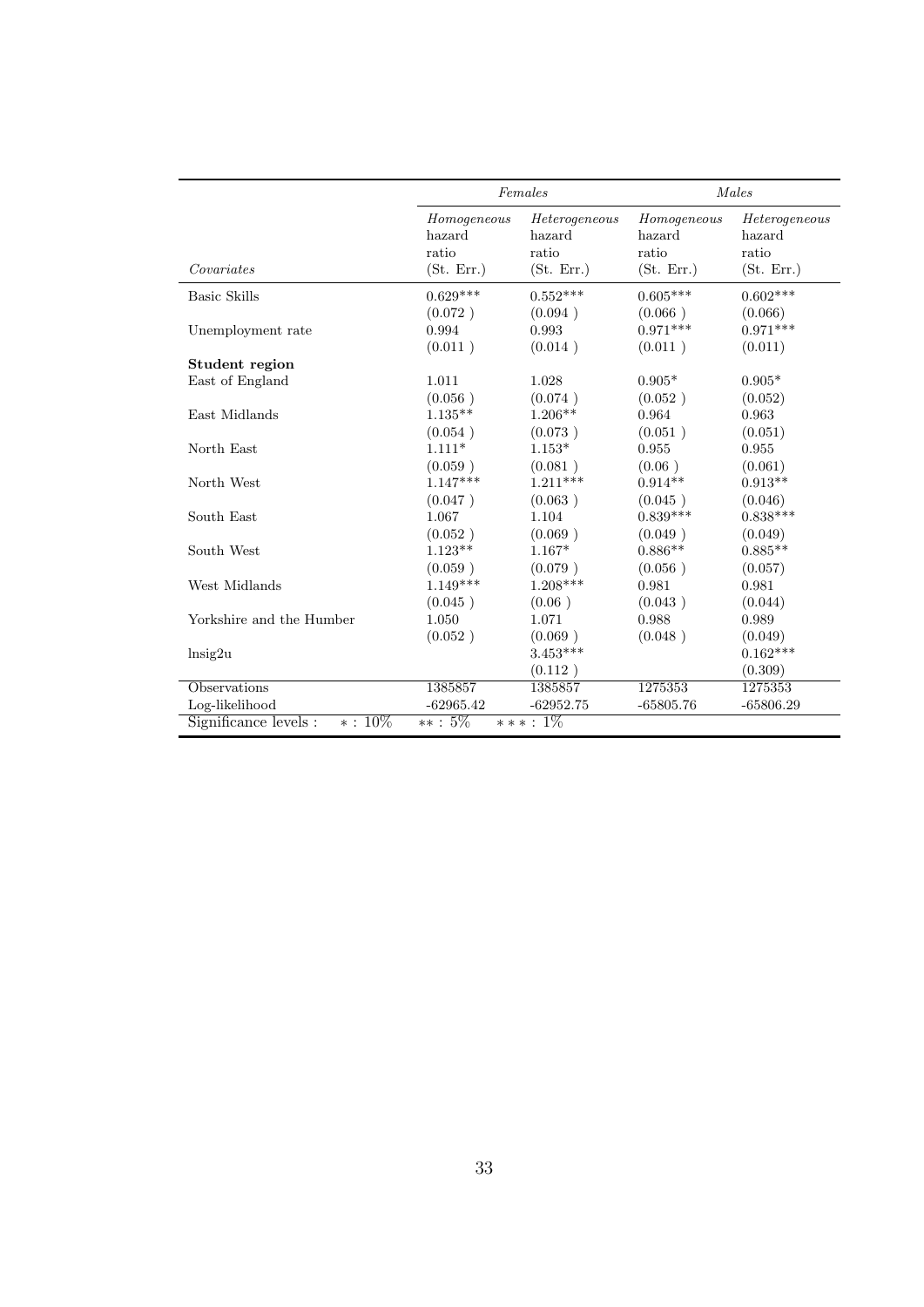

Figure 1: Baseline Hazard by gender, 2002 and 2003 cohorts.



Figure 2: Baseline Hazard by gender and qualification type, 2002 and 2003 cohorts.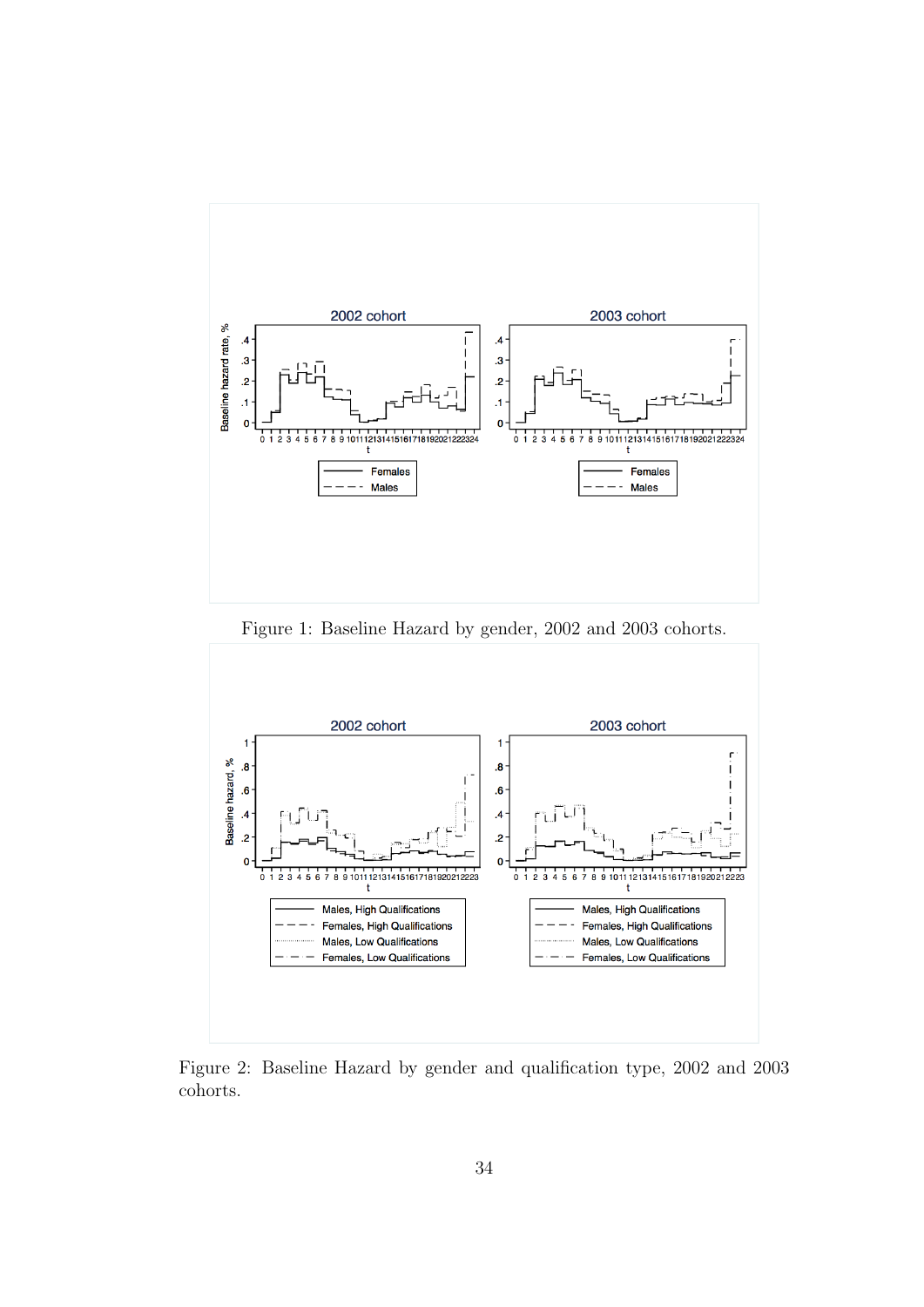

Figure 3: Hazard function by gender, 2002 cohort. Homogeneous and heterogeneous models (Normal error).



Figure 4: Hazard function by gender, 2003 cohort. Homogeneous and heterogeneous models (Normal error).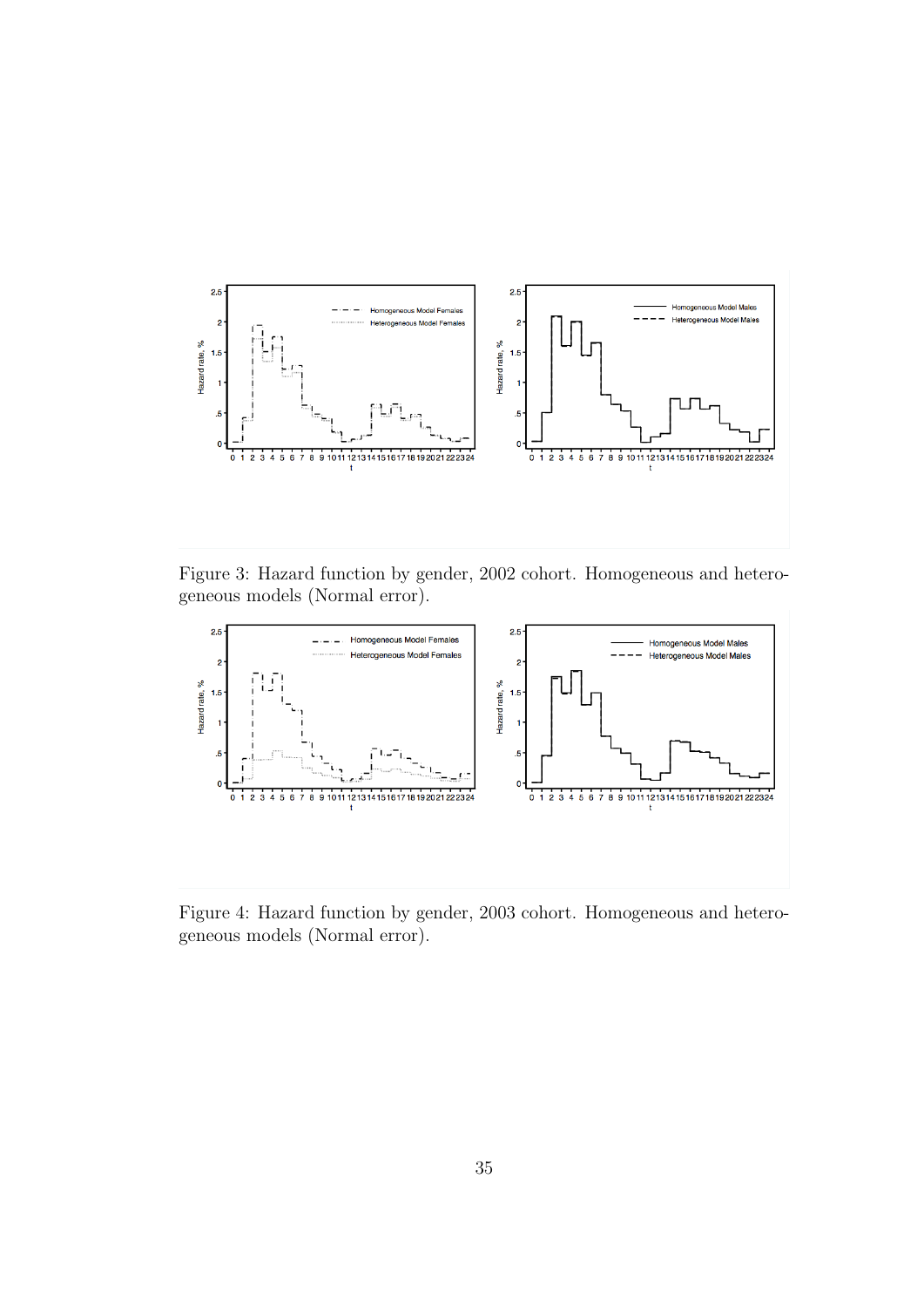

Figure 5: Hazard rate, Males, High vs. Low Qualification Type, 2002 cohort. Homogeneous and heterogeneous models (Normal error).



Figure 6: Hazard rate, Females, High vs. Low Qualification Type, 2002 cohort. Homogeneous and heterogeneous models (Normal error).